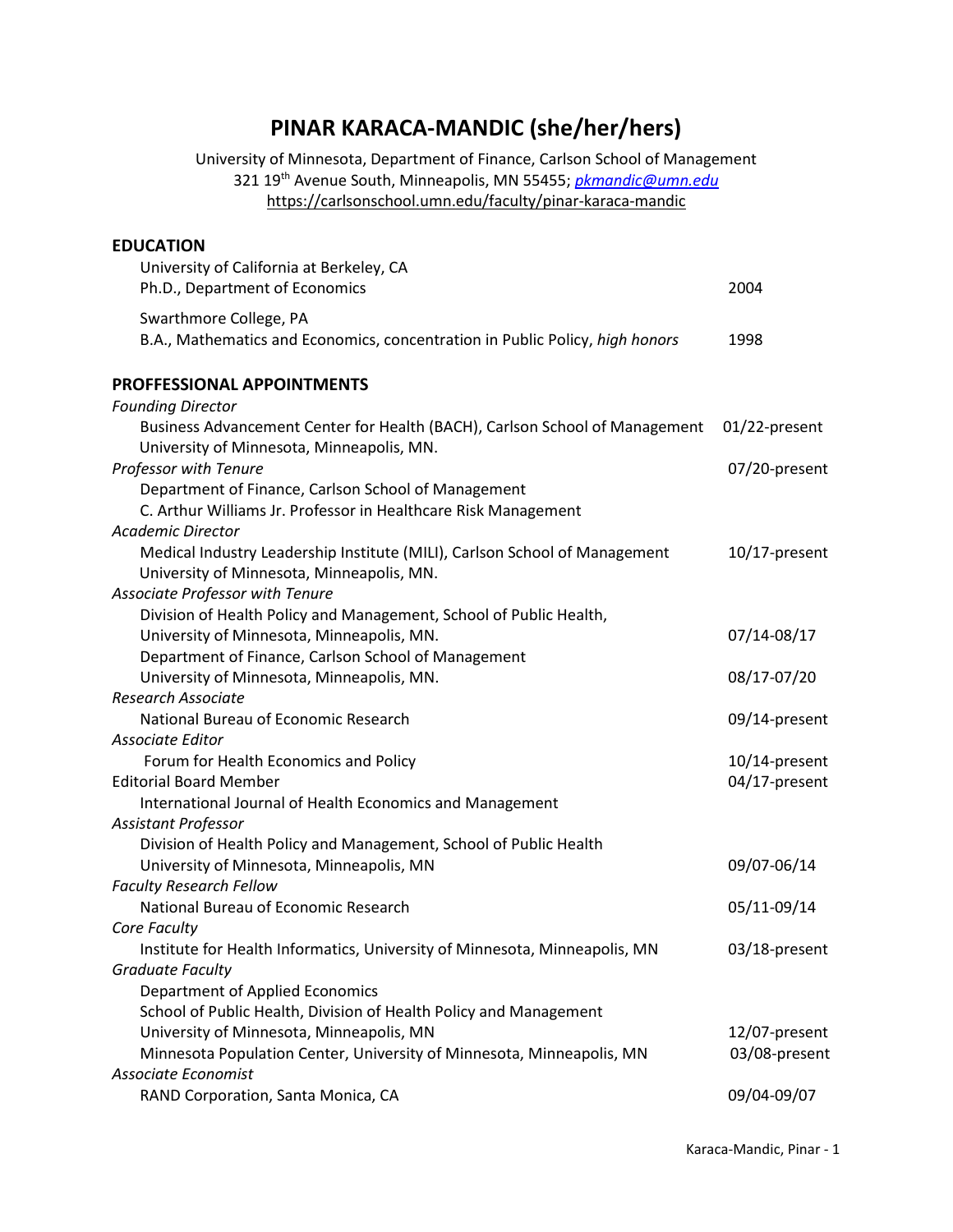## **EXECUTIVE APPOINTMENTS**

Co-Founder, Chief Executive Officer and President 08/20 - present 08/20 - present XanthosHealth LLC SBIR Phase I contract awardee 09/2021-06/2022 National Institutes of Health, National Cancer Institute

## **ADVISORY/EDITORIAL APPOINTMENTS**

**Co-Founder and Co-Lead,** University of Minnesota COVID-19 Hospitalization Tracking Project, 03/20 present

**Board member,** Business School Alliance on Healthcare Management, 10/17-present

Lead for Women Faculty Initiative, 05/18-present

**Member,** U.S. Department of Health and Human Services Working Group, COVID-19 Hospital Actuals and Estimates, 08/20-08/21

**Member,** U.S. Food & Drug Administration Public Health Expert Working Group, Landscape analysis for the Department of Health and Human Services health innovation agenda, 07/20-present

**Member,** University of Minnesota Carlson School of Management, Faculty Consultative Committee, 09/20-present

**Member,** University of Minnesota Senate Committee on Information Technologies, 07/19-07/21 **Associate Editor,** *Forum for Health Economics and Policy*, 10/14-present

**Editorial Board Member**, International Journal of Health Economics and Management, 04/17-present **Editorial Board Member**, Health Management, Policy & Innovation, 11/19-present

**Scientific Committee, Program Co-Chair (for Programs on "Demand and utilization of health services" and "Supply of health services"),** International Health Economics Association (iHEA), 10/16-present **Member,** Opioid Advisory Task Force, University of Minnesota Office of Academic and Clinical Affairs, 04/18-present

**Advisory Committee Member,** AcademyHealth Interest Group Advisory Committee for Health Economics, 08/13-05/16

**Academic Advisory Panel**, Health Care Cost Institute, 03/18-10/18

## **PEER-REVIEWED PUBLICATIONS**

(underlined authors were graduate student trainees and collaborators when the research started)

- 1. Togun AT, **Karaca-Mandic** P, Wurtz R, Jeffrey M, Beebe T. "Changes in Opioid Marketing Practices following the CDC Guideline Release", *American Journal of Managed Care*, *forthcoming, October 2*022
- 2. Errore A, Peterson F, **Karaca-Mandic**, P. "Lifting Statewide Mask Mandates and COVID-19 Cases: A synthetic control study", *Medical Care*, April 2022
- 3. Georgiou A, Chang J, **Karaca-Mandic**, P. "Association of Large Financial Incentives with COVID-19 Vaccination Uptake Among Employees of a Large Private Company", *JAMA Network Open*, April, 2022
- 4. Adams ME, **Karaca-Mandic**, P, Marmor S. "Use of neuroimaging following dizziness presentations to outpatient clinics versus emergency departments in the United States", *JAMA Otolaryngology-Head & Neck Surgery*, April, 2022
- 5. Togun AT. Sankar A, **Karaca-Mandic** P "FDA Safety Warnings and Trends in Testosterone Marketing to Physicians", *American Journal of Managed Care; 28(3), 2022*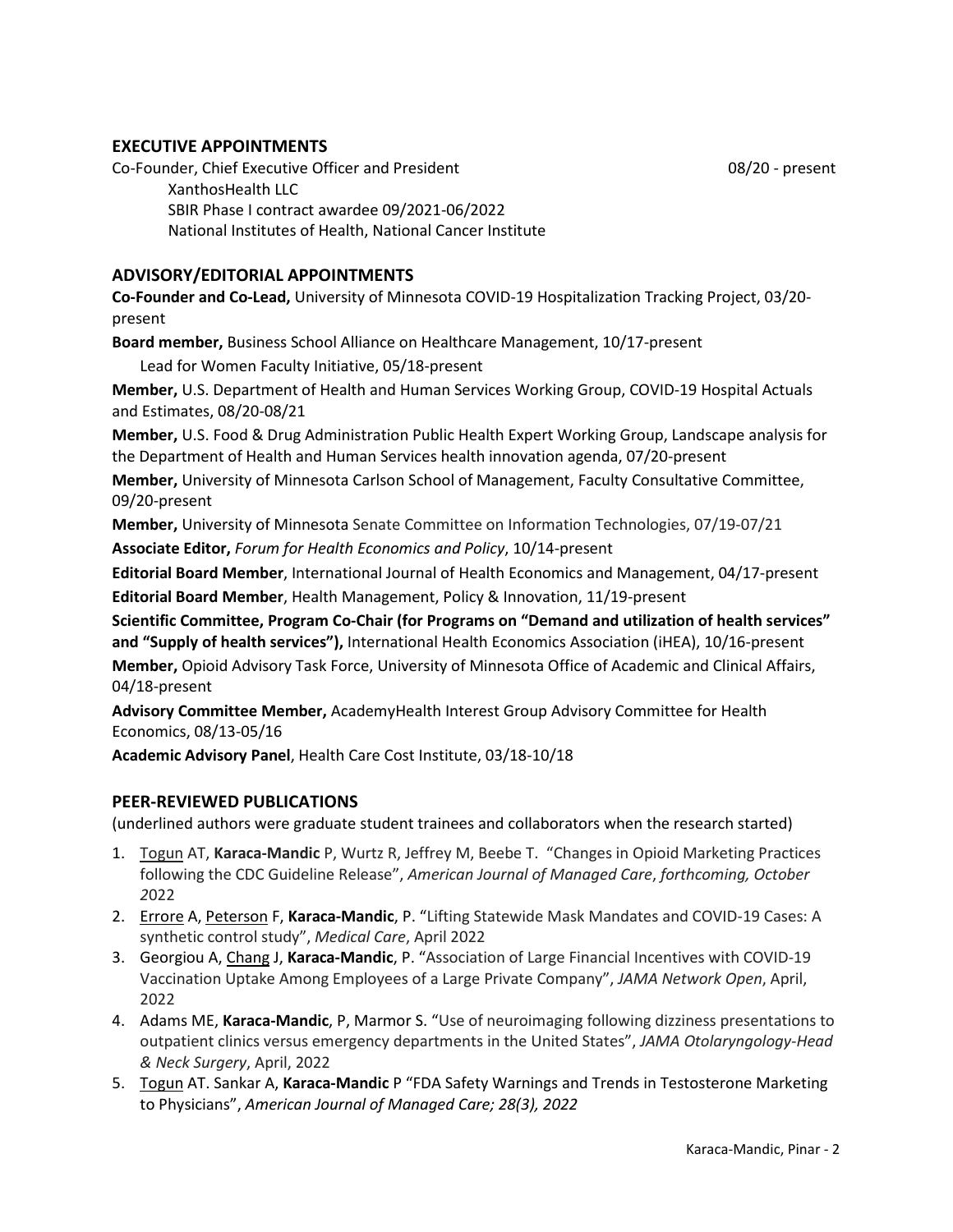- 6. Sankar A, Swanson K, Zhou J, Jena A, Ross J, Shah N, **Karaca-Mand**ic P "Association of Fluoroquinolone Prescriptions Following FDA Boxed Warnings in 2013 and 2016", *JAMA Network Open*, Dec 2021
- *7.* Togun AT, **Karaca-Mandic** P, Wurtz R, Jeffery M, Beebe T "Association of Opioid Fills with Centers for Disease Control and Prevention Opioid Guidelines and Payer Coverage Policies: Physician, Insurance and Geographic Factors", *International Journal of Clinical Pharmacy, December 2021*
- 8. Levin Z, Chang J, **Karaca-Mandic** P, Duarte-Garcia A, Jeffery M "Characteristics of Hydroxychloroquine Fills in the United States, January to May 2020", *Journal of General Internal Medicine,* October 2021
- 9. Togun AT, **Karaca-Mandic** P, Wurtz R, Jeffery M, Beebe T, "Association of Three CDC Opioid Prescription Guidelines for Chronic Pain and Two Payer Pharmacy Coverage Changes on Opioid Initiation Practices", *Journal of Managed Care and Specialty Pharmacy,* 27(10), October 2021 [**Selected as the 2020 recipient of the JMCP [Award for Excellence](https://www.jmcp.org/page/AwardforExcellence)**]
- *10.* Everhart A, Harper K, Jeffery M, Levin Z, Morden N, Sankar A, **Karaca-Mandic** P "Trends in Testosterone Prescriptions for Older Men Enrolled in Commercial Insurance and Medicare Advantage", *JAMA Network Open, September 29,* 2021;4(9):e2127349
- 11. Stecher C, Everhart A, Smith LB, Jena A, Ross J, Desai N, Shah N, **Karaca-Mandic** P. "Physician Network Connections Associated with Faster De-Adoption of Dronedarone for Permanent Atrial Fibrillation", *Circulation: Cardiovascular Quality and Outcomes,* September 24, 2021
- 12. Vu K, Zhou J, Everhart A, Desai N, Herrin J, Jena A, Ross J, Shah N, **Karaca-Mandic** P "Uptake of evidence by physicians: De-adoption of erythropoiesis-stimulating agents after the TREAT trial", BMC Nephrology, 21 August, 2021
- 13. Gupta S, Georgiou A, Sen S, Simon K, **Karaca-Mandic** P "US Trends in COVID-19-Associated Hospitalization and Mortality Rates Before and After Reopening Economies", JAMA Health Forum, 2(6), 2021
- *14.* McCoy R, Van Houten H, **Karaca-Mandic** P, Ross J, Montori V, Shah N "Second-Line Therapy for Type 2 Diabetes Management: The Treatment/Benefit Paradox of Cardiovascular and Kidney Comorbidities", *Diabetes Care, July 2021*
- 15. Bishop JR, Huang SR, Brown JT et al "Pharmacogenomics education, research, and clinical implementation in the state of Minnesota", *Pharmacogenomics,* July; 22(1) 2021
- 16. Chang, J, **Karaca-Mandic**, P, Go. RS., Schondelmeyer S, Weisdorf D, Jeffery, M "Site of Care potentially limits cost-savings from biosimilars", *American Journal of Managed Care,* August 2021
- 17. Rockson SD, **Karaca-Mandic** P, Skoracki R, Hock K, Nguyen M, Shadduck K, GingerichP, Campione E, Leifer A, Armer J, "Clinical Evaluation of a Novel Wearable Compression Technology in the Treatment of Lymphedema, An Open-Label Controlled Study", *Lymphatic Research and Biology, July,*  2021
- 18. Sacks D, Huang, TY, Vu K, **Karaca-Mandic**, P "How do insurance firms respond to financial risk sharing regulations? Evidence from the Affordable Care Act", (2021), *Health Economics, April 1, 2021 <https://onlinelibrary.wiley.com/doi/10.1002/hec.4252>*
- 19. Huckfeldt PJ, Gu J, Escarce JJ, **Karaca-Mandic** P, Sood N "The association of vertically integrated care with health care use and outcomes", *Health Services Research*, March 17, 2021 https://onlinelibrary.wiley.com/doi/10.1111/1475-6773.13642
- 20. Rojanasarot S, Carlson A, St. Peter W, **Karaca-Mandic** P, Wolfson J, Schommer JC "Translational effect of provider-focused, multi-state, multi-clinic asthma care quality improvement program on patient-level health care costs" *Journal of Primary Care & Community Health, March 20, 2021 https://journals.sagepub.com/doi/10.1177/21501327211000246*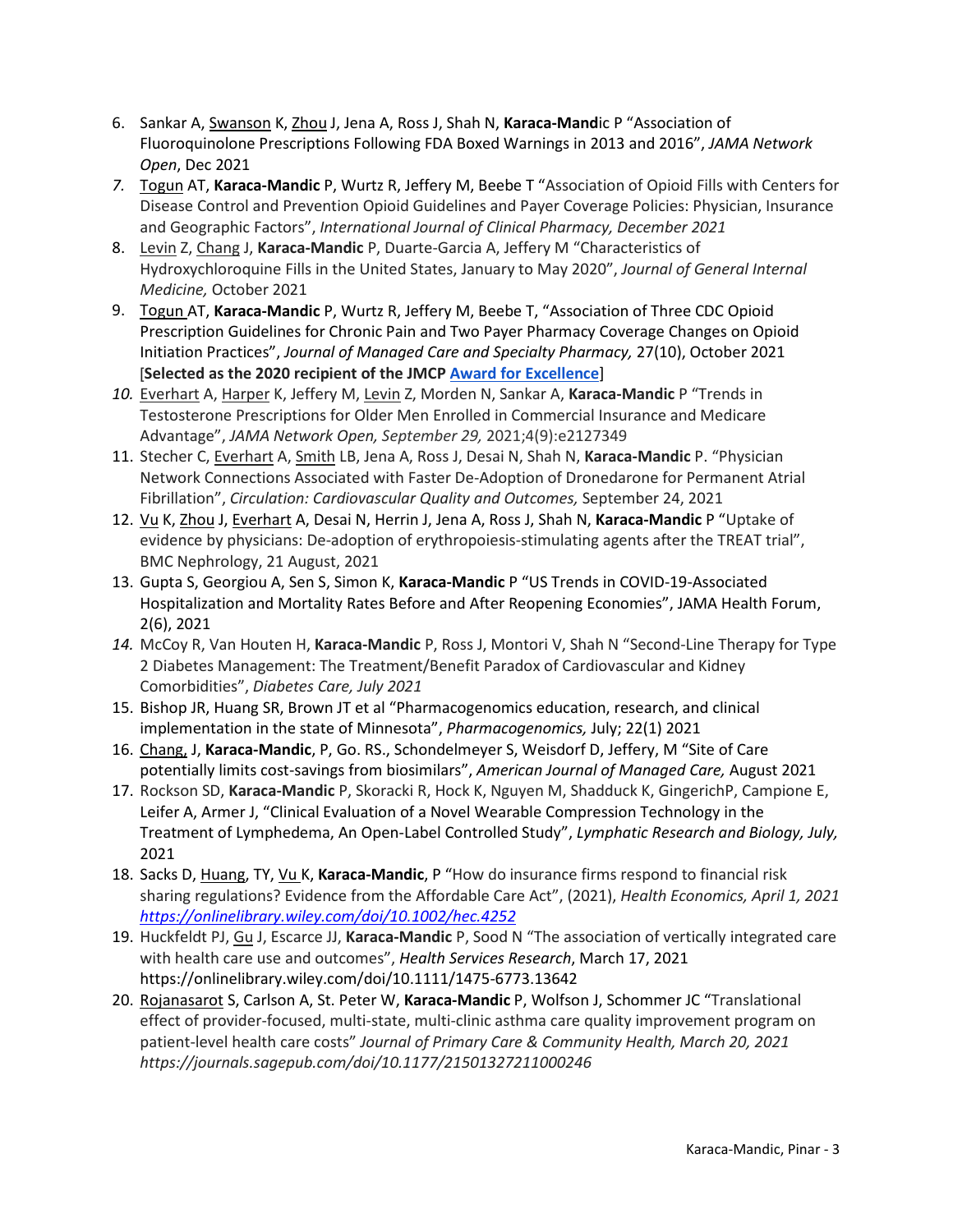- 21. Everhart A, Desai N, Dowd B, Herrin J, Higuera L, Jena A, Ross J, Shah N, Smith L, and **Karaca-Mandic** P. "Physician Variation in the De-adoption of Ineffective Statin and Fibrate Therapy." (2021). *Health Services Research*, February 10, 2021
- 22. Levin Z, Choyke K, Georgiou A, Sen S, **Karaca-Mandic** P "Trends in Pediatric Hospitalizations for Coronavirus Disease", *JAMA Pediatrics*, January 11, 2021
- 23. McCoy R., Van Houten H, Deng Y, **Karaca-Mandic** P, Ross J, Montori V, Shah N, "Comparison of Diabetes Medications Used by Adults with Commercial Insurance vs. Medicare Advantage, 2016- 2019, JAMA Open, February 1, 2021
- 24. Groeneveld P, Yang L, Segal A, **Karaca-Mandic** P, Kanter G "The Effects of Market Competition on Cardiologists' Adoption of Transcatheter Aortic Valve Replacement", *Medical Care*, September 2020
- 25. **Karaca-Mandic** P, Sen S, Georgiou A, Zhu Y, Basu A, "Association of COVID-19- related Hospital Use and Overall COVID-19 Mortality in the USA, Journal of General Internal Medicine, August 19, 2020
- 26. **Karaca-Mandic** P, Georgiou A, Sen S, "Assessment of COVID-19 Hospitalizations by Race/Ethnicity in 12 States", JAMA Internal Medicine, August 17, 2020
- 27. Sen S. **Karaca-Mandic** P, Georgiou A. "Association of Stay-at-Home Orders With COVID-10 Hospitalizations in 4 States" *JAMA,* May 27, 2020
- 28. Smith LB, Desai N, Dowd B, Everhart A, Herrin J, Higuera L, Jeffery M, Jena A, Ross J, Shah N, **Karaca-Mandic** P. "Patient and provider-level factors associated with changes in utilization on treatments in response to evidence on ineffectiveness or harm*" International Journal of Health Economics and Management*, April 30, 2020
- 29. Rojanasarot S, Carlson A, St. Peter W, **Karaca-Mandic** P, Wolfson J, Schommer JC "Reducing Potentially preventable health events among patients with asthma through multi-state, multi-center quality improvement program", *Journal of Asthma*, 27 Mar 2020
- 30. **Karaca-Mandic** P, Chang J, Go R, Schondelmeyer S, Weisdorf D, Jeffery M. "Biosimilar filgrastim uptake and affordability among commercially insured and Medicare Advantage enrollees", *Health Affairs*, 38(11), 2019
- 31. Solotke M, Dhruva S, Shah N, **Karaca-Mandic** P, Ross J. "Medicare Prescription Drug Plan Formulary Restrictions After Postmarket FDA Black Box Warnings: A Case Control Study", *Journal of Managed Care & Specialty Pharmacy*, 25(11), 2019
- 32. McCoy RG, Dykhoff HJ, Sangaralingham L, Ross J, **Karaca-Mandic** P, Montori V, Shah N. "Adoption of New Glucose-Lowering Medications in the U.S., - the case of SGLT2 inhibitors: Nationwide cohort study", *Diabetes Technology and Therapeutics*, 21(12), 2019
- 33. Yu J, Jena A, **Karaca-Mandic** P, Golberstein E. "Factors Associated with Psychiatrist Opt-Out from U.S. Medicare", *J Gen Internal Medicine,* August 16, 2019
- 34. Jeffery M, Hooten M, Jena A, Ross J, Shah N, **Karaca-Mandic** P. "Rates of Physician Coprescribing of Opioids and Benzodiazepines After the Release of the Centers for Disease Control and Prevention Guidelines in 2016", *JAMA Open*, August 2, 2019; 2(8)
- *35.* Snider J, Brauer M, Batt K, Hao Y, **Karaca-Mandic** P, Zhang J, Goldman D. "The Potential Impact of CAR T-Cell Treatment Delays on Society*, American Journal of Managed Care, August 2019*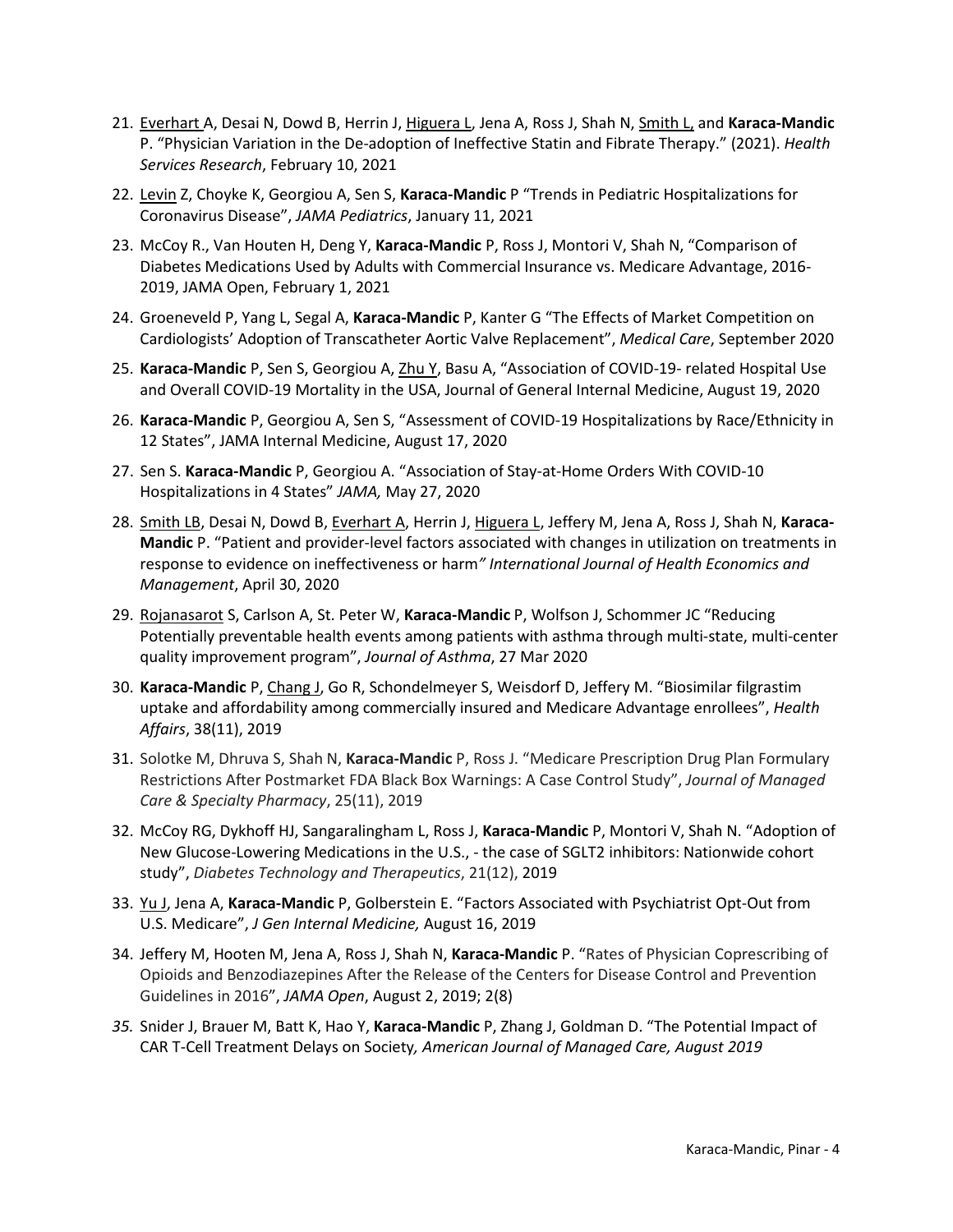- *36.* Rojanasarot S, Heins Nesvold J, **Karaca-Mandic** P, St. Peter W, Wolfson J, Schommer J, Carlson A. "Enhancing guideline-based asthma care processes through a multi-state, multi-center quality improvement program", *J Asthma,* April, 2019
- *37.* Weissblum L, Huckfeldt P, Escarce J, **Karaca-Mandic** P, Sood N. " Skilled Nursing Facility Participation in Medicare's Bundled Payments for Care Improvement Initiative: A Retrospective Study" *Arch Phys Med Rehabil.,* Oct 4, 2018
- *38.* Huckfeldt P, Weissblum L, Escarce J, **Karaca-Mandic** P, Sood N. "Do skilled nursing facilities selected to participate in Preferred Networks Have Higher Quality and Lower Costs?" *Health Services Research,* August 15, 2018
- *39.* Gollust S, Wilcock A, Baum L, Barry C, Niederdeppe J, Franklin Fowler E, **Karaca-Mandic** P. *"*TV Advertising Volumes Were Associated with Individuals' Health Insurance Marketplace Shopping and Enrollment Behaviors in 2014", *Health Affairs 37 (6), 2018 (recognized as the "top ten" articles of 2018 by Health Affairs Editor-in-Chief, Alan Weil)*
- 40. Barry CL, Bandara S, Arnold K, Pintor J, Baum L, Niederdeppe J, **Karaca-Mandic** P, Franklin-Fowler E, Gollust SE. "Assessing the Content of Television Health Insurance Advertising during Three Open Enrollment Periods of the ACA", *Journal of Health Politics, Policy and Law,* August 2018
- *41.* Lerman M, Gaebler J, Hoy S, IzhakoffJ, Gullett L, Niecko T, **Karaca-Mandic** P, O'Donnell T, Rockson S. "Health and Economic Benefits of Advanced Pneumatic Compression Devices in Patients with Phlebolymphedema", *Journal of Vascular Surgery,* June 15, 2018
- 42. Hung P, Kozhimannil K, Casey M, **Karaca-Mandic** P, Moscovice I. "Rural-Urban Differences in Access to Hospital Obstretric and Neonatal Care: How far is the Closest One", *Journal of Perinatology,* Jun 38(6), 2018
- *43.* Jeffery M, Shah N, **Karaca-Mandic** P, Ross J, Rank M. "Trends in Omalizumab Utilization for Asthma: Evidence of Suboptimal Patient Selection*" J Allergy Clin Immunol Pract.,* September 22, 2017
- *44.* **Karaca-Mandic** P, Hirsch A, Rockson S, Ridner S. "A Comparison of Programmable and Non-Programmable Compression Devices for Treatment of Lymphedema Using an Administrative Health Outcomes Dataset", *British Journal of Dermatology*, June 2, 2017.
- *45.* **Karaca-Mandic** P, Wilcock A, Baum L, Barry C, Niederdeppe J, Franklin Fowler E, Gollust S. "The Volume of TV Advertisements during ACA's First Enrollment Period was Associated with Increased Insurance Coverage." *Health Affairs, March 2017. (recognized as the top 10 most shared Health Affairs in 2017, [https://www.healthaffairs.org/do/10.1377/hblog20180104.565753/full/\)](https://www.healthaffairs.org/do/10.1377/hblog20180104.565753/full/).* Cited in a Congressional letter to the Secretary of the U.S. Department of Health and Human Services, and the Administrator of the Centers for Medicare and Medicaid Services requesting additional information on the budget cuts to Affordable Care Act's funding for open enrollment marketing and advertising [\(https://democrats-energycommerce.house.gov/sites/democrats.energycommerce.house.gov/files](https://democrats-energycommerce.house.gov/sites/democrats.energycommerce.house.gov/files) /documents/HHS.2017.09.11.%20Letter%20re%20ACA%20Navigators..pdf)
- 46. **Karaca-Mandic P**, Jena AB, Ross J. **"**Health and Healthcare Use among Individuals at Risk to Lose Health Insurance with Repeal of the Affordable Care Act **",** *JAMA Internal Medicine*, Jan 20, 2017
- 47. Dhruva S, **Karaca-Mandic** P, Shah N, Ross J. "Association between FDA Black Box Warnings and Medicare Formulary Coverage Changes", *American Journal of Managed Care,* 23(9), Sept 2017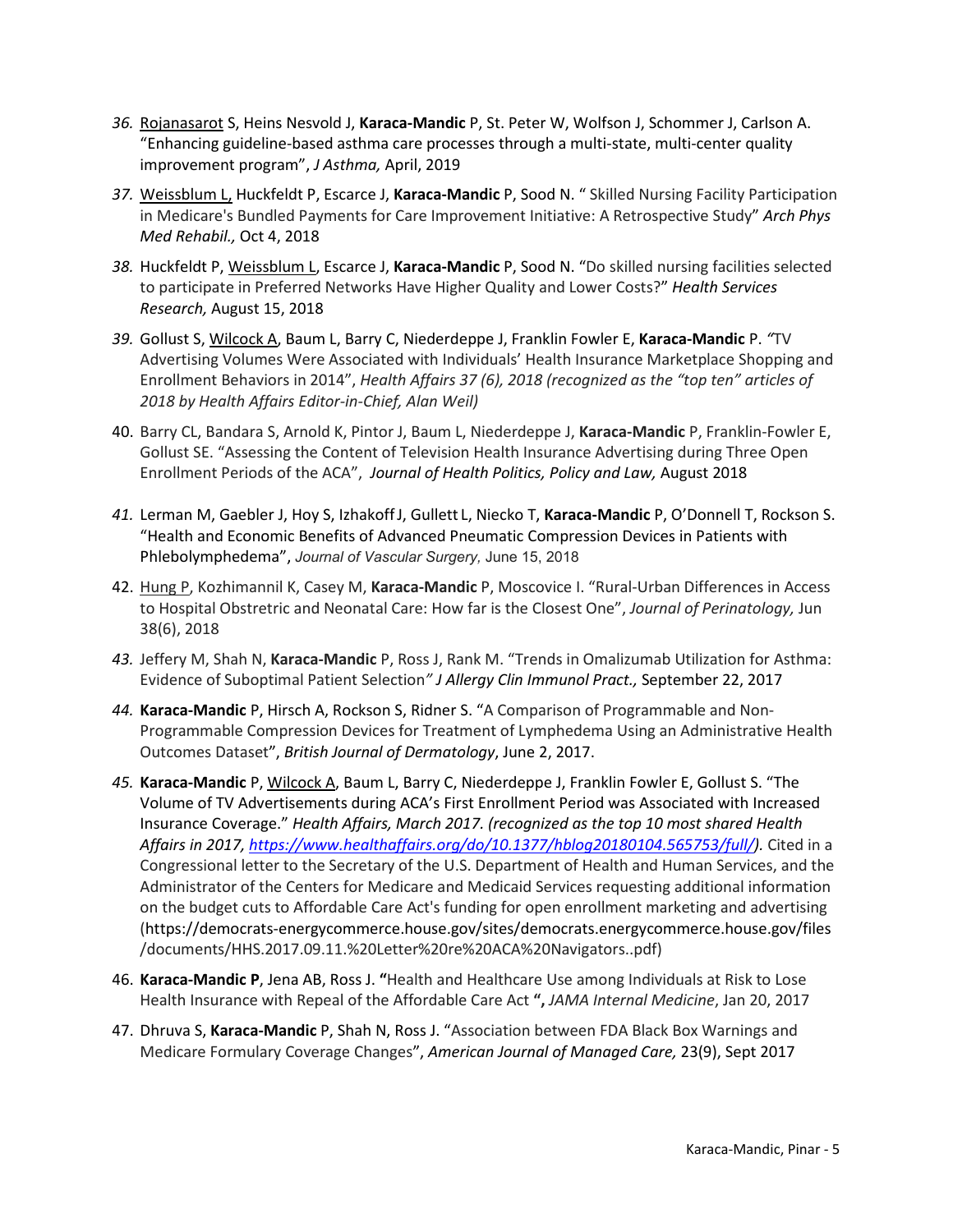- 48. Huckfeldt P, Escarce J, Rabideau B, **Karaca-Mandic** P, Sood N. "Less Intense Postacute Care, Better Outcomes for Enrollees in Medicare Advantage Than Those in Fee-for-Service", *Health Affairs*, 2017. Jan 1;36(1):91-100
- 49. Dhruva S, Desai NP**, Karaca-Mandic** P, Shah N, Ross J. "Medicare Formulary Changes After the 2013 American College of Cardiology/American Heart Association Cholesterol Guideline." *Journal of the American College of Cardiology*, J Am Coll Cardiol., Jan 17, 2017
- 50. Kozhimannil K, **Karaca-Mandic** P, Blauer-Peterson C, Shah N, Snowden JM. "Uptake and Utilization of Practice Guidelines in U.S. Hospitals: The Case of Routine Episiotomy." *Joint Commission Journal on Quality and Patient Safety,* 2017; 43: 41-48
- 51. Starner C, Qiu Y, **Karaca-Mandic** P, Gleason P. "A Controlled Substances Scoring Algorithm Association with Healthcare Costs and Hospitalizations: A Cohort Study." *Journal of Managed Care and Specialty Pharmacy*, 2016.22(12):1403-1410
- 52. Gollust S, Qin X, Wilcock A, Baum L, Barry C, Niederdeppe J, Franklin Fowler E, **Karaca-Mandic** P. "Search and You Shall Find: Characteristics Associated with Google Searches During the Affordable Care Act's First Enrollment Period." *Medical Care Research and Review*, 2016 Jul 25.
- 53. **Karaca-Mandic** P, Graven P, Feldman R. "The Role of Agents and Brokers in the Market for Health Insurance." *Journal of Risk and Insurance,* Nov 2016
- 54. Jena B, Goldman D, **Karaca-Mandic** P. "Hospital variation in opioid prescribing." *JAMA Internal Medicine.* 2016 Jul 1;176(7):990-7. doi: 10.1001/jamainternmed.2016.2737.
- *55.* Bayindir E, **Karaca-Mandic** P. "Medicare and Private Insurance Variations in New Medical Technology: The Case of Drug Eluting Stents." *Health Economics & Outcome Research: Open Access.* 2016 Jun;2(2). pii: 114. Epub 2016 May 18.
- *56.* Boudreaux M, Blewett L, Fried B, Hempstead K, **Karaca-Mandic** P. "Community Characteristics and Qualified Health Plan Selection during the First Open Enrollment Period." *Health Services Research.*  2016 Jun 28. doi: 10.1111/1475-6773.12525. [Epub ahead of print].
- 57. **Karaca-Mandic** P. Town RJ, Wilcock A. "The Effect of Physician and Hospital Market Structure on Medical Technology Diffusion." *Health Services Research.* 2016 May 16. doi: 10.1111/1475- 6773.12506. [Epub ahead of print].
- 58. Boudreaux M, Gonzales G, Blewett LA, Fried B, **Karaca-Mandic** P. "Residential High Speed Internet among Those Likely to Benefit from an Online Health Insurance Marketplace." *Inquiry.* 2016 Jan 18;53. pii: 0046958015625231.doi: 10.1177/0046958015625231. [Epub ahead of print].
- *59.* **Karaca-Mandic** P, Hirsch A, Rockson S, Ridner S. "The Cutaneous, Net Clinical, and Health Economic Benefits of Advanced Pneumatic Compression Devices in Patients with Lymphedema." *JAMA Dermatology.* 2015 Nov;151(11):1187-93. doi: 10.1001/jamadermatol.2015.1895.
- *60.* Fulton B, Hollingshead A, **Karaca-Mandic** P, Scheffler R. *"*Republican States Bolstered Their Health Insurance Rate Review Programs Using Incentives From the Affordable Care Act." *Inquiry.* 2015 Sep 21;52. pii: 0046958015604164. doi: 10.1177/0046958015604164. [Epub ahead of print].
- *61.* **Karaca-Mandic** P, Fulton B, Hollingshead A, Scheffler R. "States With Stronger Health Insurance Rate Review Authority Experienced Lower Premiums In The Individual Market In 2010-13." *Health Affairs.*  2015 Aug;34(8):1358-67. doi: 10.1377/hlthaff.2014.1463.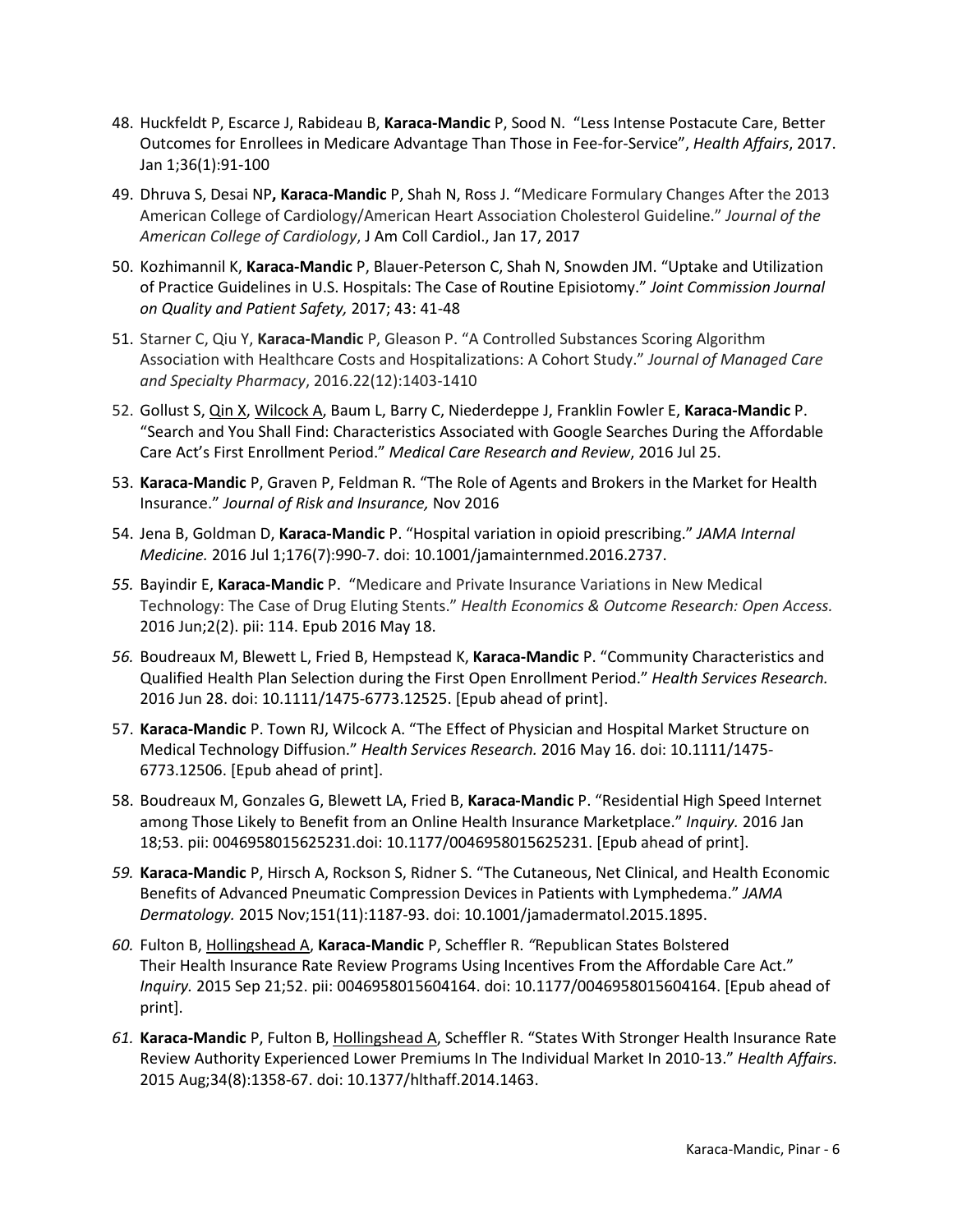- *62.* Ma P, Marinovic I, **Karaca-Mandic** P. "Drug Manufacturers' Delayed Disclosure of Serious and Unexpected Adverse Events to the US Food and Drug Administration." *JAMA Intern Medicine.* 2015 Sep;175(9):1565-6. doi: 10.1001/jamainternmed.2015.3565.
- 63. Jena A, Ho O, Goldman D, **Karaca-Mandic** P. "The Impact of the U.S. Food and Drug Administration Chlorofluorocarbon Ban on Out-of-Pocket Costs and Use of Albuterol Inhalers among Individuals with Asthma." *JAMA Internal Medicine.* 2015 Jul;175(7):1171-9. doi: 10.1001/jamainternmed.2015.1665.
- 64. Krinn K, **Karaca-Mandic** P, Blewett L. "State-Based Marketplaces Using Clearinghouse Plan Management Models are Associated with Lower Premiums." *Health Affairs.* 2015 Jan;34(1):161-9. doi: 10.1377/hlthaff.2014.0627.
- *65.* **Karaca-Mandic** P, Abraham J, Simon K. "Is the Medical Loss Ratio a Good Target Measure for Regulation in the Individual Market for Health Insurance?" *Health Economics.* 2015 Jan;24(1):55-74. doi: 10.1002/hec.3002. Epub 2013 Oct 4.
- 66. Brayton K, Hirsch A, O'Brien P, Cheville A, **Karaca-Mandic** P, Rockson S. "Lymphedema Prevalence and Treatment Benefits in Cancer: Impact of a Therapeutic Intervention on Health Outcomes and Costs." *PLoS One.* 2014 Dec;9(12):e114597. doi: 10.1371/journal.pone.0114597. eCollection 2014.
- 67. Lin CW, **Karaca-Mandic** P, McCullough J, Weaver L. "Access to Oral Osteoporosis Drugs among Female Medicare Part D Beneficiaries. W*omens Health Issues.* 2014 Jul-Aug;24(4):e435-45. doi: 10.1016/j.whi.2014.04.002. [Epub 2014 May 14].
- 68. Jena A, Goldman D, Weaver L, **Karaca-Mandic** P. "Opioid Prescribing by Multiple Providers in Medicare: Retrospective Observational Study of Insurance Claims.*" British Medical Journal.* 2014 Feb 19;348:g1393. doi: 10.1136/bmj.g1393.
- 69. Abraham J, **Karaca-Mandic** P, Simon K. "How has the Affordable Care Act's Medical Loss Ratio Regulation Affected Insurer Behavior?" *Medical Care.* 2014 Apr;52(4):370-7. doi: 10.1097/MLR.0000000000000091.
- 70. Przedworski JM, McAlpine D, **Karaca-Mandic** P, VanKim NA. "Health and health risks among sexual minority women: an examination of three subpopulations." *American Journal of Public Health.* 2014 Jun;104(6):1045-7. doi: 10.2105/AJPH.2013.301733. Epub 2014 Apr 17.
- 71. **Karaca-Mandic P,** Choi S, Lee J, Scal P. "Family Out-of-Pocket Health Care Burden and Children's Unmet or Delayed Health Care.*" Academic Pediatrics.* 2014 Jan-Feb;14(1):101-8. doi: 10.1016/j.acap.2013.10.005.
- *72.* **Karaca-Mandic** P, Lee J. "Hospitalizations and Fatalities in Crashes with Light Trucks." *Traffic Injury Prevention.* 2014;15(2):165-71. doi: 10.1080/15389588.2013.803279.
- *73.* Abraham J, **Karaca-Mandic** P, Boudreaux M. "Sizing Up the Individual Market for Health Insurance: A Comparison of Survey and Administrative Data Sources." *Medical Care Research and Review.* 2013 Aug;70(4):418-33. doi: 10.1177/1077558713477206. Epub 2013 Feb 26.
- *74.* **Karaca-Mandic** P, Choi Yoo S, Sommers BD. "Recession Led to a Decline in Out-of-Pocket Spending For Children With Special Health Care Needs." *Health Affairs.* 2013 Jun;32(6):1054-62. doi: 10.1377/hlthaff.2012.1137.
- *75.* Jena A, **Karaca-Mandic** P, Weaver L, Seabury S. "Predicting new diagnoses of human immunodeficiency virus infection using internet search engine data." *Clinical Infectious Diseases.* 2013 May;56(9):1352-3. doi: 10.1093/cid/cit022. Epub 2013 Jan 18.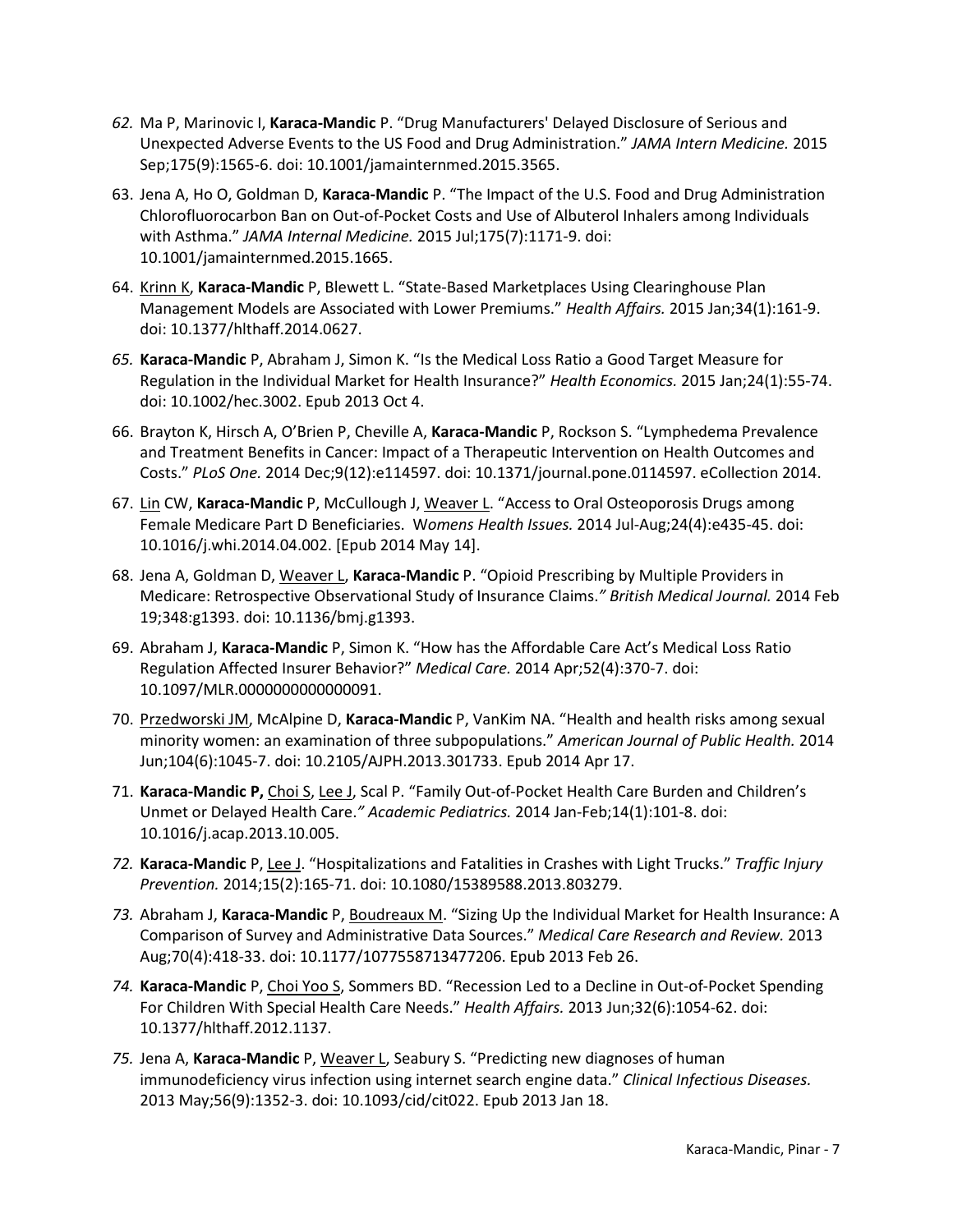- *76.* **Karaca-Mandic** P, Swenson T, Abraham J, Kane RL. "Association of Medicare Part D medication outof-pocket costs with utilization of statin medications." *Health Services Research.* 2013 Aug;48(4):1311-33. doi: 10.1111/1475-6773.12022. Epub 2012 Dec 26.
- *77.* Ben-Ner A, **Karaca-Mandic** P, Ren T. "Ownership and Quality in Markets with Asymmetric Information: Evidence from Nursing Homes." *B.E. Journal of Economic Analysis & Policy.* 2012;12(1 Topics): Article 42. doi 10.1515/1935-1682.3038.
- *78.* **Karaca-Mandic** P, Jena A, Joyce G, Goldman D. "Out-Of-Pocket Medication Costs, and the Use of Medications and Health Care Services among Children With Asthma." *Journal of the American Medical Association.* 2012 Mar 28;307(12):1284-91. doi: 10.1001/jama.2012.340.
- *79.* Chen S, **Karaca-Mandic** P, Levin R. "Who Values Information from a Health Plan Internet-based Decision Tool and Why: A Demographic and Utilization Analysis." *Health Services Research.* 2012 Feb;47(1 Pt 1):151-73. doi: 10.1111/j.1475-6773.2011.01309.x. Epub 2011 Aug 22.
- *80.* **Karaca-Mandic** P, Norton E, Dowd B. "Interaction Terms in Non-Linear Models." *Health Services Research.* 2012 Feb;47(1 Pt 1):255-74. doi: 10.1111/j.1475-6773.2011.01314.x. Epub 2011 Aug 30.
- *81.* **Karaca-Mandic** P, Abraham J, Phelps C. "How do Health Insurance Loading Fees Vary by Group Size?: Implications for Healthcare Reform." *International Journal of Health Care Finance and Economics.*  2011 Sep;11(3):181-207. doi: 10.1007/s10754-011-9096-4. Epub 2011 Aug 20.
- 82. **Karaca-Mandic** P. "Role of Complementarities in Technology Adoption: The Case of DVD Players." *Quantitative Marketing and Economics.* 2011;9(2):179-210. doi: 10.1007/s11129-011-9100-9.
- *83.* **Karaca-Mandic** P, McCullough J, Mustaqeem S, Van Houten HK, Shah N. "The Impact of New Drugs and Biologicals on Colorectal Cancer Treatment and Costs." *Journal of Oncology Practice*. 2011 May;7(3S):e30s-e37s. doi: 10.1200/JOP.2011.000302.
- 84. Kapur K, **Karaca-Mandic** P, Gates S, Fulton B. "Do Small Group Health Insurance Regulations Influence Small Business Size?" *Journal of Risk and Insurance.* 2012 Mar;79(1):231-60. doi: 10.1111/j.1539- 6975.2011.01421.x.
- 85. Abraham JM, **Karaca-Mandic** P. "Regulating the Medical Loss Ratio: Implications for the Individual Market." *American Journal of Managed Care.* 2011;17(3):211-8.
- 86. **Karaca-Mandic** P, Joyce G, Goldman D, Laouri M. "Cost Sharing, Family Health Care Burden, and the Use of Specialty Drugs for Rheumatoid Arthritis." *Health Services Research*. 2010 Oct;45(5 Pt 1):1227-50. doi: 10.1111/j.1475-6773.2010.01117.x.
- *87.* Gates S, **Karaca-Mandic** P, Burgdorf B, Kapur K. *"*Health Savings Accounts for Small Businesses and Entrepreneurs: Shopping, Take-Up and Implementation Challenges." *Open Health Services and Policy Journal.* 2010;3:10-20. doi: 10.2174/18749224001003010010.
- 88. **Karaca-Mandic** P, Ridgeway G. "Behavioral Impact of Graduated Driver Licensing on Teenage Driving Risk and Exposure." *Journal of Health Economics.* 2010 Jan;29(1):48-61. doi: 10.1016/j.jhealeco.2009.10.002. Epub 2009 Oct 30.
- 89. Kamar E, **Karaca-Mandic** P, Talley E. "Going-Private Decisions and the Sarbanes-Oxley Act of 2002: A Cross-Country Analysis." *Journal of Law, Economics and Organization.* 2009 May;25(1):107-33. doi:10.1093/jleo/ewn019
- 90. Joyce G, Goldman D, **Karaca-Mandic** P, Lawless G. "Impact of Specialty Drugs on the Use of Other Medical services for the Treatment of Rheumatoid Arthritis and Multiple Sclerosis." *American Journal of Managed Care*. 2008 Dec;14(12):821-8.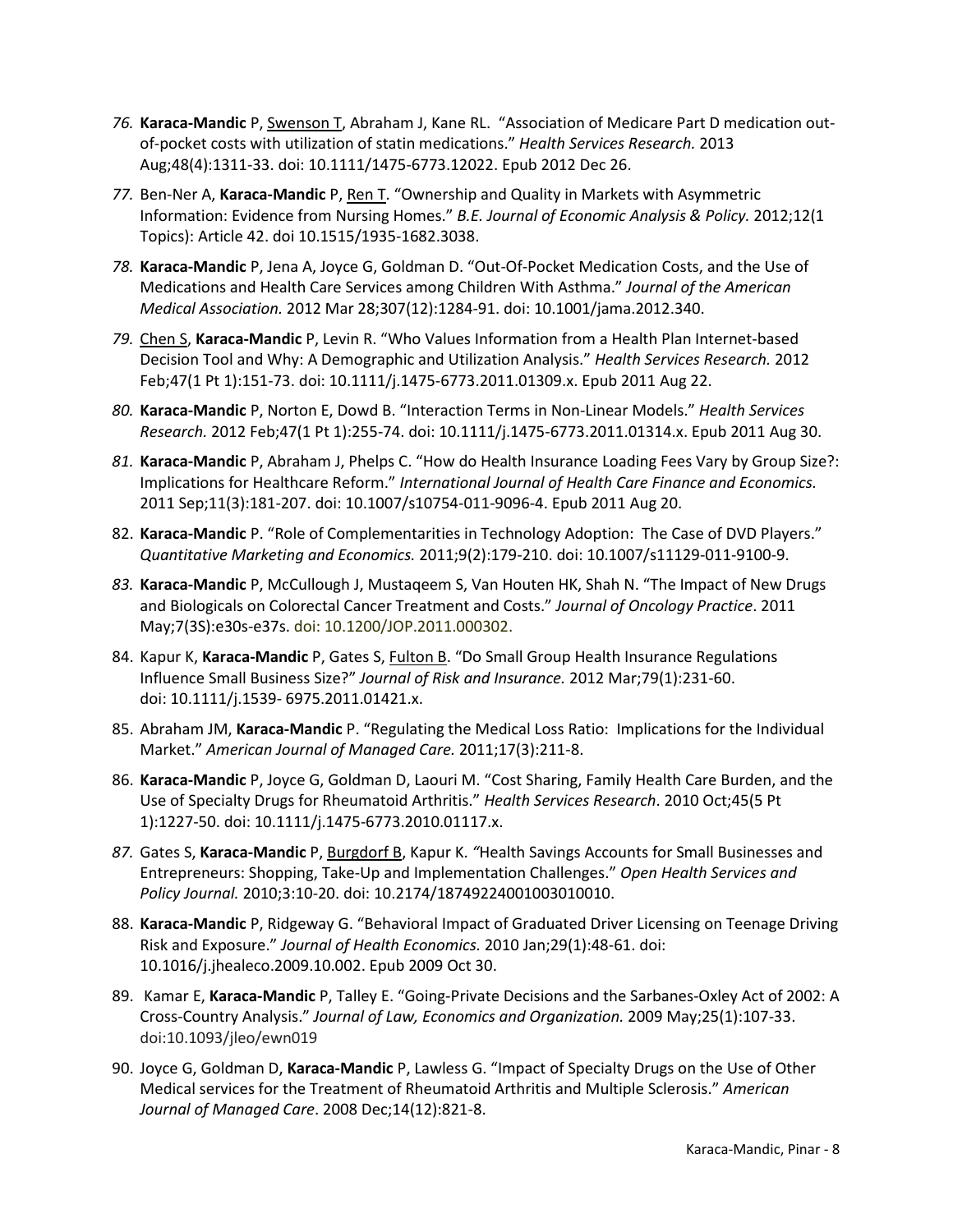- 91. Gates S, Kapur K, **Karaca-Mandic** P. "Consumer-Directed Health Plans and Health Savings Accounts: Have They Worked for Small Businesses?" *Forum for Health Economics & Policy*. 2008;11(2):Special Section 1-20.
- 92. Joyce G, Goldman D, **Karaca-Mandic** P, Zheng Y. "Pharmacy Benefit Caps and the Chronically Ill." *Health Affairs.* 2007 Sep-Oct;26(5):1333-44.
- 93. Goldman D, Joyce G, **Karaca-Mandic** P, Sood N. "Adverse Selection in Retiree Prescription Drug Plans." *Forum for Health Economics & Policy.* 2006 Dec;9(1):ISSN (Online) 1558-9544. doi: 10.2202/1558-9544.1062.,
- 94. Edlin A, **Karaca-Mandic P**. "The Accident Externality from Driving." *Journal of Political Economy.*  2006 Oct;114(5):931-55.
- 95. Goldman D, Joyce G, **Karaca-Mandic** P. "Varying Pharmacy Benefits with Clinical Status: The Case of Cholesterol-Lowering Therapy." *American Journal of Managed Care.* 2006 Jan;12(1):21-8.
- 96. **Karaca-Mandic** P, Train K*.* "Standard Error Correction in Two-Stage Estimation with Nested Samples", *Econometrics Journal* 2003 Dec;6(2):201-7. doi: 10.1111/1368-423X.t01-1-00115.
- 97. **Karaca,** P. "The Object and the Study of Mathematics", Humanistic Mathematics Network Journal, # 16, November 1997 (current journal name is *Journal of Humanistic Mathematics*).

## **BOOK CHAPTERS/ EDITORIALS/OP-EDS/CONFERENCE PAPERS/NBER WORKING PAPERS**

(underlined authors were graduate student trainees and collaborators when the research started)

- 98. Frick KD**, Karaca-Mandic** P ["Mentoring for Healthcare-Oriented Faculty in Business](https://hmpi.org/2021/12/06/mentoring-for-healthcare-oriented-faculty-in-business-schools-an-eye-toward-facilitating-success-and-increasing-diversity/) Schools: An Eye [toward Facilitating Success and Increasing Diversity"](https://hmpi.org/2021/12/06/mentoring-for-healthcare-oriented-faculty-in-business-schools-an-eye-toward-facilitating-success-and-increasing-diversity/), *Health Management, Policy, Innovation*, December 2021
- 99. Aghamolla C, **Karaca-Mandic** P, Li X, Thakor R "Merchants of Death: The Effect of Credit Supply Shocks on Hospital Outcomes", [NBER Working Paper 28709,](https://www.nber.org/papers/w28709) April 2021
	- **•** Best paper award at the  $12<sup>th</sup>$  Financial Markets Corporate Governance Conference, April 2022, Monash University
- 100. **Karaca-Mandic**, P "New Data, Dashboard Provide Information on COVID-19 Hospital Capacity", STAT News, December 10, 2020, https://www.statnews.com/2020/12/10/new-data-dashboardprovide-information-on-covid-19-hospital-capacity/
- 101. Zhu Y, Everhart A, **Karaca-Mandic** P, and Sen S, "Using NLP to Extract Predicate History from Medical Device Approvals" (2020). ICIS 2020 Proceedings. 3. https://aisel.aisnet.org/icis2020/is\_health/is\_health/3
- 102. **Karaca-Mandic** P, Hedt S, "Counties in the Inland [Empire and Central Valley Report High](https://healthpolicy.usc.edu/evidence-base/counties-in-the-inland-empire-and-central-valley-report-high-and-rising-covid-19-hospitalizations/) and [Rising COVID-19 Hospitalizations"](https://healthpolicy.usc.edu/evidence-base/counties-in-the-inland-empire-and-central-valley-report-high-and-rising-covid-19-hospitalizations/), The EVIDENCE BASE, July 17, 2020
- 103. **Karaca-Mandic** P, Goldman D, Hedt S, "Orange County COVID-19 [Hospitalizations Up 130% Since](https://healthpolicy.usc.edu/evidence-base/orange-county-covid-19-hospitalizations-have-increased-130-since-june-1/) [June 1"](https://healthpolicy.usc.edu/evidence-base/orange-county-covid-19-hospitalizations-have-increased-130-since-june-1/), The EVIDENCE BASE, July 16, 2020
- 104. Hedt S, **Karaca-Mandic** P ["L.A. County Coronavirus Hospitalizations](https://healthpolicy.usc.edu/evidence-base/l-a-county-coronavirus-hospitalizations-trending-down-other-urban-california-counties-show-mixed-progress/) Trending Down; Other Urban [California Counties Show Mixed Progress"](https://healthpolicy.usc.edu/evidence-base/l-a-county-coronavirus-hospitalizations-trending-down-other-urban-california-counties-show-mixed-progress/), The EVIDENCE BASE, June 3, 2020
- 105. Goldman D**, Karaca-Mandic** P, Hedt S, ["Should We Open California Beaches? Coronavirus Trends](https://healthpolicy.usc.edu/evidence-base/should-we-open-california-beaches-california-coronavirus-trends-vary-by-county/)  Vary by [County"](https://healthpolicy.usc.edu/evidence-base/should-we-open-california-beaches-california-coronavirus-trends-vary-by-county/), The EVIDENCE BASE, April 29, 2020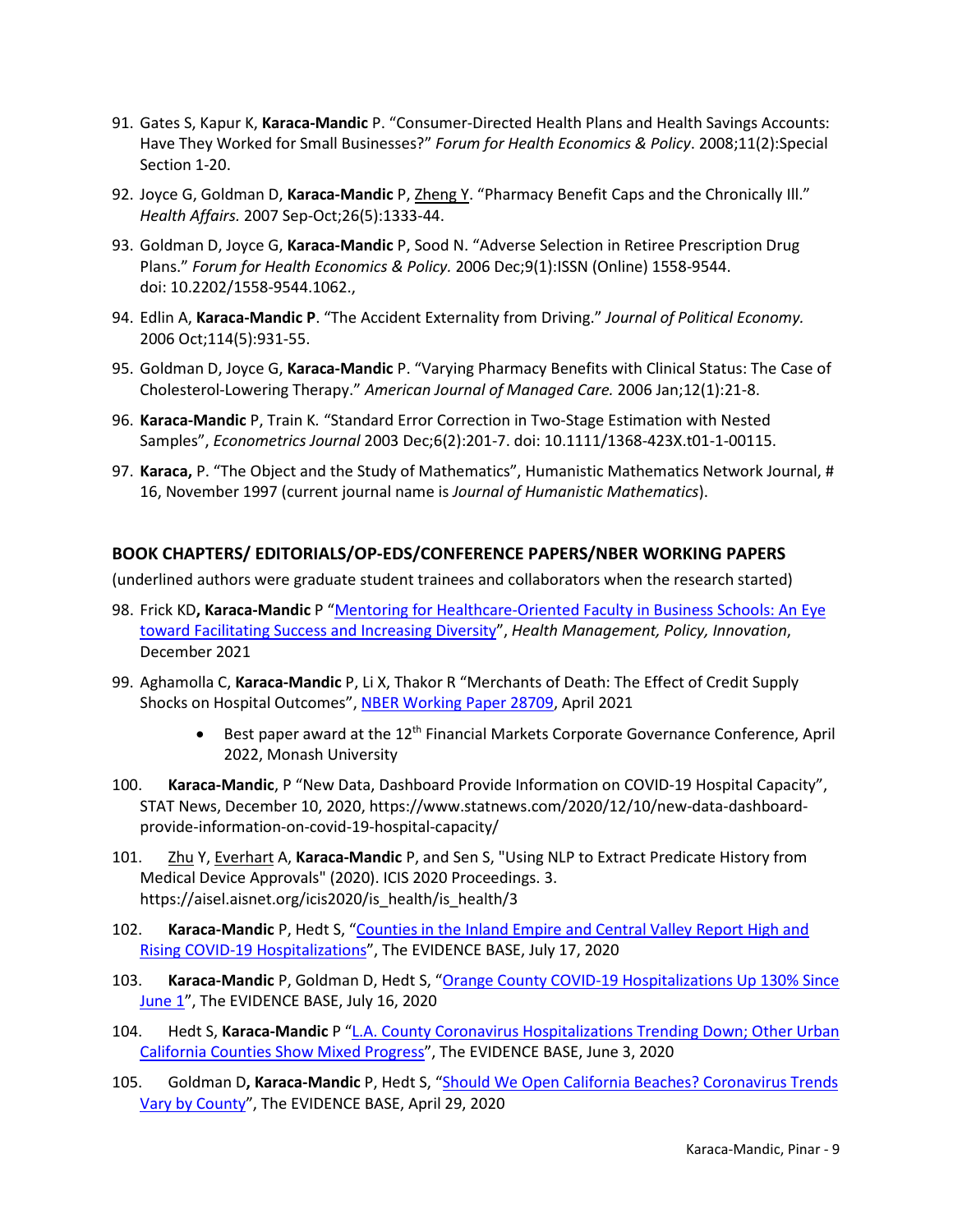- 106. **Karaca-Mandic** P, Hall R, Choyke K. "Key lessons from a Minnesota multi-stakeholder opioid policy forum" *Health Management, Policy, Innovation*, May 2020
- 107. **Karaca-Mandic** P, Georgiou A, Sen S., Zhu Y, Everhart A. Vu, K "Early Insights from the University of Minnesota's COVID-19 Hospitalization Tracking Dashboard" *Health Management, Policy, Innovation*, April 13, 2020
- 108. PRISM Team (Co-PIs Steve Johnson and Pinar **Karaca-Mandic**) & MedStar Health Team (Co-PIs Deliya B. Wesley and Raj M. Ratwani), "PRISM (PROMIS Reporting and Insight System from Minnesota) Final Report", Prepared for the Agency for Healthcare Research and Quality, Final Report for the Completion of the AHRQ Step Up App Challenge, April 20, 2020
- 109. MedStar Health Team (Co-PIs Deliya B. Wesley and Raj M. Ratwani) & PRISM Team (Co-PIs Steve Johnson and Pinar **Karaca-Mandic**), "Advancing the Collection and Use of Patient-Reported Outcomes through Health Information Technology", Prepared for the Agency for Healthcare Research and Quality PRISM Phase 2 Pilot Test Report, April 20, 2020
- 110. ["Peek Behind the paper: cheaper but challenging biosimilars"](https://www.evidencebaseonline.com/users/211204-the-evidence-base/posts/66490-peek-behind-the-paper-cheaper-but-challenging-biosimilars?utm_source=social&utm_medium=social&utm_campaign=PKM%20PBP) The Evidence Base, April 21, 2020. Featured interview with Pinar Karaca-Mandic on her research on biosimilar drugs
- 111. **Karaca-Mandic** P, Georgiou A, Sen S. "Calling All States To Report Standardized Information On COVID-19 Hospitalizations" *Health Affairs Blog*, April 7, 2020
- 112. **Karaca-Mandic** P, Abraham J, Simon K, Feldman R. "Going into the Affordable Care Act: Measuring the Size, Structure and Performance of the Individual and Small Group Markets for Health Insurance." In: Aizborbe A Baker C, Berndt E, Cutler D. (eds.) *Modeling and Measuring Healthcare Costs.* Chicago, IL: University of Chicago Press, University of Chicago Press, 2018
- 113. **Karaca-Mandic** P, Meara E, Morden Nancy E. "The growing problem of co-treatment with opioids and benzodiazepines: A Powerful example of potentially dangerous low value care", BMJ 2017; 356
- 114. Sacks D, Vu K, Huang T-Y, Karaca-Mandic P. "How do insurance firms respond to financial risk sharing regulations? Evidence from the Affordable Care Act", NBER working paper 24129, December 2017, revised July 2019
- 115. Bairoliya N, **Karaca-Mandic** P, McCullough J, Petrin A. "Consumer Learning, Product Differentiation and the Value of Generic Pharmaceutical Entry", NBER working paper 23662, August 2017
- 116. Dowd B, Feldman R, **Karaca-Mandic** P. "Haste in Jettisoning Obamacare will invite chaos", *Star Tribune*, commentary, November 16, 2016
- 117. Abraham J, **Karaca-Mandic** P, Choi S. "The ABC's of Children's Health: Potential Impact of the Patient Protection and Affordable Care Act." In: Reynolds AJ, Rolnick AJ (eds.) *Health and Education in Early Childhood: Predictors, Interventions, and Policies*. Cambridge University Press, 2015, pp. 327- 345
- 118. Abraham J, **Karaca-Mandic** P. "The Performance of Private Health Insurers in the Commercial Market." In: Culyer C. (ed.) *The Encylopedia of Health Economics.* Elsevier, 2014
- 119. "Access and Outcomes." ― An Editorial and Interview with Pinar **Karaca-Mandic** on her work exploring the relationship between medical technology and physicians, particularly the analysis of physician competition *–* featured in *International Innovation, The Mechanics of Health*, July 2013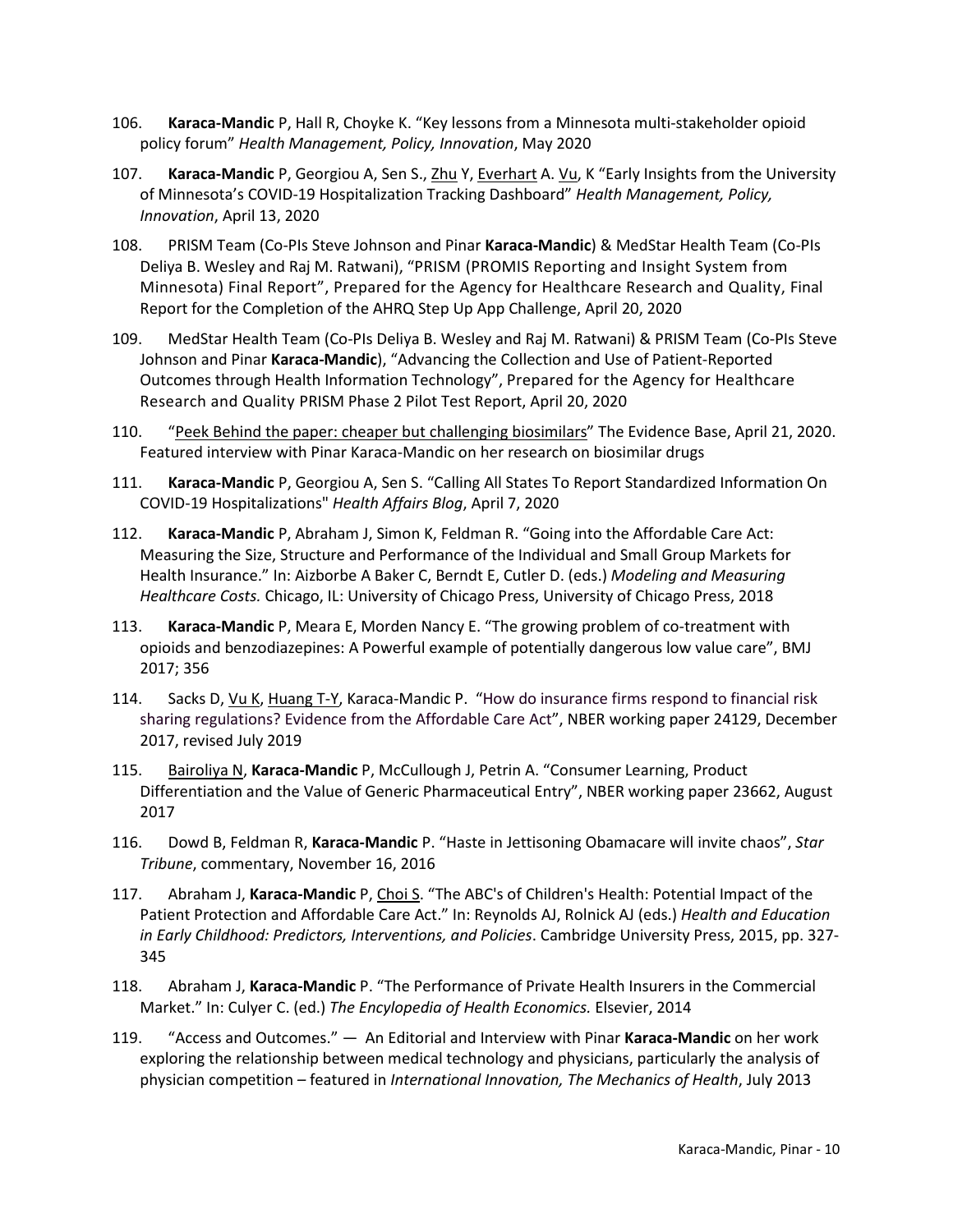- 120. **Karaca-Mandic** P, Abraham J. "Using Data From the National Association of Insurance Commissioners For Health Reform Evaluation." *State Health Reform Assistance Issue Brief*. July 2013
- 121. **Karaca-Mandic** P, Lee J. "Trucks and SUVs in the Twin Cities Metro Area: How Dangerous Are They?" Center for Urban and Regional Affairs (CURA). University of Minnesota, Spring 2012
- 122. Kamar E, **Karaca-Mandic** P, Talley E. "Sarbanes-Oxley and Small Firms: What is the Evidence?" In: Gates SM, Leuschner K. (eds.) *In the Name of Entrepreneurship?: The Logic and Effects of Special Regulatory Treatment for Small Business*. DRR-4152-ICJ, 2007
- 123. Gates S. Kapur K, **Karaca-Mandic** P. "State Health Insurance Mandates, Consumer Directed Health Plans and Health Savings Accounts: Are They a Panacea for Small Businesses?"In: Gates SM, Leuschner K. (eds.) *In the Name of Entrepreneurship?: The Logic and Effects of Special Regulatory Treatment for Small Business*. DRR-4152-ICJ, 2007

## **HONORS, AWARDS AND FELLOWSHIPS**

| $\bullet$ | Innovation Impact Case Award Honorable Mention, Office of the Vice                       | 04/2022 |
|-----------|------------------------------------------------------------------------------------------|---------|
|           | President for Research University of Minnesota, University of Minnesota                  |         |
|           | COVID-19 Hospitalization Tracking Project (role: Co-Founder, Co-Lead of the project)     |         |
| $\bullet$ | WITS/INFORMS Design Science Award, University of Minnesota COVID-19                      | 12/2021 |
|           | Hospitalization Tracking Project (role: Co-Founder, Co-Lead of the project)              |         |
| $\bullet$ | Women's Health Leadership TRUST Award in Community Engagement                            | 07/2021 |
| $\bullet$ | Silver Stevie Award, Most-Valuable Non-Profit Response, 19 <sup>th</sup> Annual American | 04/2021 |
|           | Business Awards, University of Minnesota COVID-19 Hospitalization Tracking               |         |
|           | Project (role: Co-Founder, Co-Lead of the project)                                       |         |
| $\bullet$ | Silver Stevie Award, Most-Valuable Service, 19 <sup>th</sup> Annual American             | 04/2021 |
|           | Business Awards, University of Minnesota COVID-19 Hospitalization Tracking               |         |
|           | Project (role: Co-Founder, Co-Lead of the project)                                       |         |
| $\bullet$ | Innovation that Inspires Award, Association to Advance Collegiate Schools of             | 04/2021 |
|           | Business (AACSB) for University of Minnesota COVID-19 Hospitalization Tracking           |         |
|           | Project of Medical Industry Leadership Institute and Management Information Sciences     |         |
|           | Research Center of the Carlson School of Management                                      |         |
|           | (role: Co-Founder, Co-Lead of the project)                                               |         |
| ٠         | Finalist, Digital Media Award, National Institute for Health Care Management             | 03/2021 |
|           | Foundation (with co-authors Archelle Georgiou and Soumya Sen), University of             |         |
|           | <b>Minnesota COVID-19 Hospitalization Tracking Project</b>                               |         |
| ٠         | Carlson School of Management Award for Excellence in Research                            | 10/2020 |
| $\bullet$ | 2 <sup>nd</sup> place (out of 18 teams), American Medical Informatics Association App    |         |
|           | Contest, Co-Principal Investigator Team PRISM: Patient Reporting and Insight System from |         |
|           | Minnesota (role: Co-PI)                                                                  | 11/2019 |
| ٠         | Recognition of the Medical Industry Leadership Institute (MILI): 2019                    |         |
|           | Innovations that Inspire award winner by the Association to Advance Collegiate           |         |
|           | Schools of Business (role: MILI Academic Director)                                       | 04/2019 |
| $\bullet$ | Nationwide grand prize winner, Step-Up App Challenge, Agency for Healthcare              |         |
|           | Research and Quality, Team PRISM: Patient Reporting and Insight System from Minnesota.   |         |
|           | \$75,000 (role: Co-PI)                                                                   | 03/2019 |
|           | Step-Up App Challenge Top 10 finalist, Agency for Healthcare Research and                |         |
|           |                                                                                          |         |
|           | Quality, Team PRISM: Patient Reporting and Insight System from Minnesota.                |         |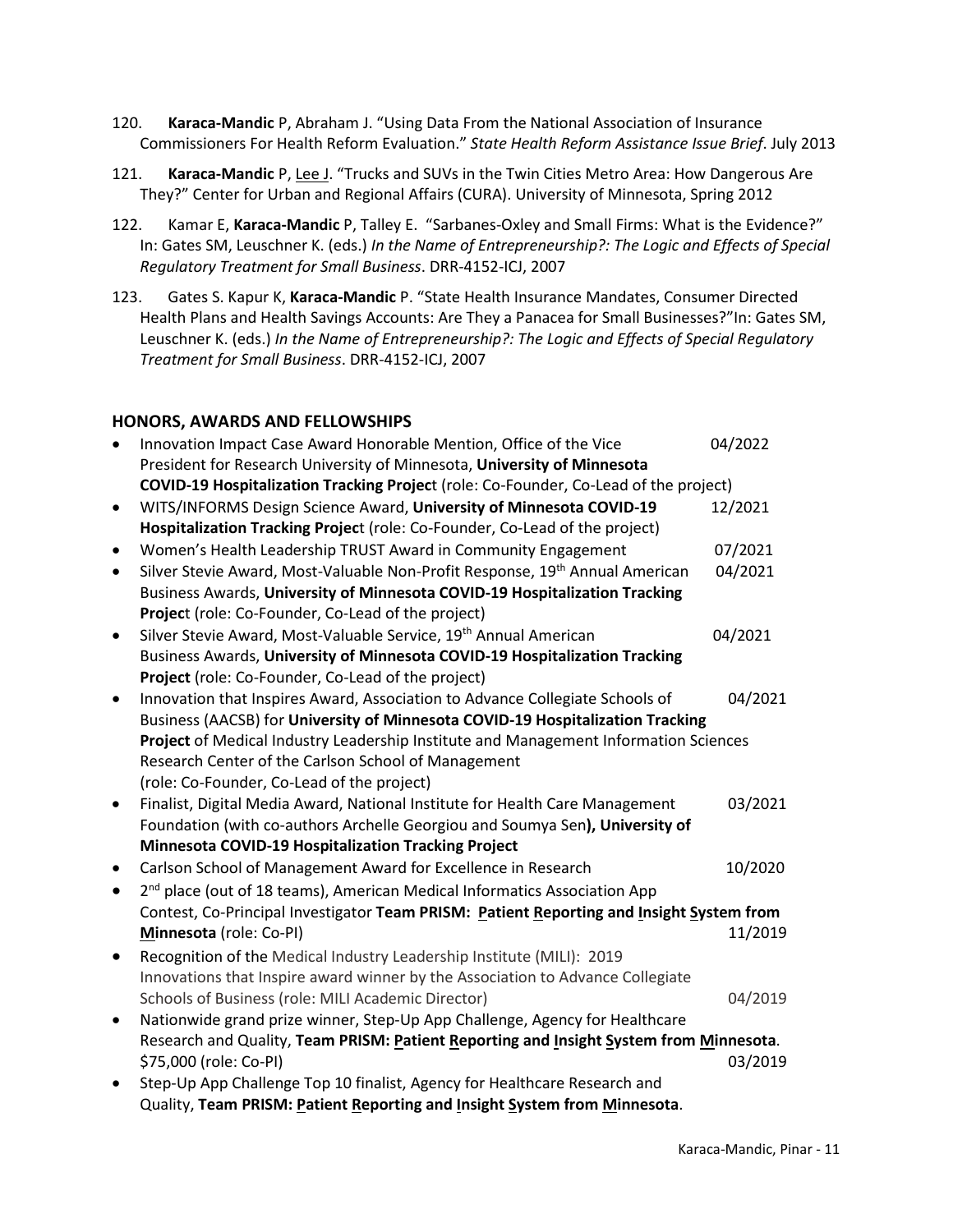|           | \$12,000 (role: Co-PI)                                                            | 10/2018          |
|-----------|-----------------------------------------------------------------------------------|------------------|
| $\bullet$ | New opportunities to improve outcomes (NOTIO) award for Team PRISM,               |                  |
|           | University of Minnesota Medical School, \$30,000                                  | 11/2018          |
| $\bullet$ | "Top-ten articles for 2018" recognition by the Health Affairs Editor-in-Chief,    |                  |
|           | Alan Weil, for Gollust S, Wilcock A, Baum L, Barry C, Niederdeppe J, Franklin     |                  |
|           | Fowler E, Karaca-Mandic P. "TV Advertising Volumes Were Associated with           |                  |
|           | Individuals' Health Insurance Marketplace Shopping and Enrollment Behaviors       |                  |
|           | in 2014", Health Affairs 37 (6), 2018                                             |                  |
| $\bullet$ | 1st Place in Graduate Division, Faculty Advisor to Student Data Science Team      |                  |
|           | from University of Minnesota (interdisciplinary team of School of Public Health   |                  |
|           | and Carlson School of Management), MinneMudac, Minneanalytics,                    | 11/2017          |
| $\bullet$ | Recognition of the Medical Industry Leadership Institute (MILI): Medical Industry |                  |
|           | Valuation Lab awarded 2017 Innovator Award by the MBA Roundtable (role:           |                  |
|           | MILI Academic Director)                                                           | 10/2017          |
| $\bullet$ | Research Associate, National Bureau of Economic Research,                         |                  |
|           | Health Economics Program and Health Care Program                                  | 2014-present     |
| $\bullet$ | Faculty Research Fellow, National Bureau of Economic Research                     | 2011-2014        |
| $\bullet$ | Selected Faculty Member, Delta Omega, Honorary Society in Public Health           | 2011-present     |
| $\bullet$ | National Institutes of Health Mentored Career Grant (NIA)                         | 2010-2015        |
| $\bullet$ | The Top 10 Corporate and Securities Articles of 2009 recognition by               |                  |
|           | Corporate Practice Commentator, Vanderbilt University for "Going-Private          |                  |
|           | Decisions and The Sarbanes-Oxley Act of 2002"                                     |                  |
|           | (Teachers in corporate securities law were asked to select the best corporate     |                  |
|           | and securities articles from a list of articles published and indexed in legal    |                  |
|           | journals in 2009. More than 500 articles were on the list).                       |                  |
| $\bullet$ | Academic Health Center, Faculty Development Grant, University of Minnesota        | 2010-2012        |
| $\bullet$ | Academic Progress Award, Graduate Division, UC Berkeley                           | Spring 2003      |
| $\bullet$ | Dean's Normative Time Fellowship, Graduate Division, UC Berkeley                  | <b>Fall 2002</b> |
| $\bullet$ | Continuing Student Fellowship, Department of Economics, UC Berkeley               | 2001             |
| $\bullet$ | Summer Fellowship, Graduate Division, UC Berkeley                                 | 2001             |
| $\bullet$ | Olin Foundation Research Assistantship                                            | 2000-2001 and    |
|           |                                                                                   | 2001-2002        |
|           | Summer Workshop Award, Social Science Research Council                            | Summer 1999      |
|           | First Year Fellowship, Department of Economics, UC Berkeley                       | 1998-1999        |
| ٠         | High Honors, Swarthmore College Honors Program                                    | 1998             |
| $\bullet$ | Adams Prize for the Best Empirical Economics Paper, Swarthmore College            | 1998             |
|           | Selected Member, Society of Industrial and Applied Mathematics (SIAM)             | 1997             |
|           | Selected Member, Sigma Xi Honorary Scientific Society                             | 1996-1998        |
|           | Summer Undergraduate Research Fellow, California Institute of Technology          | 1996             |

# **RESEARCH GRANTS AWARDED**

• Principal Investigator, "Designing and evaluating a financial innovation for investments in social influencers of health to close gaps in racial justice and health equity" (Co-PI Rahul Koranne), from the Robert Wood Johnson Foundation, \$499,900 11/15/2021-11/14/2024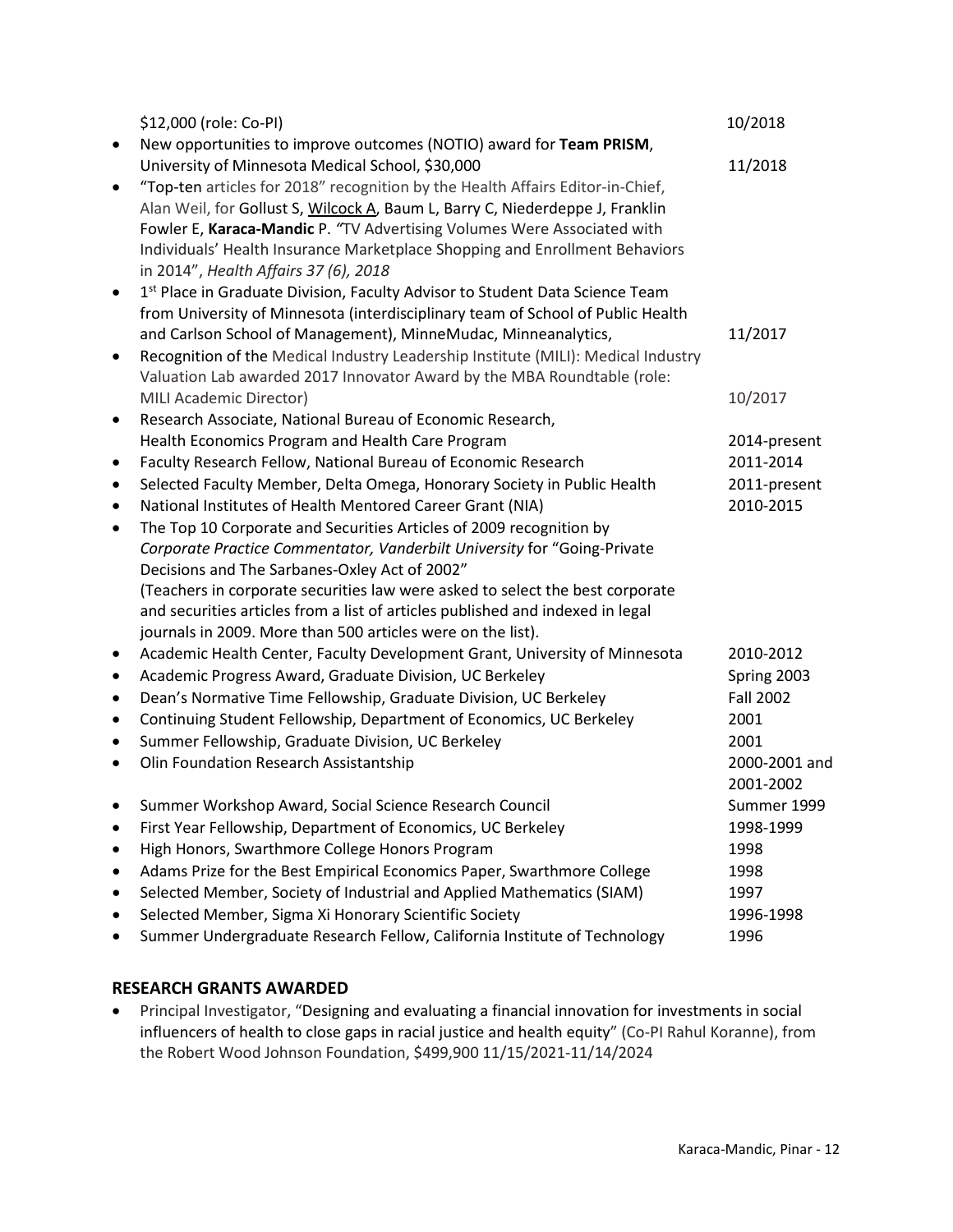- Co-Principal Investigator, "Smart Community Health" from the Minnesota Partnership for Biotechnology and Medical Genomics (University of Minnesota Clinical and Translational Science Institute and Mayo Clinic), \$130,000, 07/01/2021-07/02/2022 (PI: David Haynes)
- Principal Investigator, "Using Natural Language Processing to Extract Predictors of Medicare Device Adverse Events", from University of Minnesota Office of Academic Clinical Affairs, BOLD Ideas, \$30,000, 02/02/2020-01/08/2020
- Co-Principal Investigator, "Competitive Dynamics of Physician Referrals in the Era of Accountable Care Organizations" (PI: Russell Funk), from National Institute for Health Care Management, \$51,000, 01/01/2020-06/30/2021
- *Investigator, "*Toward Pharmacogenomics-Enabled Healthcare at Statewide Scale: Implementing Precision Medicine" (Co-PIs: Pamala Jacobson, Constantin Aliferis, Susan Wolf, Catherine McCarthy), from University of Minnesota Grand Challenges, \$325,000, 01/01/2019-12/31/2020
- *Investigator,* "Classifying and Comparing Diagnostic Strategies for Dizziness with a Claims-Based Analysis" (PIs: Meredith Adams), from National Institutes of Health, \$100,000, 04/01/2018- 03/31/2020.
- *Principal Investigator*, "Biosimilars: Policy, Insurance and Implications for Cancer Patients", from American Cancer Society, \$756,000, 01/01/2018-12/31/2021.
- *Principal Investigator*, "Medical Reversals: De-implementing ineffective and unsafe treatments" from Agency for Healthcare Research and Quality, \$1,600,000, 09/30/2017-08/31/2021.
- *Principal Investigator*, "Diffusion of Clinical Evidence into Practice: Physician Networks, Delivery Organizations and Markets," from National Institutes of Health, National Heart, Lung, and Blood Institute, \$633,737, 09/16/2016-08/31/2019.
- *Investigator*, "PRescribing INterventions for Chronic pain via the Electronic medical record (PRINCE)" (PI: Ezra Golberstein), from National Institutes of Health, National Institute on Drug Abuse, 10/01/2017-09/30/2022
- *Investigator*, "A Contemporary, Retrospective Medicare Analysis of Peripheral Artery Disease Patients at Risk for MACE and MALE," (PI; Alan Hirsch), from Merck, 02/2016-02/2017.
- *Investigator,* "Geographic Variation in ACA-Related Media Messages and Health Insurance Enrollment" (PI: Sarah Gollust), from the Robert Wood Johnson Foundation, \$200,000, 10/2014- 03/2016.
- *Investigator, Principal Investigator of the sub-contract*, "Market and Organization Impact on Medical Technology Diffusion: Outcomes and Value" (with Peter Groenevald, PI), from the Agency for Healthcare Research and Quality, 09/2014-09/2018.
- *Co-Principal Investigator,* "The Impact of a Customized Price Transparency Tool on Consumer Behavior" (with Allison Cuellar, Co-PI), from the Robert Wood Johnson Foundation, \$200,000, 12/1/2013-12/1/2015.
- *Investigator, Principal Investigator of the sub-contract,* "Impact of State Rate Review Regulation on Health Insurance Premiums" (with Richard M. Scheffler, PI), from Robert Wood Johnson Foundation, \$200,000, 4/1/2012-4/1/2014.
- *Investigator*, "Evaluating the Short-Run Impact of Medical Loss Ratio Regulation on the Individual and Small Group Markets"(with Lynn Blewett, Jean Abraham, Kosali Simon), Robert Wood Johnson Foundation, 4/1/2012-4/1/2014.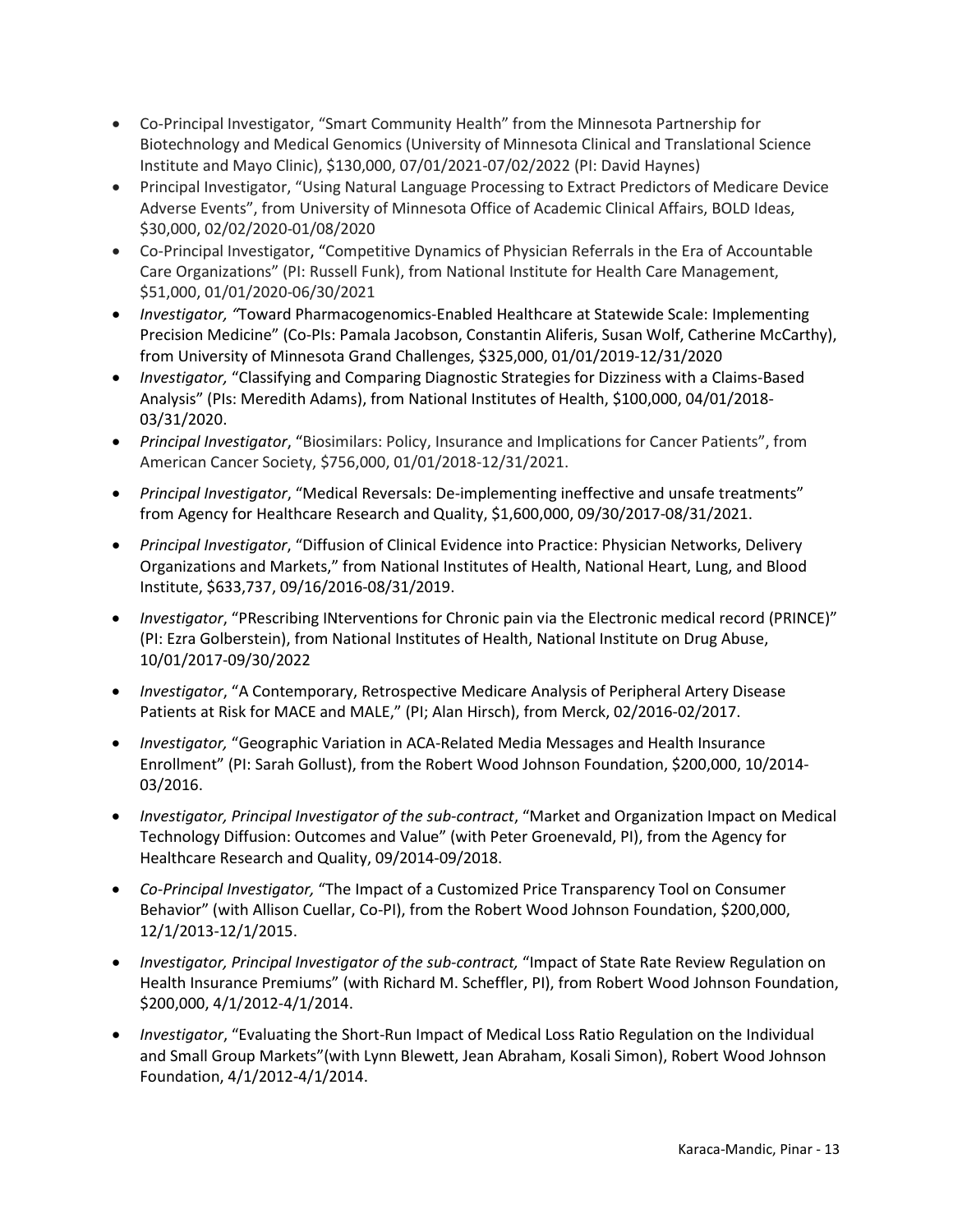- *Principal Investigator*, "Physician Level Analysis of Medical Technology Diffusion.", from the National Institutes of Health, National Institute of Aging (KO1 Career grant for 5 years, priority score 14), \$629,000, 9/31/2010-9/31/2015.
- *Investigator*, "Regulating the Ratio: Analyzing the Potential Impact of Medical Loss Ratio Regulation on the Individual Market for Health Insurance." (with Jean Abraham, PI), from the Changes in Health Care Financing and Organization, Robert Wood Johnson Foundation, \$46,873, 9/1/2010-1/31/2011.
- *Principal Investigator*, "Impact of family health care financial burden on health care access and utilization of children" (with Peter Scal), from the Department of Health and Human Services Health Resources and Services Administration, Maternal and Child Health Research Program, \$100,000, 02/2010-02/2011.
- *Principal Investigator*, "Understanding Geographic Variation in Medicare Part D: Effects of Plan Design on Utilization and Expenditures," (with Jean Abraham and Richard Cline), from the Academic Health Center, University of Minnesota, \$200,000, 01/2010- 01/2012.
- *Principal Investigator*, "The Role of Agents and Brokers in the Market for Health Insurance Do They Help or Hinder Small Employers?" (with Roger Feldman), from the Agency for Health Care Research and Quality (application scored at top 3%), \$100,000, 10/2009-10/2010.
- *Investigator, Principal Investigator of the subcontract, "*Private Insurance and Prescription Drug Adherence of Children," (with Dana Goldman, PI), from the National Institute of Child Health and Human Development, \$200,000, 06/2009-05/2011.
- *Principal Investigator, "*Hospital Costs of SUVs, Light and Heavy Trucks to Themselves and to Others," from the Center for Urban and Regional Affairs, University of Minnesota, \$40,000, 10/2009- 10/2010.
- *Co-Principal Investigator,* "Does Ownership Matter in the Selection of Nursing Homes? Evidence from Consumer Surveys," (with Avner Ben-Ner, Co-PI), from the Medical Industry Leadership Institute, University of Minnesota, \$30,000, 06/2008-06/2009.
- *Principal Investigator,* "Fatality and Injury Externality of Driving," from the University of Minnesota Faculty Grant-in-Aid, \$25,589, 07/2008-07/2009.
- *Co-Principal Investigator,* "Peer Groups and Employment Outcomes of Young Adults," (with Nicole Maestas, PI), from the National Institute of Child Health and Human Development (application scored at top 0.6%), \$200,000, 07/2007-07/2009.
- *Principal Investigator*, "Analysis of Graduated Driver Licensing: Lower Risk Exposure or Better Driving," (with Greg Ridgeway), from the National Institute of Child Health and Human Development (application scored at top 3%), \$185,000, 05/2006-04/2009.
- *Principal Investigator*, "The Value of Pharmaceutical Innovations for the Elderly: The Case of Antidepressants," from the Roybal Center for Health Policy Simulation funded by the National Institute of Aging, \$50,000, 01/2006-09/2007
- *Co-Investigator, "*Cost-Sharing Trends for Specialty Drugs and Their Association with Medical Service Use," from Amgen Inc., \$300,000, 08/2006-07/2007
- *Principal Investigator, "*Sarbanes-Oxley and Small Business: What is the Evidence?" from the RAND Kauffman Center for the Study of Small Business and Regulation funded by the Kauffman Foundation, \$60,000, 01/2006-10/2006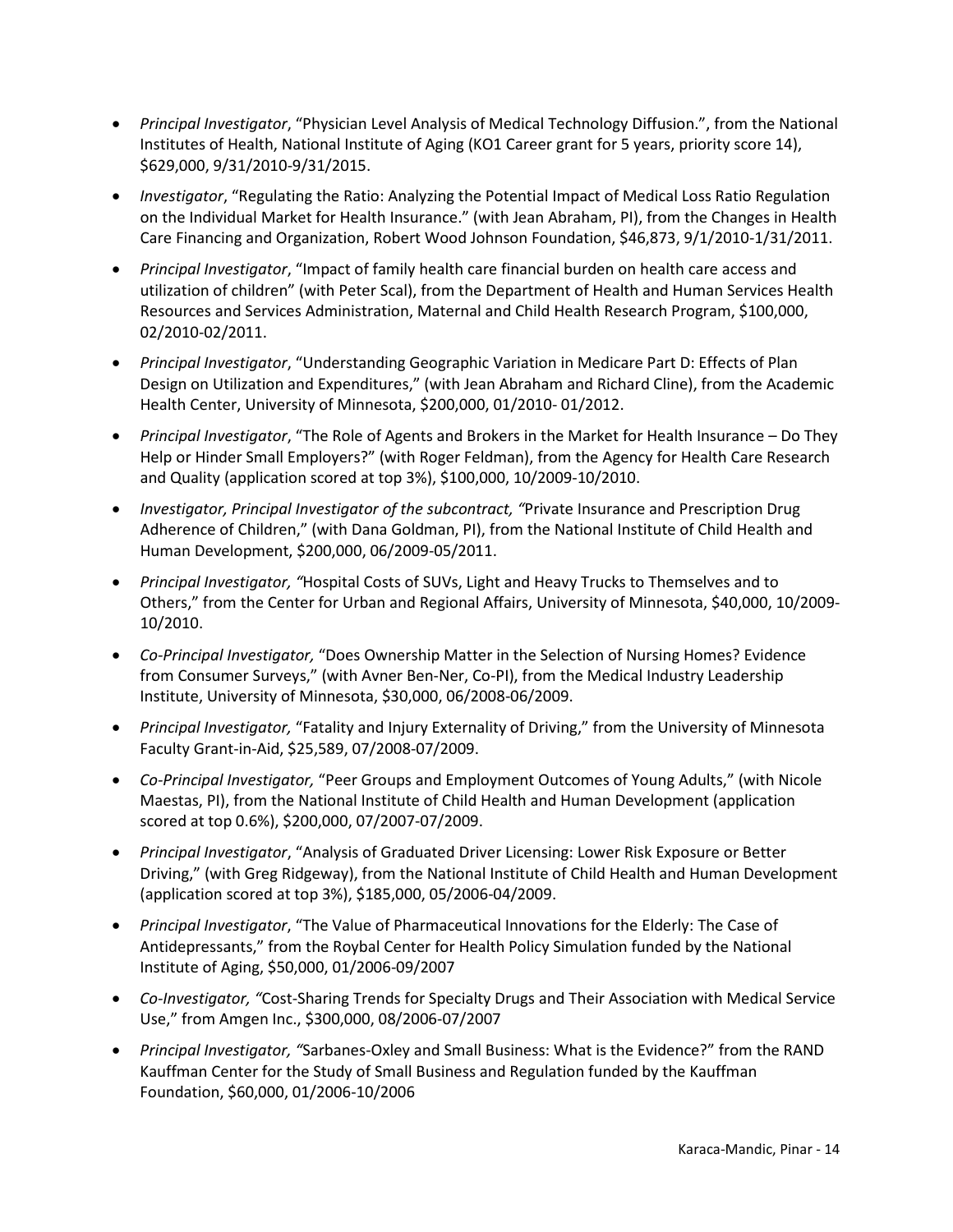- *Co-Principal Investigator*, "Peer Group Effects in Employment," (with Nicole Maestas), from the RAND Population Research Center, \$30,000, 01/2006-01/2007
- *Co-Principal Investigator*, "Consumer Directed Health Plans and Health Savings Accounts: A Panacea for Small Business?" (with Kanika Kapur and Susan Gates), from the RAND Kauffman Center for the Study of Small Business and Regulation funded by the Kauffman Foundation, \$107,000, 01/2006- 09/2006
- *Co-Investigator*, "Decision Making on Medicare Part D Prescription Drug Program," (with Arie Kapteyn, Michael Hurd, Susanne Rohwedder, Arthur Van Soest, Dana Goldman, Geoffrey Joyce), from the National Institute of Aging, \$200,000, 05/2004-04/2009.
- *Co-Investigator*, "Review of Military Health Benefit Design," (with Sue Hosek, Dana Goldman and Emmett Keeler), from the Department of Defense, \$700,000, 07/2005-09/2006
- *Co-Investigator*, "Effects of Health Care Mandates and Health Insurance Costs on Small Business," (with Kanika Kapur and Susan Gates), from the RAND Kauffman Center for the Study of Small Business and Regulation funded by the Kauffman Foundation. \$128,000, 11/2004-10/2006
- *Co-Investigator,* "How Changes to the Auditing and Accounting Environment (Sarbanes-Oxley Act of 2002) Affect the Transition of Small Business to Publicly-traded Status," from the RAND Kauffman Center for the Study of Small Business and Regulation funded by the Kauffman Foundation. \$130,000, 09/2004-10/2006

## **SELECTED MENTIONS AND ACKNOWLEDGEMENTS**

*For a full list of media mentions to the COVID-19 Hospitalization Project related work, please see project website:<https://carlsonschool.umn.edu/mili-misrc-covid19-tracking-project/press>*

*"How Full Are Hospital I.C.U.s Near You?", The New York Times, article first published December 15, 2020. (weekly recurring-present)* [https://www.nytimes.com/interactive/2020/us/covid-hospitals-near](https://www.nytimes.com/interactive/2020/us/covid-hospitals-near-you.html)[you.html](https://www.nytimes.com/interactive/2020/us/covid-hospitals-near-you.html)

*"Federal Data Reveal Which Hospitals are Dangerously Full This Week. Is Yours?", NPR, article first published December 9, 2020 (weekly recurring-present)* [https://www.npr.org/sections/health](https://www.npr.org/sections/health-shots/2020/12/09/944379919/new-data-reveal-which-hospitals-are-dangerously-full-is-yours)[shots/2020/12/09/944379919/new-data-reveal-which-hospitals-are-dangerously-full-is-yours](https://www.npr.org/sections/health-shots/2020/12/09/944379919/new-data-reveal-which-hospitals-are-dangerously-full-is-yours)

"The shape of the omicron wave is becoming clearer", by Dylan Scott, VOX, January 4, 2022

"*COVID-19 Cases Surging in Minnesota", by Chris Snowbeck, Star Tribune, November 9, 2021*

"*Hospitals Are Once Again at the Breaking Point as COVID-19 Cases Surge", Healthline, August 14. 2021*

*"Opinion: Biden's twin crises of the pandemic demand action, not anger", by Editorial Board, Washington Post, December 20, 2021*

*"Hospitals are Strained Even Before Omicron Hits", by Melanie Evans and Jon Kamp, the Wall Street Journal, December 19, 2021*

*"Pennsylvania Hospitals Fill up as Cold Weather Sets in Amid a Rise in U.S. Hospitalizations", by Sophie Kasakove, New York Times, December 12, 2021*

*"Covid Crisis Threatens Holiday Season as U.S. Hospitals Overflow", by Jonathan Levin, David Welch, John Tozzi, Bloomberg, December 9, 2021*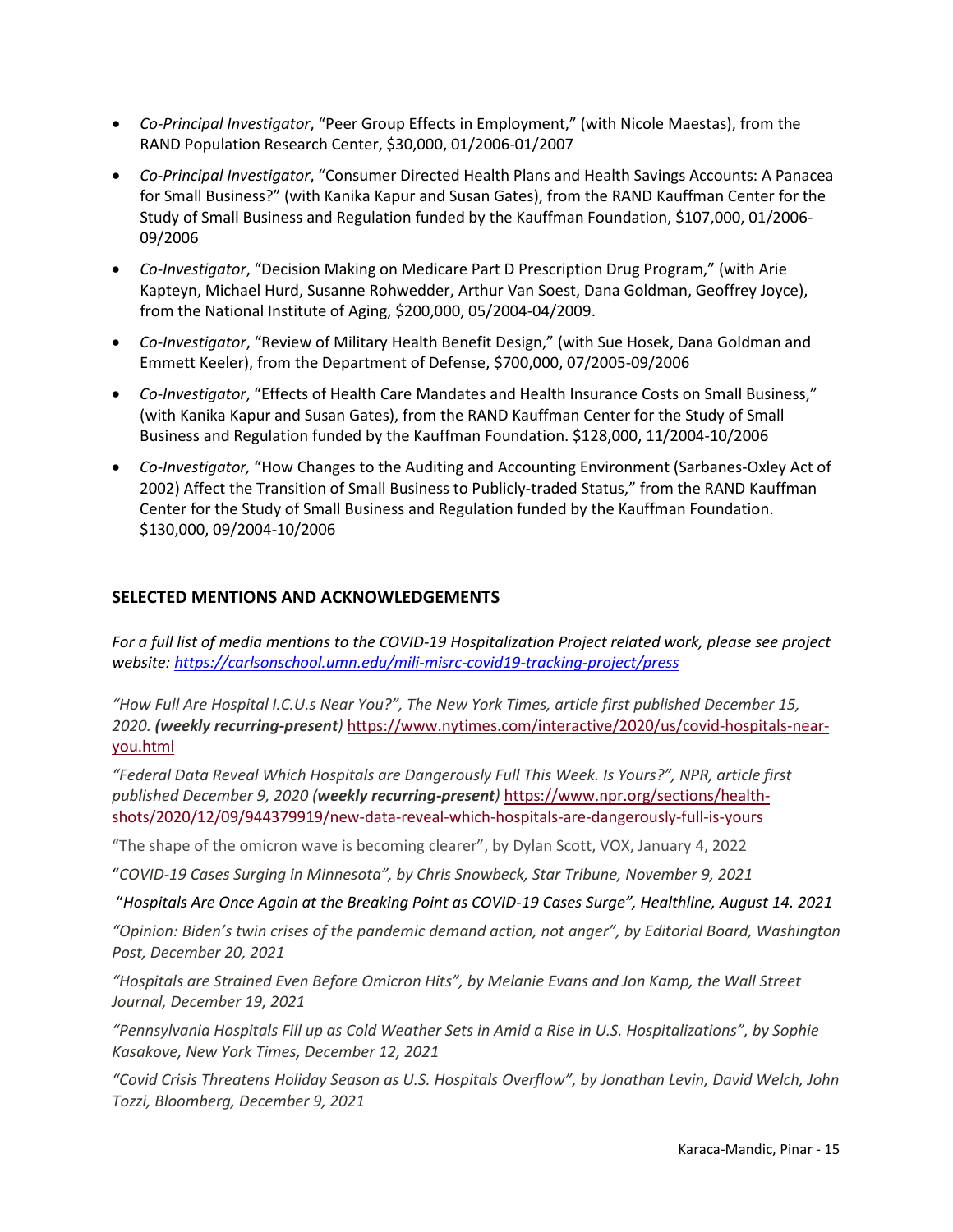"*Unvaccinated Americans Are Behind Rising Covid-19 Hospitalizations*", by Melanie Evans and Julie Wernau, the Wall Street Journal, July 18, 2021

"*University of Minnesota research finds COVID-19 hospitalizations increased after reopenings*", by Jeremy Olson, Star Tribune, June 25, 2021

*"Preparing Hospitals for the Next Pandemic", by Regina Herzlinger and Barak Richman, Harvard Business Review, June 10, 2021*

*"Hospitals Serving The Poor Struggled During COVID. Wealthy Hospitals Made Millions", by Laura Sullivan and Huo Jingnan, NPR, May 18, 2021, and heard on All Things Considered (collaborated with NPR team on data analysis and interpretation -* https://github.com/NPR-investigations/the\_healthcare\_divide)

*"Stress Tests for Hospital Lenders Mean More Pain for Patients" by Lauren Coleman-Lochner, Bloomberg, May 18, 201*

*"Minnesota Reports 2,454 New COVID-19 Cases, 12 More Deaths", by Chris Snowbeck, Star Tribune, April 10, 2021*

*"A 4th COVID-19 Surge May Be Starting. how Bad Could It Get?", by Rob Stein and Maureen Pho, NPR, April 2, 2021* 

*"Epidemiologists Explain What Might Be Behind A Potential Fourth Surge of COVID-19", by Will Stone, aired on NPR: All Things Considered, March 31, 2021*

"COVID-19 Hospitalization Tracking Project Wins Innovations that Inspire Award",

[https://carlsonschool.umn.edu/news/covid-19-hospitalization-tracking-project-wins-innovations](https://carlsonschool.umn.edu/news/covid-19-hospitalization-tracking-project-wins-innovations-inspire-award)[inspire-award,](https://carlsonschool.umn.edu/news/covid-19-hospitalization-tracking-project-wins-innovations-inspire-award) March 30, 2021

*"At Least 19 States Report Rise in Covid Hospitalizations", NBC Nightly News, March 30, 2021*

*"U.S. Covid Cases Are Rising Again, Reversing Months of Progress", by Nic Querolo and Emma Court, Bloomberg, March 25, 2021*

*"The Future of the Pandemic in the U.S.: Experts Look Ahead", by Rob Stein, NPR, March 24, 2021*

*"*Artificial Intelligence Is Predicting Future COVID-19 Strains, Developing Treatments", by Andy Hirschfeld, Observer, March 16, 2021

"*Indiana COVID-19 Hospitalizations Continue to Decline", by Emma Atkinson, Indiana Public Media, February 26, 2021*

*"For Children, the COVID Surge Isn't Over", by Caitlin Owens and Michelle McGhee, Axios, February 24, 2021* 

*"Infections Remain Comparatively Rare Among Children but are Rising, the C.D.C. Says", by Roni Caryn Rabin, the New York Times, February 1, 2021* 

*"Arizona Sees Small But Growing Numbers of Children, Teenagers Hospitalized For COVID-19", by Melissa Sevigny, KNAU Arizona Public Radio, aired January 26, 2021* 

*"Covid-19 Surge Leaves Doctors, Nurses Reeling From Burnout", by Melanie Evans, The Wall Street Journal, January 25, 2021*

*"Why Are So Many More Young Adults Testing Positive for COVID-19", by Robert Glatter, Forbes*

*"With Little Backup and COVID Spread, Florida Hospitals Could Feel Staffing Squeeze Soon", by Samantha J. Gross, Miami Herald, January 21, 2021*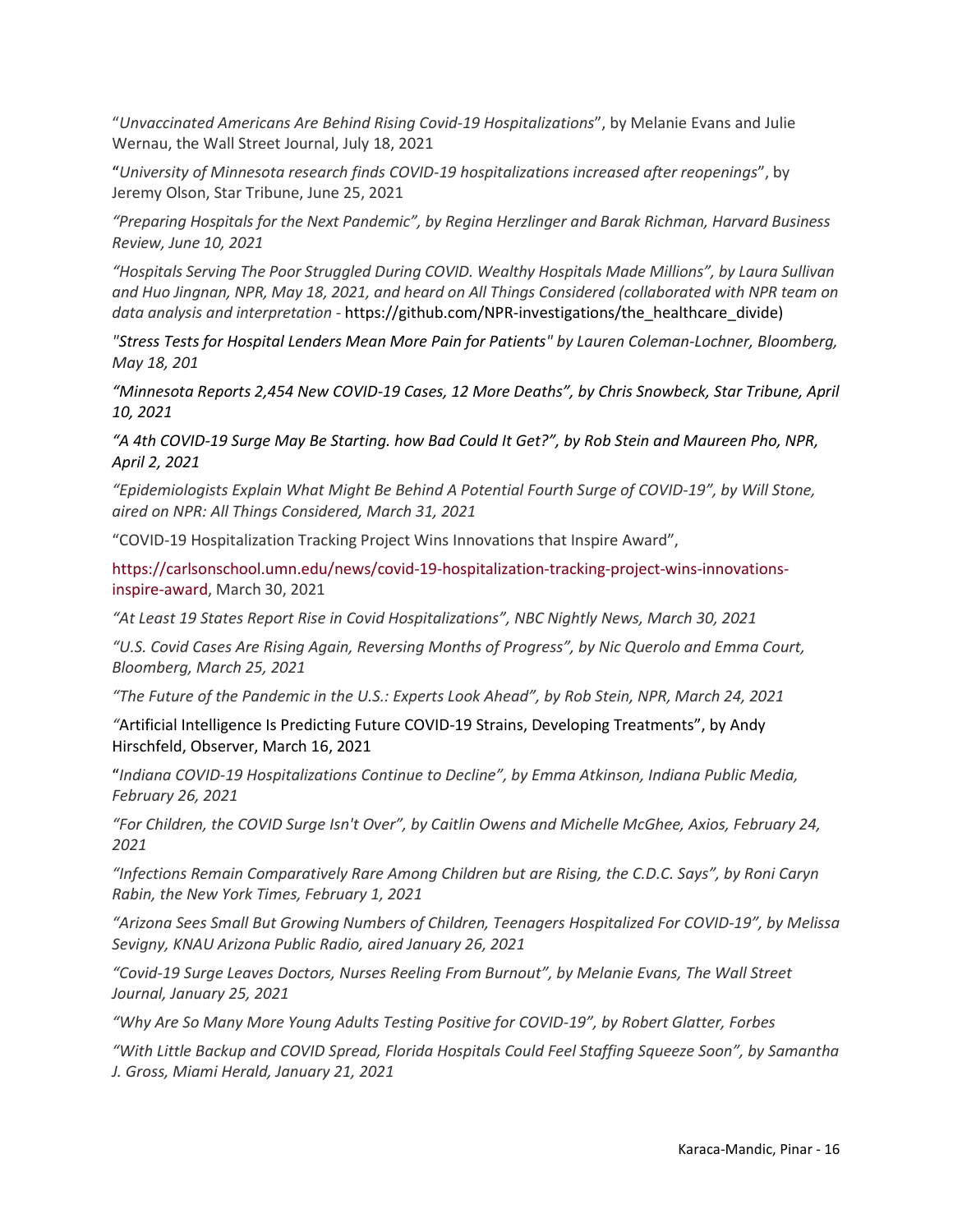*"Do In-Person Classes Drive Covid-19 Spread? Here's What New Research Reveals.", Advisory Board, January 19, 2021*

*"Hundreds of Children Being Admitted to Arizona Hospitals for COVID-19", Fox 10 Phoenix, Fox 5 New York, Fox 7, Austin, Fox 26, Houston, Fox 32, Chicago, aired January 18, 2021*

*"Banner Health Says Arizona is Seeing a Rise in Kids Being Hospitalized with COVID-19", by Laura Lollman, AZfamily.com, aired January 18, 2021*

*"COVID-19 Hospitalizing More Children, Raising New Worries about Resources", by Dave Pearson, Health Exec, January 18, 2021* 

*"New Study Shows Children Hospitalized with COVID has Increased 4,000% in Six Months", by Briana Whitney, AZfamily.com, aired January 15, 2021*

*"Infections Remain Comparatively Rare Among Children but are Rising, the C.D.C Says", The New York Times, January 14, 2021*

*"COVID-19 Hospitalizations Analysis Shows Significant Disparities in the Disease's Impact Across Racial and Ethnic Groups", University of Minnesota Research Brief, January 13, 2021*

*"Study Finds Utah had 5,067% Rise in Pediatric COVID-19 Hospitalizations in 6-month Period", by Carter Williams, KSL.com, January 13, 2021*

*"COVID-19 Hospitalizations Climbed 760% for US Children in 22 States Last Year", by Kelly Gooch, Becker's Hospital Review, January 13, 2021*

*"COVID hospital rates topped 800% for US children", Channle 10/WHEC, aired January 13, 2021*

*"Study: In School Talks, Pay Attention to Pediatric Hospitalizations for COVID-19", by Chelsea Cirruzzo, U.S. News & World Report, January 12, 2021* 

*"Dr. Torres on Rate of Covid-related Hospitalizations Among Kids", NBC Nightly News, aired January 11, 2021*

*"Pediatric Hospitalizations for COVID-19", Science Magazine, January 11, 2021*

*"Coronavirus Live Updates: Won't Achieve 'Any Levels' of Herd Immunity in 2021: WHO", by Morgan Winsor and Erin Schumaker, ABC News, January 11, 2021*

*"Rate of Pediatric COVID-19 Hospitalizations has Increased", by Ken Downey Jr., Healio, January 11, 2021* 

*"Pediatric Hospitalization for COVID-19 Increasing Across States", HealthDay, January 11, 2021* 

*"I-Team: 5 Hospitals in Las Vegas Valley at or Above 100 Percent ICU Capacity", by David Charns and Greg Haas, KLAS 8 News Now, aired January 5, 2021* 

*"Two Stearns Residents Among 13 COVID-19-Related Deaths in Minnesota on Monday", KNSI Radio, aired January 4, 2021* 

*"'It's a Desperate Time': Crush of Covid-19 Patients Strain U.S. Hospitals", by Melanie Evans, Ian Lovett and Christine Mai-Duc, The Wall Street Journal, January 3, 2021*

*"Here's How Full Hospitals in Minnesota Are", by Rebecca Collett, Patch, December 31, 2020* 

*"Covid-19 Is Pushing University Hospitals to Their Limits", by Jacquelyn Elias, The Chronicle of Higher Education, December 29, 2020*

*"Is Your Local Hospital Overwhelmed with COVID-19 Patients? This is How You Find Out", by Elizabeth Gomez-Patino, KVEO Valley Central.com, December 29, 2020*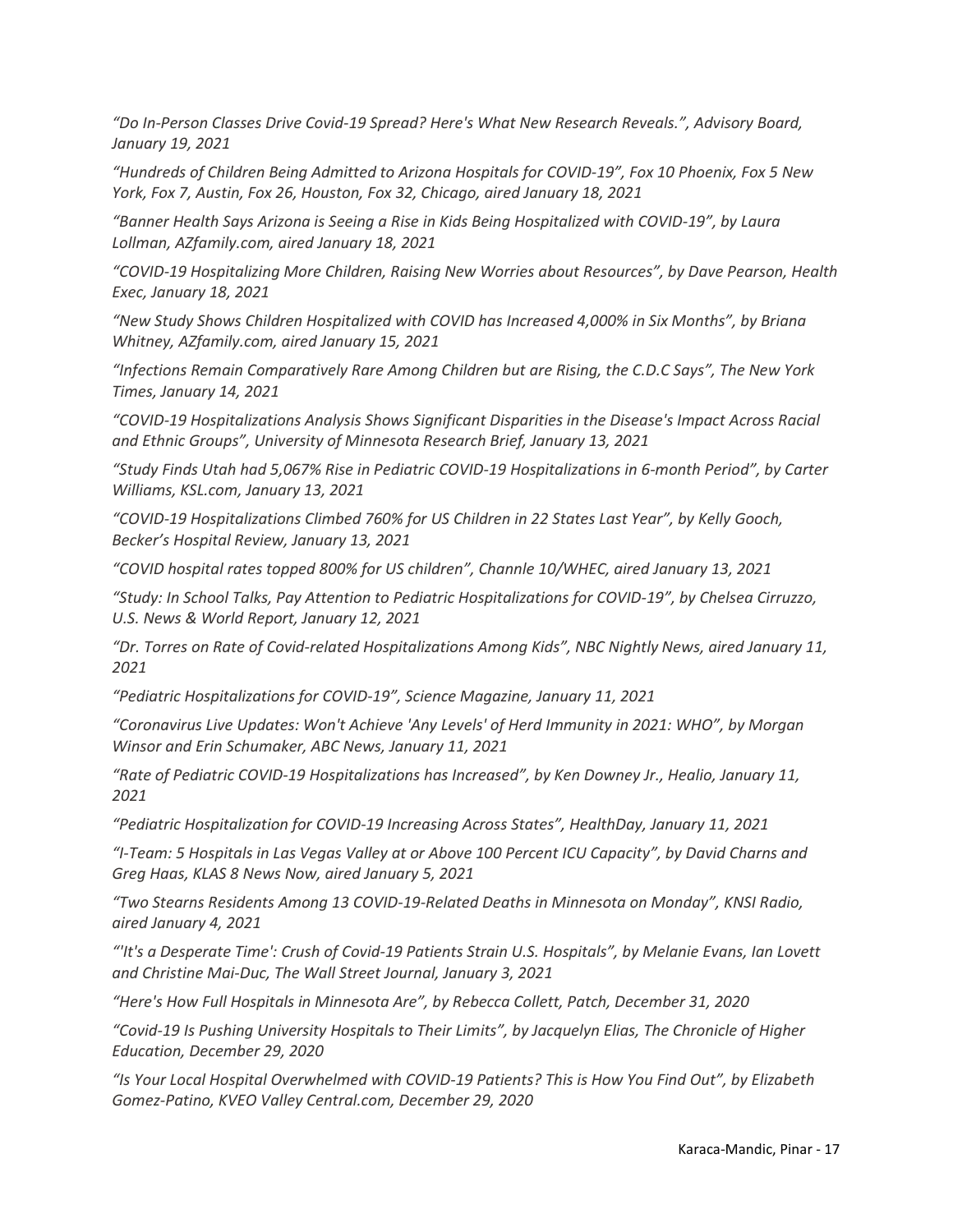*"Regional Health Experts Warn About Holiday Travel as COVID-19 Hospitalizations Rise", by Shamarria Morrison, WPSD Local 6, aired December 29, 2020* 

*"Here's How Full Hospitals in Mecklenburg County Are", by Kimberly Johnson, Patch, December 28, 2020* 

*"Fewer St. Cloud Area Hospital Beds in use as State Confirms 75 New COVID-19 Deaths Wednesday", KNSI Radio, aired December 23, 2020*

*"Hospitals Deluged as Vaccine Still Months Away for Most in U.S.", by Nic Querolo and John Tozzi, Bloomberg, December 22, 2020* 

*"Nearly Twice as Many Americans are Hospitalized Right Now With COVID-19 Than in Spring", by Nic Querolo, John Tozzi and Bloomberg, Fortune, aired December 22, 2020* 

*"COVID-19 Vaccines Come to St. Francis Hospital in Federal Way", Federal Way Mirror, December 21, 2020* 

*"Central California Reaches Zero Percent ICU Capacity, Leaving 27 Million Vulnerable", NBC Nightly News, aired December 18, 2020* 

*"1 In 4 Ocean County Hospital Beds Occupied by COVID Patients", by Karen Wall, Patch, December 18, 2020* 

*"1 In 8 Newton Hospital Beds Occupied by COVID Patients", by Russ Crespolini, Patch, December 17, 2020* 

*"The Coronavirus is Filling Hospitals All Over New Jersey. See Your County Here.", by Nick Devlin, NJ.com, December 16, 2020*

*"As Some Hospitals Near 90% Capacity due to COVID-19, This Map Can Tell You if Your Local Hospital is Almost Full", by Quentin Fottrell, MarketWatch, December 14, 2020* 

*"As Virus Rages, Texas Intensive Care Units at the Brink", by Madlin Mekelburg, Austin American-Statesman, December 13, 2020*

*"Maryland Hospitals Juggle Mounting COVID-19 Cases but Still Have Beds", by Meredith Cohn and Hallie Miller, The Baltimore Sun, December 12, 2020*

*"Stearns County Faces High COVID-19 Hospital Capacity as State Records 89 New Deaths", KNSI Radio, aired December 10, 2020* 

*"COVID-19 Reports: Allegany, Garrett Counties Headed Toward Danger Zone", by Teresa McMinn, Cumberland Times-News, December 10, 2020* 

*"'There's No Place for Them to Go': I.C.U Beds Near Capacity Across U.S.", by Lauren Leatherby, John Keefe, Lucy Tompkins, Charlie Smart and Matthew Conlen, The New York Times, December 9, 2020* 

*"New York State Expects Covid-19 Hospitalizations to Rise in Next Month", by Melanie Grayce West and Joseph De Avila, The Wall Street Journal, December 9, 2020* 

*"Crunch Time Looms for Intensive Care Beds as US Faces Dark Pandemic Winter", The Guardian, December 9, 2020* 

*"COVID-19 is Complex, as is COVID-19 Open Data", by Kristen Honey, Amy Gleason and Kevin Duvall, U.S. Digital Service, December 9, 2020* 

*"How Full are Hospitals in YOUR County? New Interactive Map Reveals Health Care Systems in Rural Parts of Pennsylvania and Kansas are ALREADY Overrun with COVID-19 Patients", by Mary Kekatos, Daily Mail, December 9, 2020*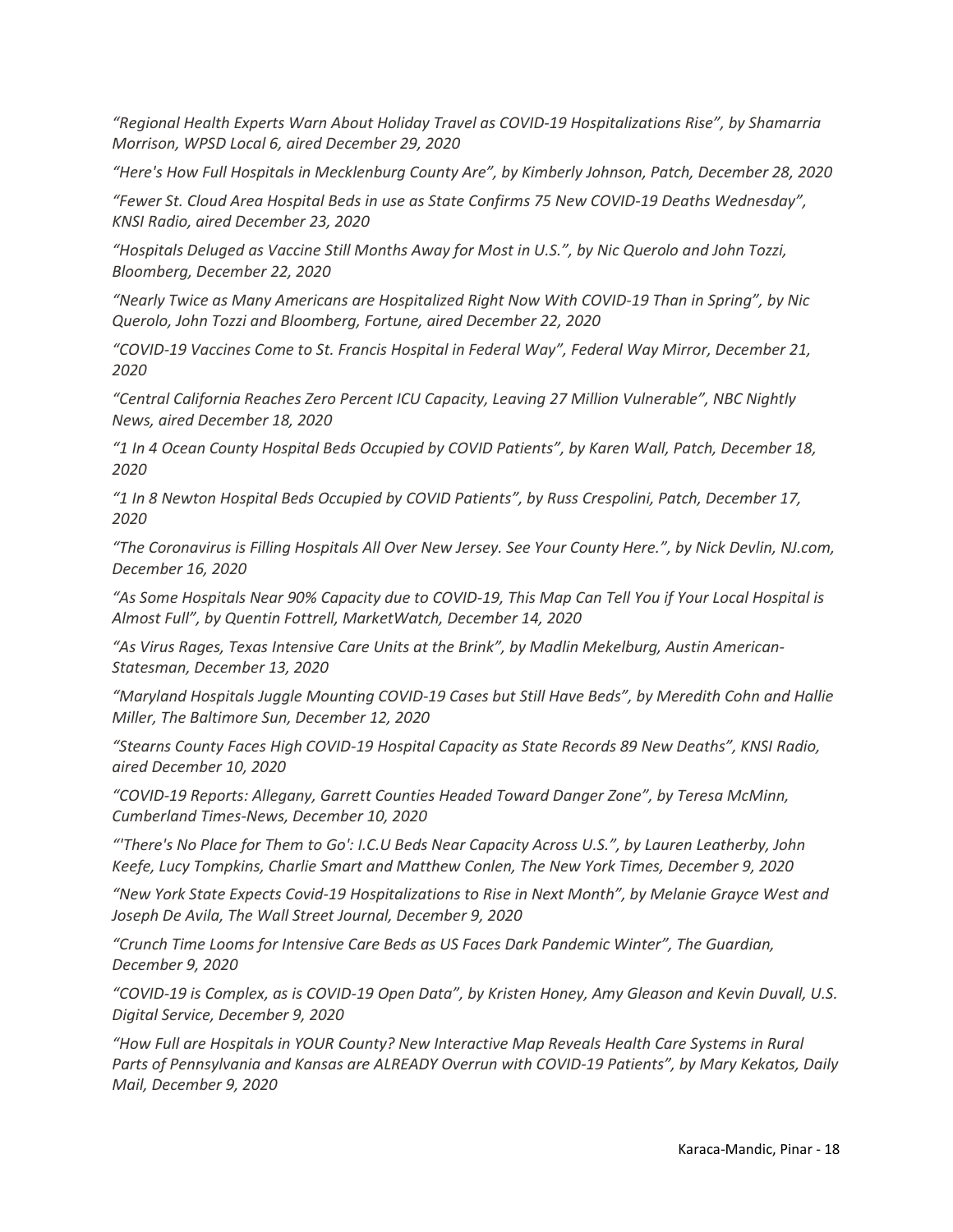*"Coronavirus: These Maps Show Hospital and ICU Capacity in Every U.S. County", by Kurt Snibbe, The Sun, December 9, 2020* 

*"Coronavirus: These Maps Show Hospital and ICU Capacity in Every U.S. County", by Kurt Snibbe, The Orange Country Register, December 9, 2020* 

*"Coronavirus: How Full are Minneapolis-Area Hospitals?", by William Bornhoft, Patch, December 9, 2020* 

*"New Map Will Show County-By-County COVID Hospitalization Figures", DecorahNews.com, December 9, 2020* 

*"New Data Paints Picture of COVID-19 Hospitalization in Minnesota, Across Nation", by Ben Rodgers, KSTP News, aired December 8, 2020*

*"HHS Releases Data on Hospital Bed Occupancy Amid COVID-19 Pandemic", NBC 5 Chicago, aired December 8, 2020* 

*"Hospitalizations Going Up In the Commonwealth", by Khyati Patel, Spectrum News 1, aired December 8, 2020* 

*"HHS to Release Hospital-Level COVID-19 Data on Weekly Basis", by Melanie Evans, The Wall Street Journal, December 7, 2020* 

*"New COVID-19 Data Release Shows Where Hospitals Around the Country Are Filling Up", NPR, December 7, 2020* 

*"Covid-19 Hospitalizations, Single-Day Deaths Hit New U.S. Highs", by Melanie Evans, The Wall Street Journal, December 3, 2020* 

*"Coronavirus Disease 2019 (COVID-19): Clinical Manifestations and Diagnosis in Children", UpToDate, November 24, 2020* 

*"Federal Data Show Growing Hospital Staff Shortages Across the U.S.", NPR, November 20, 2020* 

*"KSTP Medical Expert Weighs in on New Coronavirus Restrictions", KSTP, aired November 18, 2020* 

*"Covid's Rampage Means No Medical Cavalry Coming to the Rescue", by John Tozzi and Jonathan Levin, Bloomberg, November 14, 2020* 

*"COVID-19 Hospitalizations are Surging. Where Are Hospitals Reaching Capacity?", NPR, November 10, 2020*

*"COVID-19 Patients Swamp Rural Hospitals", by Christine Vestal, PEW Stateline, October 20, 2020*

*'"Upward COVID-19 Case Trend in Minnesota Worries Experts", Fox 9 KMSP interview, aired 10/11/2020*

*"New Minnesota COVID-19 Milestone Shows Significant Amount of Virus Transmission, Health Officials Say" by Christopher Snowbeck, Star Tribune, 10/11/2020*

*"Minnesota Adds New COVID-19 Hospital Data; 8 New Deaths, 1,276 New Cases",* 

*"Minnesota Department of Health Criticized after changing COVID-19 hospitalization data", KSTP news interview, aired 09/25/2020*

*"COVID-19 Still Spreading Among Young Adults in Minnesota"*, by Chrsitopher Snowbeck, Star Tribune, August 22, 2020, by Jeremy Olson, Star Tribune, 10/08/2020

*"Carlson School Study on COVID Disparities", PBS Almanac, aired August 21, 2020* 

*"Latest on COVID-19 in MN: Stability, But Still Too High", MPR News, August 18, 2020*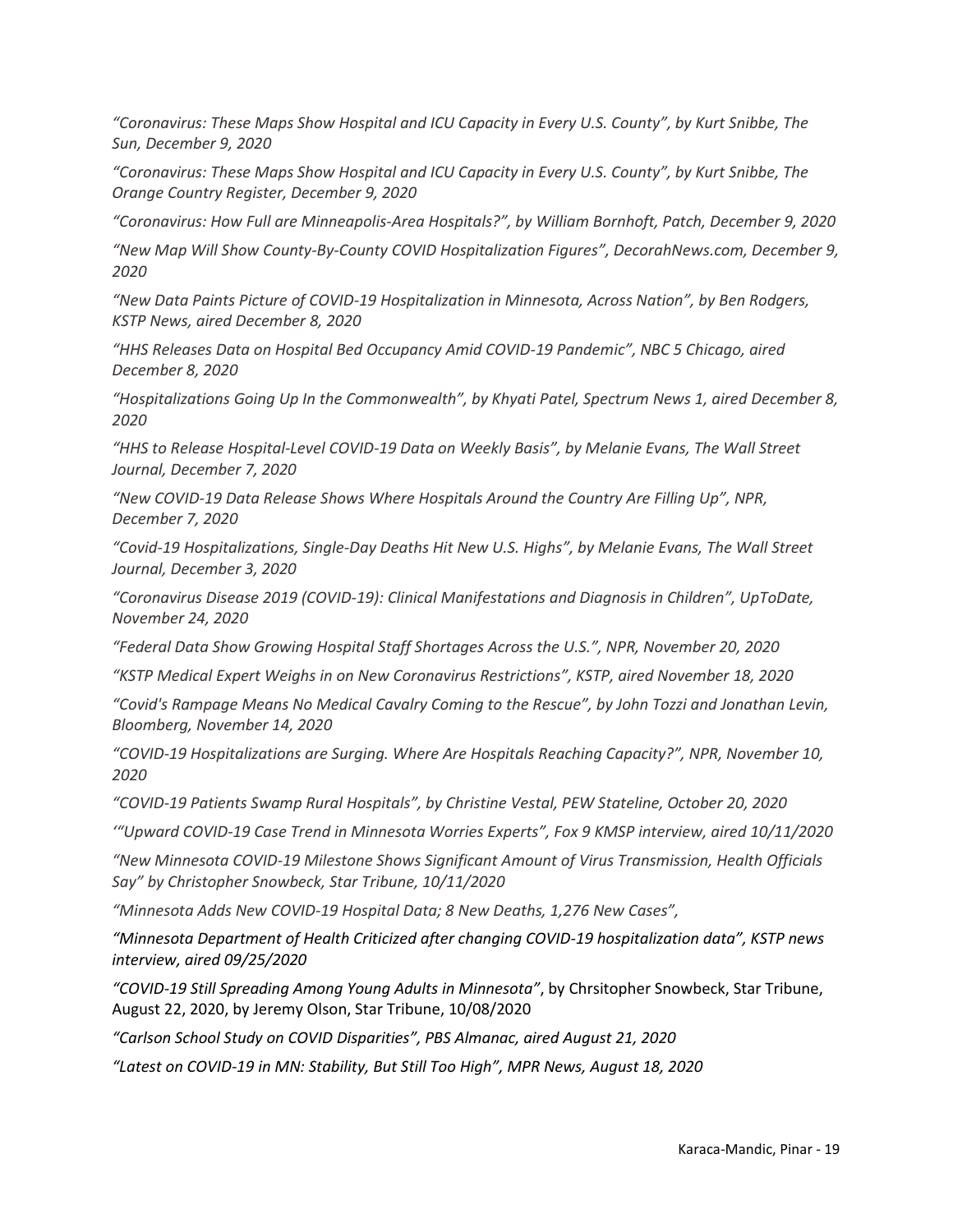*"Minnesota Among States Showing Disparities in COVID-19 Hospitalizations", by Susan Perry, MINNPOST, August 18, 2020*

*"Study Finds Racial and Ethnic Disparities in Covid-19 Hospitalizations", by Naomi Thomas, CNN, August 17, 2020*

*Allso featured on [7News Boston,](https://whdh.com/news/study-finds-racial-and-ethnic-disparities-in-covid-19-hospitalizations/) [Jackson Progress-Argus,](https://www.jacksonprogress-argus.com/features/health/study-finds-racial-and-ethnic-disparities-in-covid-19-hospitalizations/article_586e6415-66d8-5f32-af31-09b4698c0c20.html) KION 5/46 News Channel, WLS [890 AM,](https://www.wlsam.com/news/study-finds-racial-and-ethnic-disparities-in-covid-19-hospitalizations/) [104.1](https://wiky.com/2020/08/17/study-finds-racial-and-ethnic-disparities-in-covid-19-hospitalizations-update-1/)  [WIKY,](https://wiky.com/2020/08/17/study-finds-racial-and-ethnic-disparities-in-covid-19-hospitalizations-update-1/) [13 WJZ CBS Baltimore,](https://baltimore.cbslocal.com/2020/08/17/study-finds-racial-ethnic-disparities-in-covid-19-hospitalizations/) [Clayton News-Daily.com,](https://www.news-daily.com/features/health/study-finds-racial-and-ethnic-disparities-in-covid-19-hospitalizations/article_a49d447c-05a9-582a-9e6b-38d4c5653838.html) KTEN* 

*"Minorities Hit Hardest by COVID-19, Study Confirms", by Robert Preidt, U.S. News and World Report, August 17, 2020*

*"COVID-19 Hospitalizations Analysis Shows Disparities Across Racial and Ethnic Groups", ScienceDaily, August 17, 2020*

*"U of M Researchers: People of Color are Hospitalized for COVID-19 at Higher Rates", by Kevin Doran, KSTP News, aired August 17, 2020*

*"University of Minnesota Study Finds Racial Disparities in COVID-19 Hospitalizations", Fox 9 KMSP, aired August 17, 2020*

*"Analysis: 'Significant Disparities' Found in COVID-19 Hospitalizations in Minnesota, Other States", WCCO News, aired August 17, 2020*

*"COVID-19 Study Finds Racial Disparity in Hospitalizations in Minnesota", by Christopher Snowbeck and Jeremy Olson, Star Tribune, August 17, 2020*

*"The \$1.9 Million Covid Patient", by Melanie Evans, The Wall Street Journal, August 4, 2020*

*"Where the Virus is Sending People to Hospitals", by Lazaro Gamio, Sarah Mervosh, Keith Collins, The New York Times (front page feature), July 23, 2020*

*"U.S. Distribution of Covid-19 Drug Remdesivir Improved But Still Wasn't Enough", by Joseph Walker, The Wall Street Journal, June 5, 2020*

*"Gov. Tim Walz Sticks to Dining Restrictions for Minnesota Restaurants"*, by Glenn Howatt, Star Tribune, May 28, 2020

"Stay-at-Home Orders May Decrease COVID-19 Hospitalizations", University of Minnesota Research Brief, May 5, 2020

"Minnesota Officials Cautious After First Week With Fewer COVID-19 Deaths", by Christopher Snowbeck, Star Tribune, May 5, 2020

"Where Coronavirus Hospitalizations are Falling", by Bob Herman, AXIOS, May 5, 2020

"4 Aftershocks of the Coronavirus Pandemic That Will Be Felt For Years" by Dylan Scott, Vox, May 11, 2020

"Gov. Tim Walz to Unveil What's Next for Minnesota After Stay-At-Home Order", by Jeremy Olson, Star Tribune, April 4, 2020

"Minnesota COVID-19 Deaths Double in One Week, by Christopher Snowbeck, Star Tribune, April 4, 2020

"University of Minnesota Researchers Launch U.S. COVID-19 Hospitalization Tracking Project, WCCO, Medical Alley, April 13, 2020

"Minnesota Sees More COVID-19 Deaths; Officials Saying Distancing Makes a Difference, by Christopher Snowbeck, Star Tribune, April 11, 2020

"Minnesota Research Team Collects COVID-19 Data", KCCI Des Moines, April 11, 2020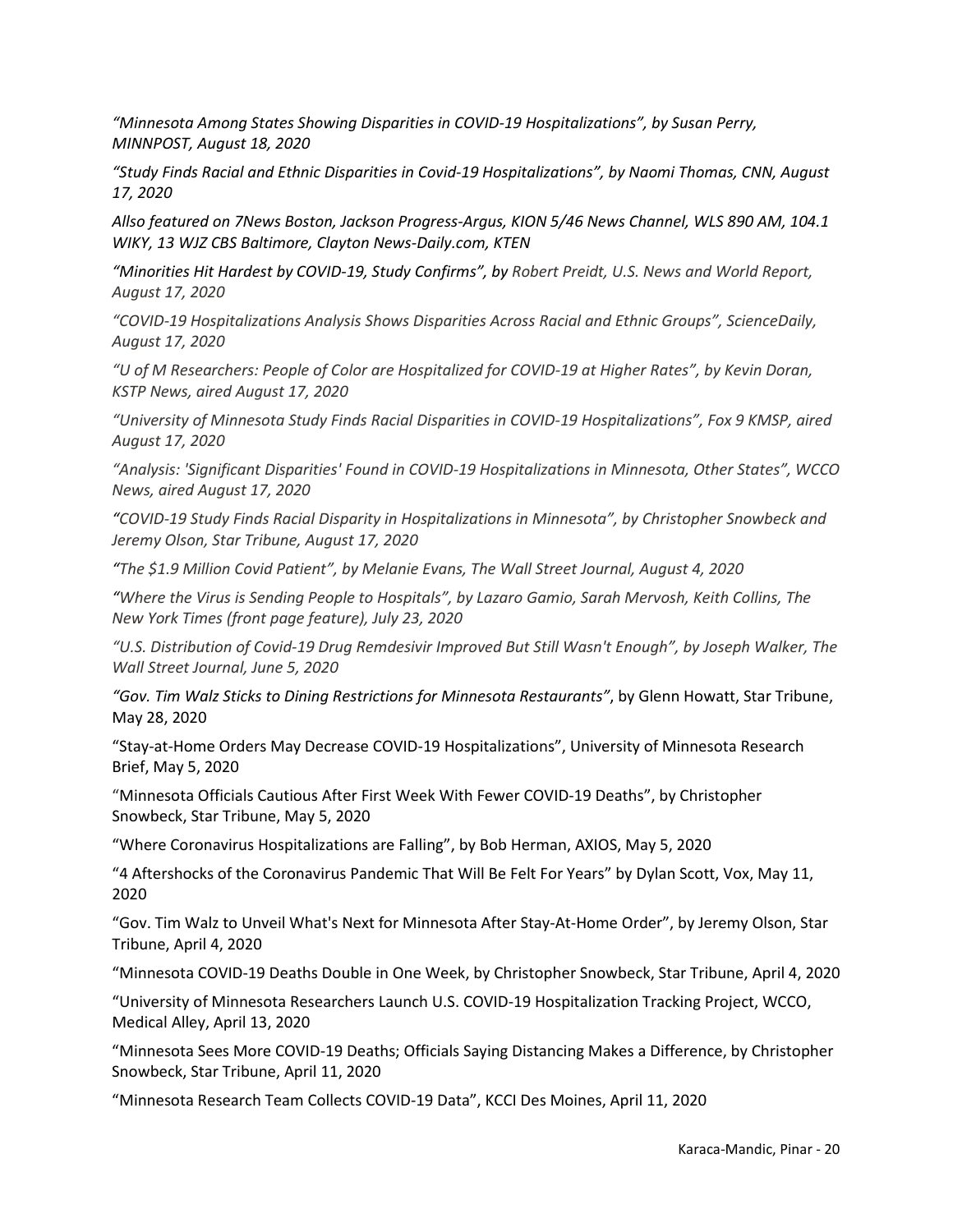"Numbers Lacking on COVID-19-Infected Healthcare Workers", by Marcia Frellick, Medscape, April 10, 2020

"We Still Don't Know How Many People Are in the Hospital with COVID-19", by Charles Ornstein, ProPublica, April 4, 2020

"Walz to Tweak Stay-At-Home Restrictions as Minnesota Battles COVID-19", by Jeremy Olson, Star Tribune, April 8, 2020

"U of M Researchers Launch U.S. COVID-19 Hospitalization Tracking Project", University of Minnesota Press Release, April 7, 2020

"New U of M Website Offers State-By-State Comparison of COVID-19 Hospitalizations", by Eric Rasmussen, KSTP Eye Witness News, April 7, 2020

"University of Minnesota Researchers Unveil First-of-its-Kind National COVID-19 Hospitalization Tracker", Fox 9 KMSP, April 7, 2020

*"*University of Minnesota Researchers Launch U.S. COVID-19 Hospitalization Tracking Project", WCCO CBS Minnesota, April 7, 2020

"The Daily Coronavirus Update: Minnesota Surpasses 1,000 Confirmed Cases; Walz Expected to Extend Stay-At-Home Order", by Walker Orenstein and Greta Kaul, MINNPOST, April 7, 2020

"Deals by UnitedHealth, other health giants draw antitrust scrutiny in D.C.", by Jim Spencer, Star Tribune, June 22, 2019

"Inside your Health: PRISM App", KSTP 5 EYEWITNESS NEWS, April 21, 2019

"CTSI-supported project wins national award to help patients report health outcomes, featured in Star Tribune", University of Minnesota Clinical and Translational Science Institute press release, April 8, 2019

"University of Minnesota & Partners Develop Winning Concept to Improve Patient Participation in Healthcare", University of Minnesota Press Release, March 11, 2019

"Award-winning health care app updating paper questionnaires to smartphone age", by Joe Carlson, Star Tribune, March 7, 2019

"New App Designed To Help Patients Report Health Outcomes Wins Top Prize from AHRQ", Agency for Healthcare Research and Quality Press Release, March 5, 2019

"6 Questions on the Future of Healthcare with Pinar Karaca-Mandic", Medical Alley Association interview, January 14, 2019

"Drug prices are rising. What can be done?" Guest for the live radio show in MPR News of Kerri Miller and Manda Lillie, August 1, 2018

"It's open enrollment season. But you'll see fewer ads for it than ever before." by Lizzie O'Leary and Peter Balonon-Rosen, Marketplace, October 27, 2017

"Trump is Slashing Obamacare's Budget by 90%" by Sarah Kliff, Vox, August 8, 2017

"Post-acute care: Medicare Advantage vs. traditional Medicare", by Austin Frakt, The Incidental Economist, May 16, 2017

"Uninsured Rate Drops as Obamacare TV Ads Increase From 2013 to 2014", HealthDay News, Clinical Advisor, Rheumatology Advisor, May 4, 2017

"Trump is now in charge of making Obamacare work. What could go wrong?" by Sarah Kliff, Vox, March 27, 2017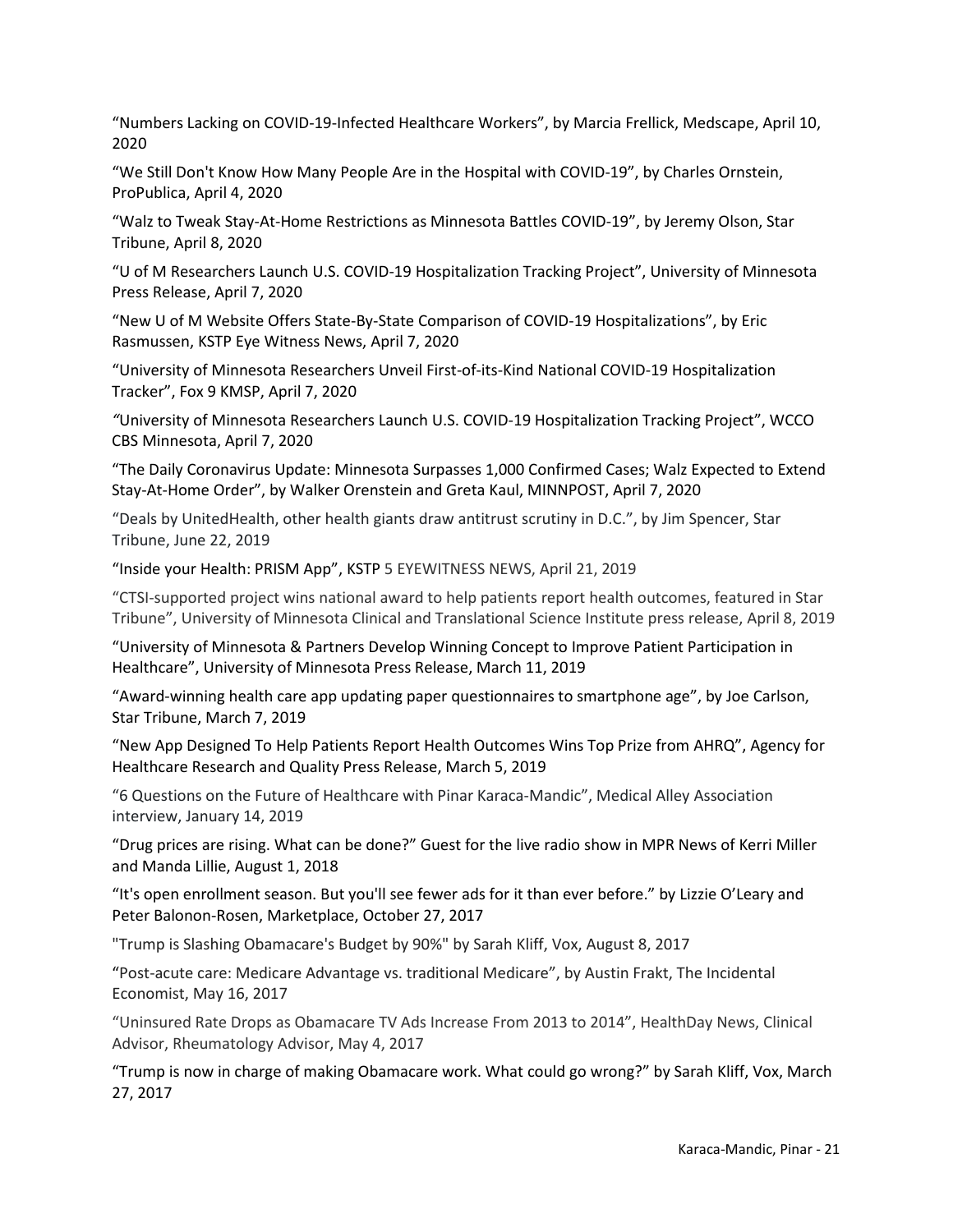"No Tall Tale: Ads tied to insurance sign-ups" and "Study Finds link between TV ads and ACA coverage", by Christopher Snowbeck, Star Tribune, March 21, 2017

"Opioid Painkillers and Xanax or Valium a deadly Mix: Study", by Steven Reinberg, HealthDay News, March 15, 2017

"Another astronomical drug hike: Price of opioid antidote leaps 600%", by Zlati Meyer, Detroit Press, USA Today[, Deming Headlight,](http://umn.us8.list-manage.com/track/click?u=d957cd042601ddafab53779a8&id=9c5cba19d4&e=19c5a41cd4) [Brookfield Elmgrove NOW,](http://umn.us8.list-manage1.com/track/click?u=d957cd042601ddafab53779a8&id=a34757a955&e=19c5a41cd4) [Pensacola News Journal,](http://umn.us8.list-manage.com/track/click?u=d957cd042601ddafab53779a8&id=4230239911&e=19c5a41cd4) [Cincinnati Enquirer](http://umn.us8.list-manage.com/track/click?u=d957cd042601ddafab53779a8&id=b25d9534aa&e=19c5a41cd4) February 13, 2017

"Who is at risk to lose insurance if Affordable Care Act changed or repealed?" Medical News Today, January 23, 2017

"Poor, minorities, unemployed most likely to lose insurance if Obamacare is repealed", by Angela Chen, CNBC, January 21, 2017

"Poor, Chronically Sick, Unemployed Most Likely to Lose Coverage if ACA Repealed, Study Finds", by Gillian Mohney and Darien Sutton-Ramsey, NBC News, January 20, 2017

"Minnesota Study Shows Medicare Patients are Commonly Prescribed Opioids at Discharge," ASPPH, August 25, 2016

"New Opioid Use Common Post-Hospital Discharge among Medicare Beneficiaries," by Lauren Biscaldi, July 6, 2016

"Nearly Six in 10 Americans Have Leftover Narcotic at Home," by Lenny Bernstein, *The Washington Post*, June 13, 2016

"Majority of Prescription Painkillers Remain in Medicine Chests," by Brian Krans, Healthline, June 15, 2016

"Leftover Opioid Painkillers Get Shared, Raising Risk", by Alan Mozes, Healthday, CBS News, June 14, 2016

"Opioid Unknowns: US Hospitals Vary Nearly Twofold in Opioid Prescribing Rates," Medical Xpress, News Medical, June 13, 2015

"Minnesota and Berkeley Study Shows State-level Prior Approval Authority over Individual Market Health Insurance Rates Lowers Rate of Premiums' Increase," Association of Schools and Programs of Public Health, August 13, 2015

"Adverse Drug Side Effects Reporting is Slow – Then the Real Problem Starts," American Council on Science and Health, August 10, 2015

"Lax State Oversight Cited for Wide Variability in Premium Increases," by Bob Herman, Modern Healthcare, August 4, 2015

"Concerns Raised Regarding Delays in Mandatory Drug Death Reporting," by Carlos Harrison, Cancer Therapy Advisor, August 4, 2015

"Minnesota Study Finds Drug Manufacturers Delay Reporting Serious Adverse Events to the FDA", Association of Schools and Programs of Public Health, July 30, 2015

"Drug Companies Delay Reporting Potential Side Effects To FDA," by Guneet Bhatia, International Business Times, July 28, 2015

 "Drug Makers May Delay Reporting Patient Harms to FDA: Study," by Dennis Thompson, HealthDay Reporter, U.S. News and World Report, July 27, 2015. Also featured at ABC 6 News.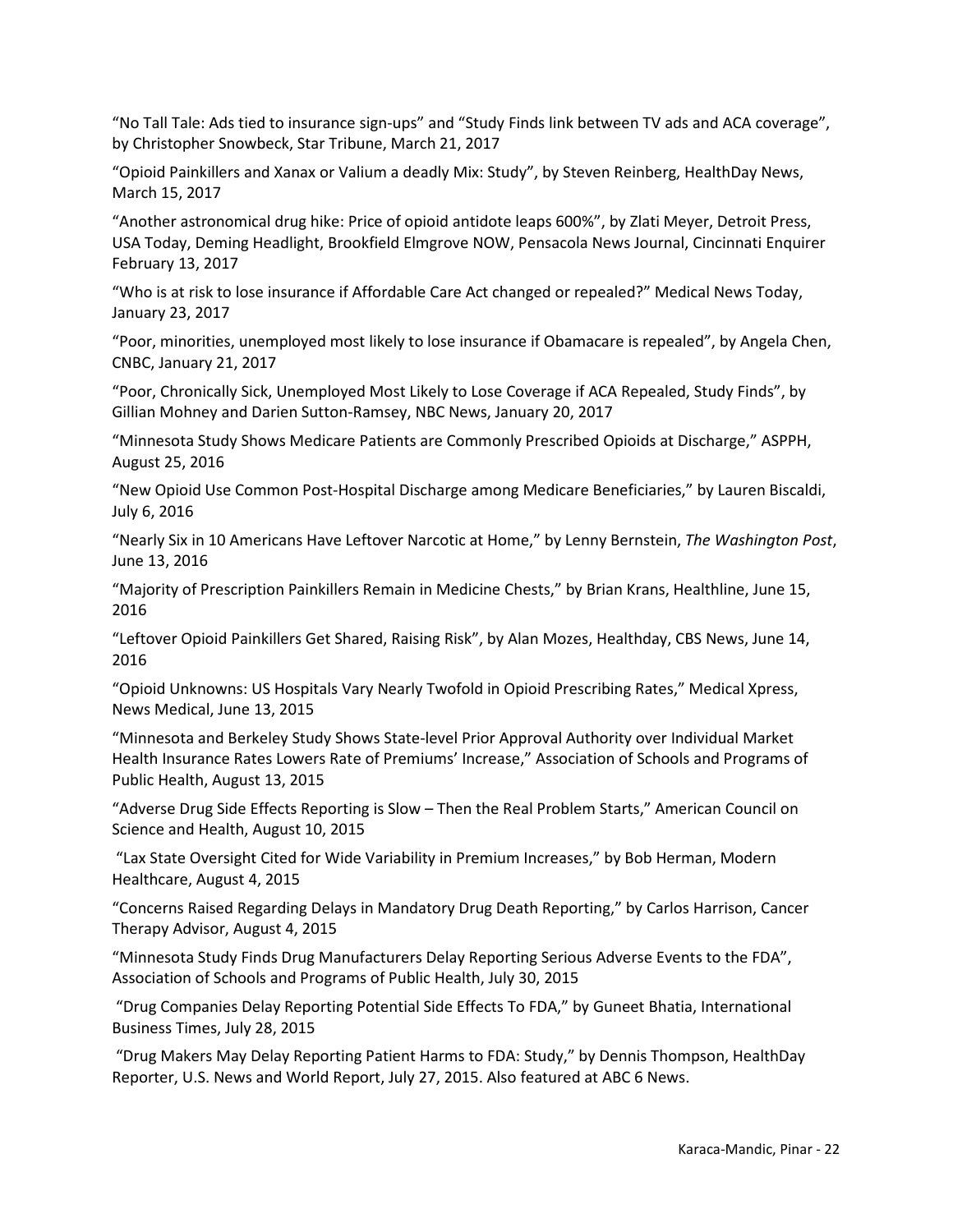"Drug Manufacturers Often Fail to Timely Report Adverse Effects of Medications," by Katherine Johnson, Eyewitness News, ABC/KSTP, July 27, 2015

"Drugmakers Often Lag in Reporting Patient "Adverse Events,'' Minnesota Researcher Says," by Jeremy Olson, Star Tribune, July 27, 2015

"Drug Companies Delayed Reporting to FDA," Minneapolis KARE-11, July 27, 2015

"Delays Found in Drugmakers Reporting of Serious Adverse Reactions," Yahoo! News, July 27, 2015

"Some Serious Drug Side Effects Not Told to FDA within 15 Days," by Lisa Rapaport, Reuters Health, July 27, 2015. Also featured at FOX News.

"Some Adverse Drug Events Not Reported by Manufacturers to FDA by 15-Day Mark," Science Daily, July 27, 2015

"Study Says Drug Companies Often Do Not Report Serious Side Effects," by Sylvia Fernandez, Pioneer News, July 27, 2015

"Reporting of Serious AEs to FDA Often Delayed by Drug Companies," Healio, July 27, 2015

"Some Adverse Events Not Reported in Regulated Time Frame To FDA", interview, medicalresearch.com, July 27, 2015

"Drug Companies Endanger Lives By Delaying Adverse Reports," Newsmax, July 27, 2015

Read more: Big Pharma [Delays Bad News About Its Drugs](http://www.newsmax.com/Health/Health-News/drug-companies-adverse-events/2015/07/27/id/659132/#ixzz46IiKr46E) 

"Companies Stall on Reporting Drug Deaths," by Yael Waknine, Medscape Medical News, July 27, 2015

"Inhaler Ban Boosts Costs for People With Asthma," by Kathryn Doyle, Reuters Health, May 11, 2015

"Environmental Concerns Led to Jump in Cost of Asthma Inhalers: Study," by Dennis Thompson, US News & World Report, May 11, 2015

"Chlorofluorocarbon Ban Tied to Sharp Rise in Inhaler Cost," Health Day News, May 11, 2015

"Environmentally Friendly Inhalers Double the Cost for People with Asthma," by Jake Miller, Harvard Health Publications, May 11, 2015

"FDA Ban on CFCs in Asthma Inhalers Raised Costs for Patients, New Study Finds," by Alexander Gaffney, Regulatory Affairs Professionals Society, May 11, 2015

"Hands Off Health Insurance: Could Looser Restrictions on Health Insurance Plan Offerings Reduce Premiums," by Matthew Green, Chicago Policy Review, March 12, 2015

"Obamacare Premiums Higher In States With 'Active Purchaser' Exchanges." Independent Institute, December 24, 2014

"Lowering Premiums; Basic Health Program Options; Slowdown in Medicare Spending," Kaiser Health News: Research Roundup, December 19, 2014

"Vermont Halts Single-Payer Plan — DC Approves Contraception Measure — Tracking State-Run Enrollments," Politico, December 18, 2014

"State-Based Marketplaces Using 'Clearinghouse' Plan Management Models Are Associated with Lower Premiums," BenefitsLink, December 17, 2014

"State-Based Marketplaces Using 'Clearinghouse' Plan Management Models Are Associated with Lower Premiums," NYMedicin, 2014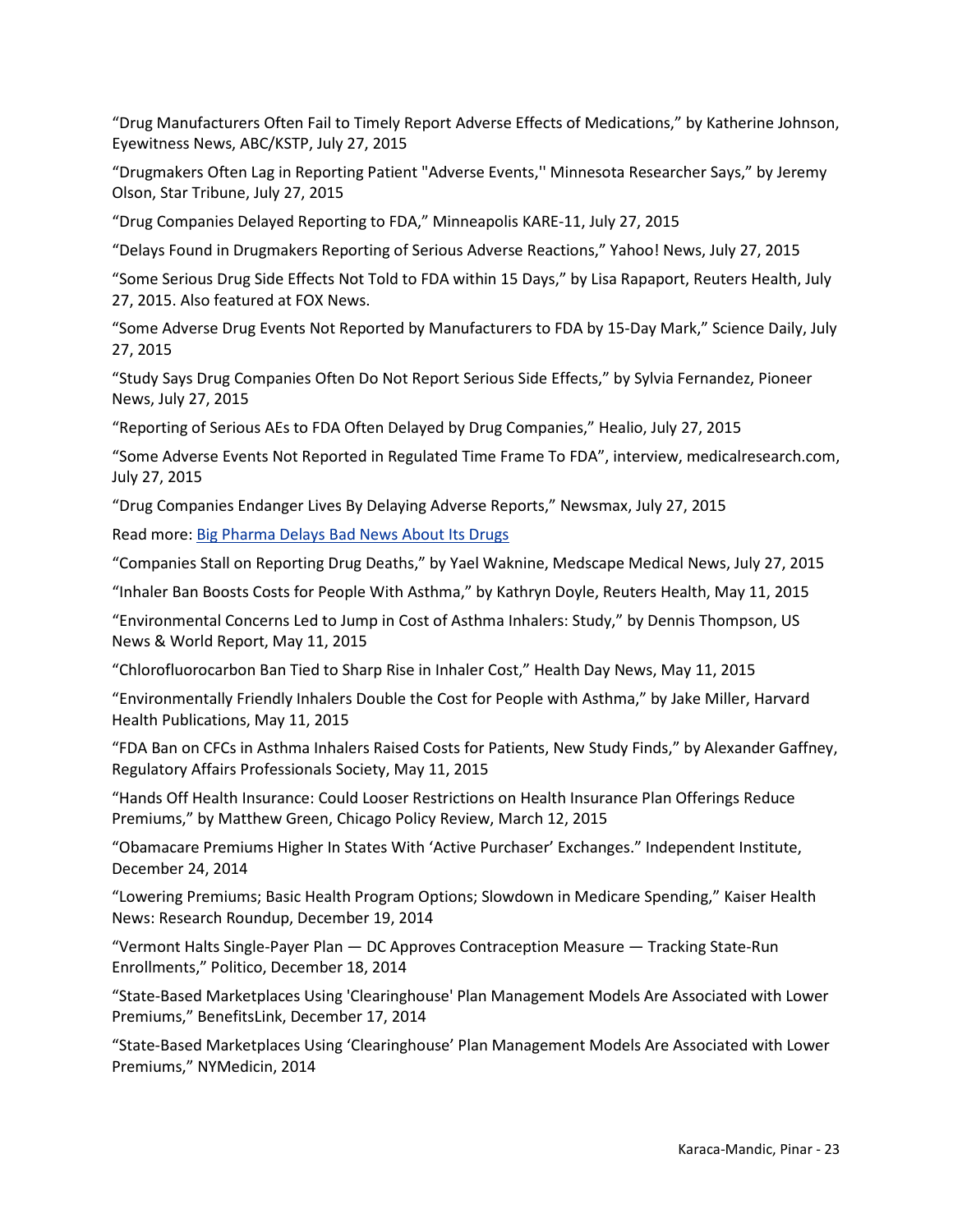"Getting Opioid Painkillers from Multiple Doctors is Common among Medicare Patients, U of M Study Finds," by Susan Perry, MinnPost February 24, 2014

"Opioid Prescribing by Multiple Providers Drives Up Patient Hospitalization Rate," by Tracey Walker, Formulary Watch, February 24, 2014

"Multiple Prescribers for Opioids is Common in Medicare and Increases Patient Risks," by Jake Miller, Harvard Medical School News, February 19, 2014

"Many U.S. Seniors Get Prescription Painkillers from Multiple Doctors," by Robert Preidt, U.S. News and World Report, HealthDay, February 19, 2014

"1 in 3 Medicare Patients Receive Painkillers from Multiple Doctors," FoxNews, February 21, 2014

"Many Seniors Get Painkillers from Multiple Doctors," by Pat Anson, American News Report, February 20, 2014

"Nearly 30 Percent of Medicare Beneficiaries Obtain Painkillers from Multiple Doctors," Nature World News, February 22, 2014

"Agent Competition Means Good News for Small Business," by Jacquelyn Connelly, Independent Agent Magazine, September 22, 2013

"Brokers Associated with More, Cheaper Health Coverage, Study Says," by Jay Hancock, The Kaiser Health News, The Washington Post, August 22, 2013

"Brokers Vital for Cheaper Health Coverage," by Kathryn Mayer, LifeHealthPro, August 23, 2013

"Brokers Lower Premiums and Increase Health Coverage, Study Finds," by Gillian Roberts, Employee Benefit Adviser, August 22, 2013

"Working with Insurance Brokers Could Lower Premiums, Study Says," by Dennis Domrzalski, Albuquerque Business First, August 22, 2013

"Better Health Coverage Can Save Money," The Associated Press, June 14, 2013. Also appeared in The San Francisco Chronicles.

"Research Roundup: Health Spending on Kids with Special Needs," Alvin Tran, Kaiser Health News, June 7, 2013

"Reports Highlight Impacts of Proposed Entitlement Changes, Reduced Health Care Spending", Kaiser Health News, June 6, 2013. Also appeared in Modern Healthcare, News Medical.

"Recession Forced Cutbacks in Care for Special Needs Kids," by Brenda Goodman, Health Day, June 5, 2013. Also appeared in US News & World Report.

"Spending for Special Needs Children Declined During Recession," Health Day, June 5, 2013. Also appeared in The Doctor's Lounge, HCP Live, Health Magazine, Pri Med.

"Reform Update: Great Recession Spawns Great Debate Over Health Spending," by Melanie Evans, Modern Healthcare, June 5, 2013

"Recession Saw Parents Cut Back on Care for Kids with Special Health Needs," The Robert Wood Johnson Foundation, June 5, 2013. Also appeared in Public Health News Roundup.

"Medical Costs for Children with Special Needs Declined In Recession," by Elizabeth Dunbar, Minnesota Public Radio, June 3, 2013

"Minnesotans' Health Spending Shifted in Recession; Kids' Special Needs Hardest Hit," by Christopher Snowbeck, The Twin Cities Pioneer Press, June 3, 2013 (front page article).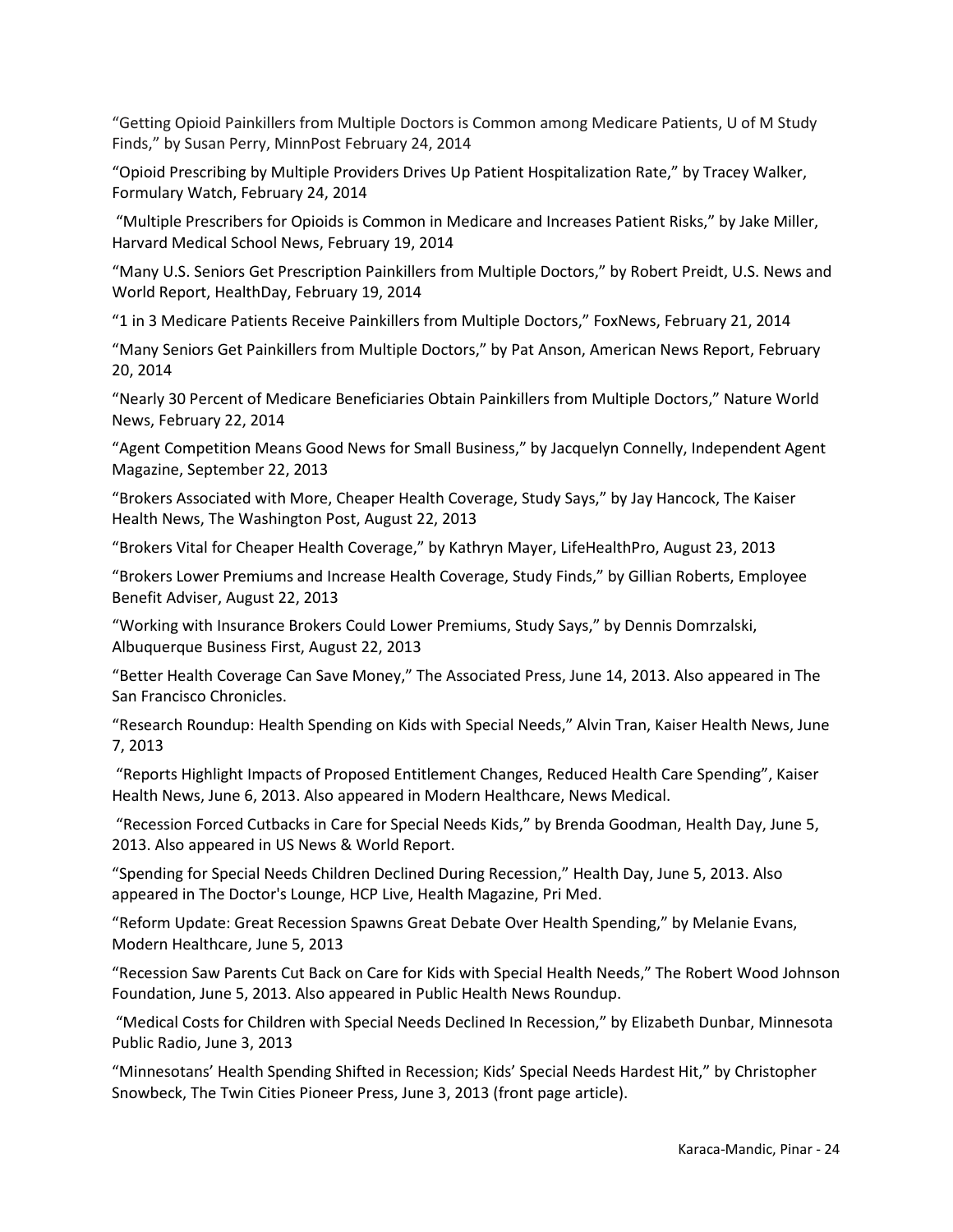"Minnesota Finds Rising Out-of-Pocket Costs is Barrier to Health Care Access," ASPH Friday Letter, April 6, 2012

"Parents Forgo Treatment for Children when Out-of-Pocket Prices Rise," Advances from the School of Public Health, University of Minnesota, April 2, 2012

"Cost-sharing Affects Medication Use in Children with Asthma," medconnect.com.au, April 1, 2012

"Asthma Hospitalization Rates in Kids Boosted by High Copays," by Yael Waknine, Medscape Medical News, March 30, 2012

"Drug Cost-sharing Results in Reduced Use of Necessary Medications in Children with Asthma," PediatricSuperSite, March 29, 2012

"Greater Out-of-Pocket Asthma Medication Costs Associated with Frequent Hospitalizations among Children," news-medical.net, March 28, 2012

"Cost-sharing Affects Medication Use in Children with Asthma," medconnect.com.au, April 1, 2012

"Asthma Hospitalization Rates in Kids Boosted by High Copays," by Yael Waknine, Medscape Medical News, March 30, 2012

 "Drug Cost-sharing Results in Reduced Use of Necessary Medications in Children with Asthma," PediatricSuperSite, March 29, 2012

"Study: Higher Insurance Co-pays May Have Serious Unintended Consequences for Children," by Stephanie O'Neill, 89.3 KPCC, March 28, 2012

"Medication Cost Sharing and Health Outcomes in Children with Asthma," Editorial by Wendy J. Ungar, Journal of the American Medical Association, March 28, 2012

"Co-pays May Affect which Kids Get Their Meds," by Genevra Pittman, Reuters Health, March 28, 2012

"Greater Medication Cost-Sharing Associated with Reduced Use of Asthma Medications by Children," news release by the Journal of the American Medical Association*,* March 27, 2012 [\(http://www.digitalnewsrelease.com/?q=jama\\_3830\)](http://www.digitalnewsrelease.com/?q=jama_3830)

"High Co-Pays Linked to Increased Health Risks for Kids with Asthma," by Susan Perry, MinnPost, March 28, 2012

"Most Parents Don't Fill Their Kids' Asthma Meds – Study ― Health Blog, Wall Street Journal*,* March 28, 2012

"High Out-of-Pocket Costs for Kid's Asthma Drugs Could Pose Dangers", U.S. News and World Report, March 27, 2012

"Study: Higher Co-Pays Cut into Medications for Kids with Asthma," by Elizabeth Dunbar, Minnesota Public Radio, March 27, 2012

"Study: Higher Out-of-Pocket Asthma Medicine Costs Lands More Children in Hospital," by Christopher Snowbeck, Pioneer Press*,* March 27, 2012

"Asthmatic Children Get Fewer Meds When Cost Hits Parents More," by Jeremy Olson, Star Tribune, March 27, 2012

"Study Says Kids Get Less Medicine when Costs Rise for Parents," Star Tribune*,* March 27, 2012

"High Co-Pays Linked to Increased Health Risks for Kids with Asthma," by Susan Perry, MinnPost, March 28, 2012

"Asthma Medication Sometimes Skipped Because of Cost," NewsChannel 9 WSYR, March 27, 2012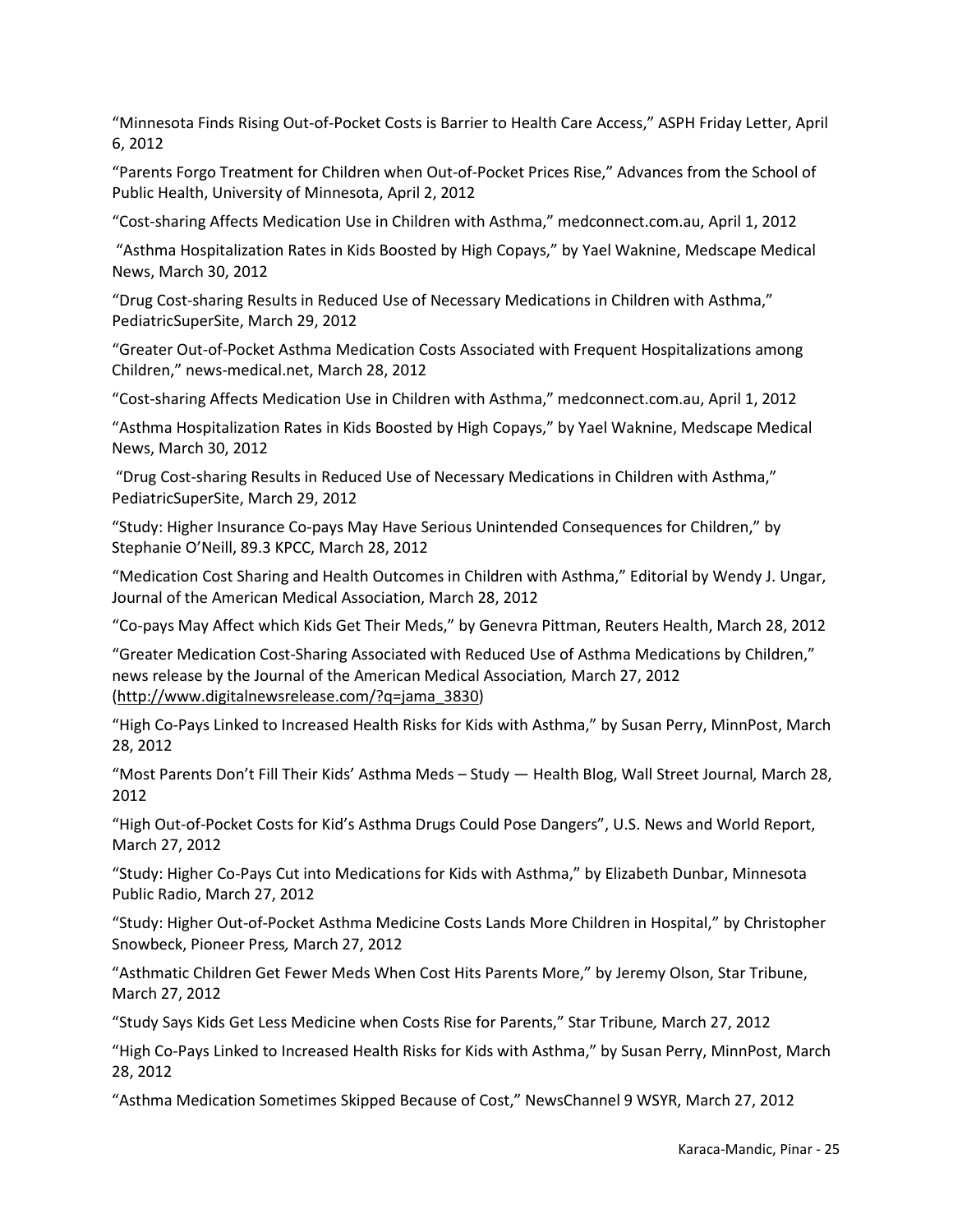"Are Parents Price-sensitive about Their Children's Medication?" by Suzanne Wu, University of Southern California, March 27, 2012

"High Out-of-Pocket Costs for Kids' Asthma Drugs Could Pose Dangers," by Serena Gordon, reporter, HealthDay, March 27, 2012

"Cost Sharing Linked to Rise in Asthma Hospitalizations," by Mary Ann Moon, Elsevier Global Medical News, March 27, 2012. Also appeared in Family Practice News Digital Network.

"Greater Medication Cost-Sharing Associated with Reduced Use of Asthma Medications by Children," HealthNewsDigest.com, March 27, 2012

"Rheumatoid Arthritis Patients Medications becoming Too Costly to Use," by Debbie Nicholson, posted at the examiner.com, associatedcontent.com, allvoices.com*,* May 23, 2010

"Out-of-Pocket Costs Limit Access to Arthritis Drugs," Health Behavior News Service, by Carl Sherman, May 21, 2010. Also posted at the Bloomberg BusinessWeek, U.S. News and World Report, kktc.com, newswise.com, healthfinder.gov, news.yahoo.com, evergreenhospital.org, consumermedsafety.com, health.discovery.com, baptistregional.com, May 25, 2010, Medical News Today, May 23, 2010, and Science Magazine, April 18, 2011

"What's Not to Like? Reform? Why Do We Need Health-Care Reform? Everything Is Just Fine the Way It Is," by Jonathan Alter, Newsweek Web Exclusive, July 31, 2008

"Not-So-Free Ride," by Stephen J. Dubner and Steven D. Levitt, The New York Times*,* April 20, 2008

"Five Years under the Thumb – Sarbanes-Oxley," The Economist*,* July 26, 2007

"Beyond Insurance: Weighing the Benefits of Driving vs. the Total Costs of Driving," by Hal R Varian, The New York Times, November 16, 2006

"The Brief Chill of Sarbanes-Oxley," U.S. News & World Report, May 24, 2006

"GAO: Sarbanes-Oxley Costs are High," Marcy Gordon, Associated Press Business Writer*,* BusinessWeek*,*  May 8, 2006

# **ORAL PRESENTATIONS OF RESEARCH PROJECTS**

(underlined authors were graduate student trainees and collaborators when the study was conducted)

- 1. "Does 340B Program Participation Increase Reimbursement Rates Paid By Private Insurers?"
	- o American Society of Health Economists (ASHEcon), June 2022 (co-author Jessica Chang will present)
	- o Association for Public Policy Analysis and Management (APPAM), March 2022 (coauthor Jessica Chang presented)
- 2. "Predicate Characteristics and Recalls of 510(k) Medical Devices", AcademyHealth 2022 Annual Research Meeting, June 2022 (scheduled, co-author Alex Everhart will present)
- 3. "Social Bonds as a Pooled Financing Mechanism to Address Social Drivers of Health Equity"
	- o Andrew Van de Ven Engaged Scholarship Conference, Carlson School of Management, University of Minnesota, June 2-3, 2022 (scheduled)
	- o Robert Wood Johnson Foundation Systems for Action National Advisory Committee Meeting, April 13, 2022
	- o Robert Wood Johnson Foundation Systems for Action Research in Progress Webinar, March 2, 2022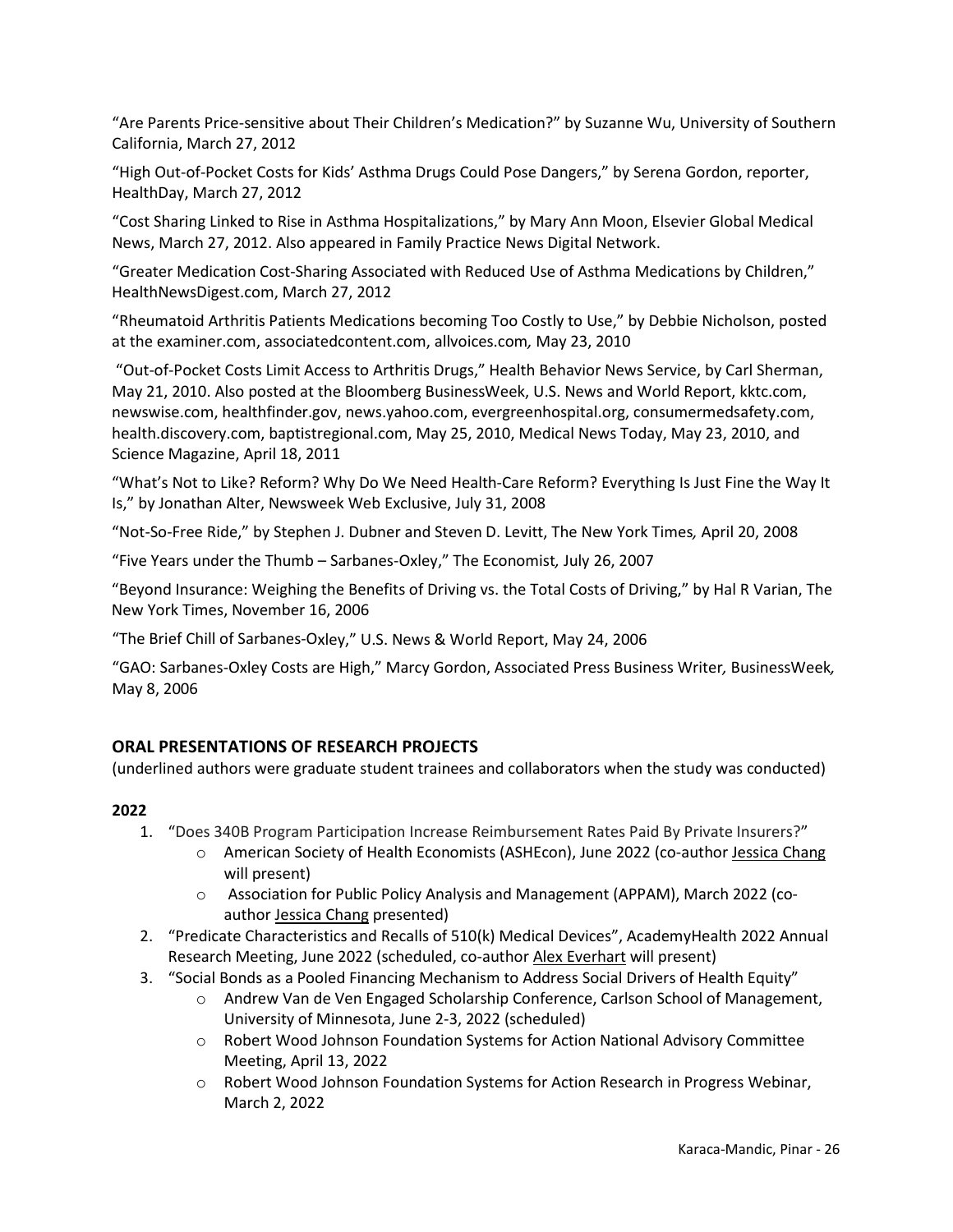- 4. "University of Minnesota COVID-19 Hospitalization Tracking Project"
	- o Alumni Board, Carlson School of Management, University of Minnesota, May 13, 2022 (scheduled)
	- o Board of Advisors Meeting, Carlson School of Management, University of Minnesota, April 7, 2022
- 5. "Learning from COVID-19 the value of cross-sector collaboration to create high-quality datasets", January 19, 2022

- 1. "University of Minnesota COVID-19 Hospitalization Tracking Project", Bill & Melinda Gates Foundation funded Wisdom Council, September 9, 2021
- 2. "University of Minnesota COVID-19 Hospitalization Tracking Project", Universidad de los Andes, Colombia, September 9, 2021
- 3. "Merchants of Death: The Effect of Credit Supply Shocks on Hospital Outcomes" (co-author Richard Thakor presented)
	- o NBER Summer Institute Health Care Program, July 2021
	- o Financial Intermediation Research Society (FIRS) Conference, June 2021
	- o Society for Financial Studies (SFS) Cavalcade North America Conference, May 2021
	- o University of Bath (AFL QF & Fintech Research Seminar Series, June 2021)
	- o University of Missouri, Columbia (Finance Seminar, March 2021)
	- $\circ$  Indian Institute of Management (IIM) Ahmedabad, Center for Management of Health Sciences (Virtual Healthcare Seminar, January 2021)
- 4. "University of Minnesota COVID-19 Hospitalization Tracking Project", Informs Healthcare, July 2021
- 5. "Competitive Dynamics of Physician Referrals in the Era of Accountable Care Organizations" Informs Healthcare, July 2021 (co-author Sohyun Park presented)
- 6. "Frictions in Healthcare service Consumerism: Case Study on Infliximab", ASHEcon 2021 (coauthor Jessica Chang presented), June 2021
- 7. "Competitive Dynamics of Physician Referrals in the Era of Accountable Care Organizations", ASHEcon 2021 (co-author Sohyun Parkl presented), June 2021
- 8. "University of Minnesota COVID-19 Hospitalization Tracking Project", Health Law Institute, Minnesota CLE, June 15, 2021
- 9. Panelist, ISPOR, Issue Panel: The Future and Evolution of Advanced Modeling Techniques to Support the Development of COVID-19Mitigation and Prevention Policies, May 2021
- 10. Panelist, AcademyHealth, Health Economics Interest Group webinar on "Effectively Building and Managing Research Teams", April 15, 2021
- 11. Panelist, SXSW, New Administration, New COVID-19 Federal Datasets, March 18, 2021
- 12. "University of Minnesota COVID-19 Hospitalization Tracking Project" University of Minnesota Day of Data 2021: Data Matters, January 13, 2021

- 1. "Merchants of Death: The Effect of Credit Supply Shocks on Hospital Outcomes" (co-author Richard Thakor presented)
	- o University of Wisconsin, Milwaukee (Finance Seminar, November 2020)
	- o University of Minnesota (Finance Brown Bag, November 2020)
- 2. "University of Minnesota COVID-19 Hospitalization Tracking Project" University of Minnesota COVID-19 Analytics Symposium, October 7, 2020
- 3. "Physician Prescribing of Opioids: Horserace between Guidelines and Health PLAN Policies" ASHEcon Conference, St. Louis, MO, June 2020 (Adeniyi Togun presented)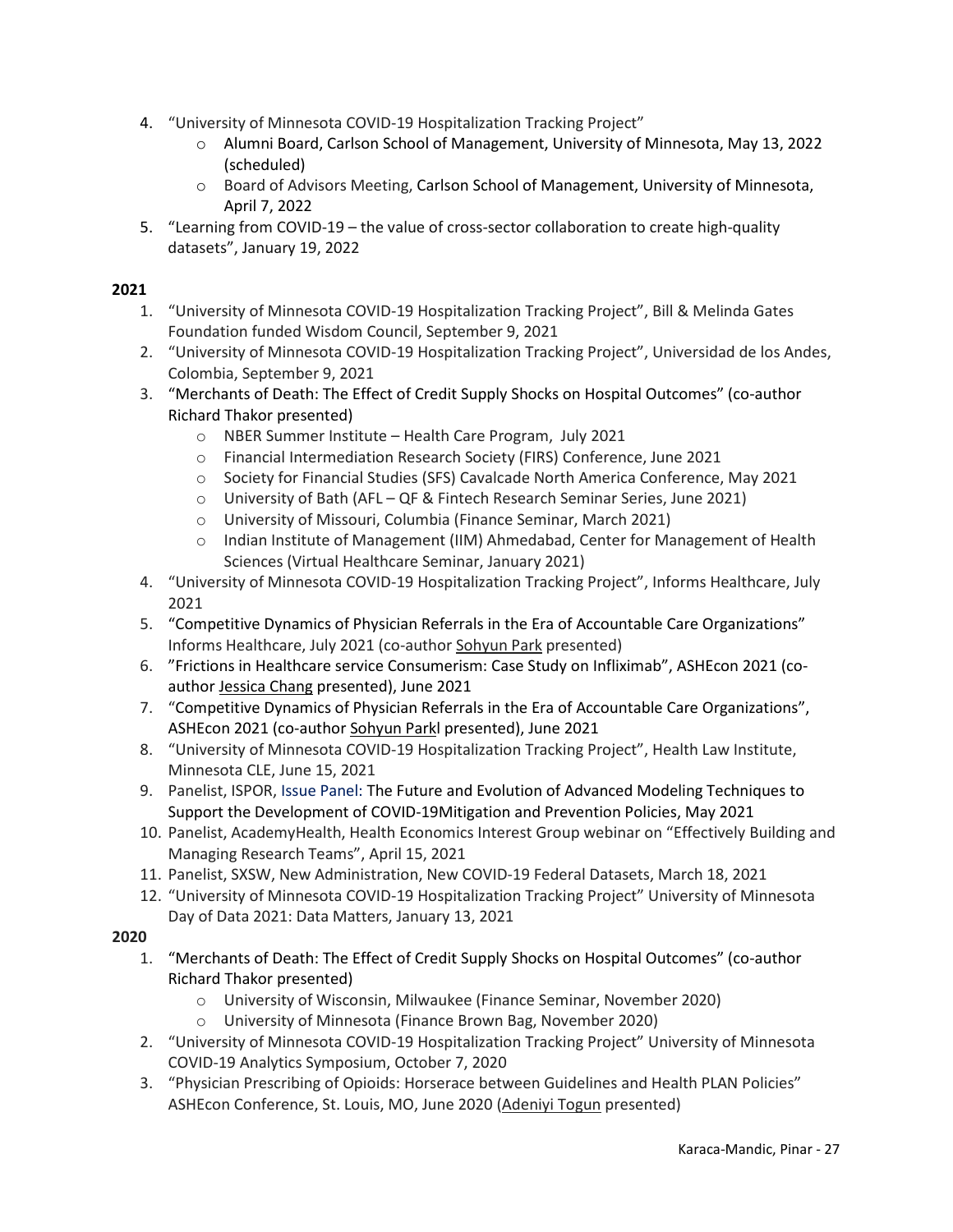- 4. "De-Adoption of Fluoroquinolone: Evaluation of Prescribing Trends after FDA Warns of Serious Nerve Damage Risk to Patients" ASHEcon conference, St. Louis, MO, June 2020 (Ashwini Sankar presented)
- 5. "De-Adoption of Fluoroquinolone: Evaluation of Prescribing Trends after FDA Warns of Serious Nerve Damage Risk to Patients" Academy Health conference, Boston, MA, June 2020 (Ashwini Sankar presented)
- 6. "Changes in Fluoroquinolone Prescribing after FDA Warns of Potentially Disabling Side Effects among commercially insured and Medicare Advantage populations" Academy Health conference, Boston, MA, June 2020 (Kristi Swanson presented)
- 7. "Uptake of Evidence By Physicians: De-Adoption of Erythropoiesis-Stimulating Agents after TREAT trial showed that they are ineffective and unsafe" ASHEcon conference, St. Louis, MO, June 2020 (Jiani Zhou presented)
- 8. "Provider variation in uptake of biosimilars: the case of filgrastim" Academy Health conference, Boston, MA, June 2020 (Jessica Chang presented)
- 9. "Biosimilar Market Entry and Site-of-Care: Prices and Inputs of Drug Administrations" Academy Health conference, Boston, MA, June 2020 (Jessica Chang presented)
- 10. "Changes in Fluoroquinolone Prescribing after FDA Warns of Potentially Disabling Side Effects: An Evaluation of the Effects of the 2016 FDA Warning" Academy Health conference, Boston, MA, June 2020 (Ashwini Sankar presented)
- 11. "Longitudinal Patterns in Testosterone Prescribing after FDA Warnings" Academy Health conference, Boston, MA, June 2020 (Ashwini Sankar presented)

- 12. "Translation: Insight to Real Life Innovation", Panelist, Women Innovators Conference, University of Minnesota, Minneapolis, MN, November 13, 2019
- 13. "Medical Reversals: Understanding the process of de-adoption", Association for Public Policy Analysis & Management -APPAM, session on "Improving Value in Healthcare", Denver Colorado, November 7, 2019
- 14. "Combating Minnesota's Opioid Epidemic", Medical Industry Leadership Institute Policy Forum, Organizer, speaker, University of Minnesota, Carlson School of Management, Minneapolis, MN, October 24, 2019
- 15. "Managing Interdisciplinary Collaboration", SMS 2019 Extension: Strategy Research in the Healthcare Industry, Minneapolis, MN, October 18, 2019
- 16. ""Shocks" in health policy and practice as occasions to advance strategy research"- Panelist, SMS 2019 Extension: Strategy Research in the Healthcare Industry, Minneapolis, MN, October 18, 2019
- 17. "Convene Conference ROI of AI", Medical Industry Leadership Institute Policy Forum, Organizer, speaker, University of Minnesota, Carlson School of Management, Minneapolis, MN, September 13, 2019
- 18. "Medical Reversals: Understanding the process of de-adoption", Indiana University, October 3, 2019
- 19. "Medical Reversals: Understanding the process of de-adoption", INFORMS Healthcare, Boston, MA, July 27-29, 2019
- 20. "De-adoption of therapies shown to be ineffective or have unsafe cardiovascular events: Do cardiologists respond faster?", International Health Economics Association World Congress, Basel Switzerland, July 13-17, 2019 (Co-author Jeffery M presented)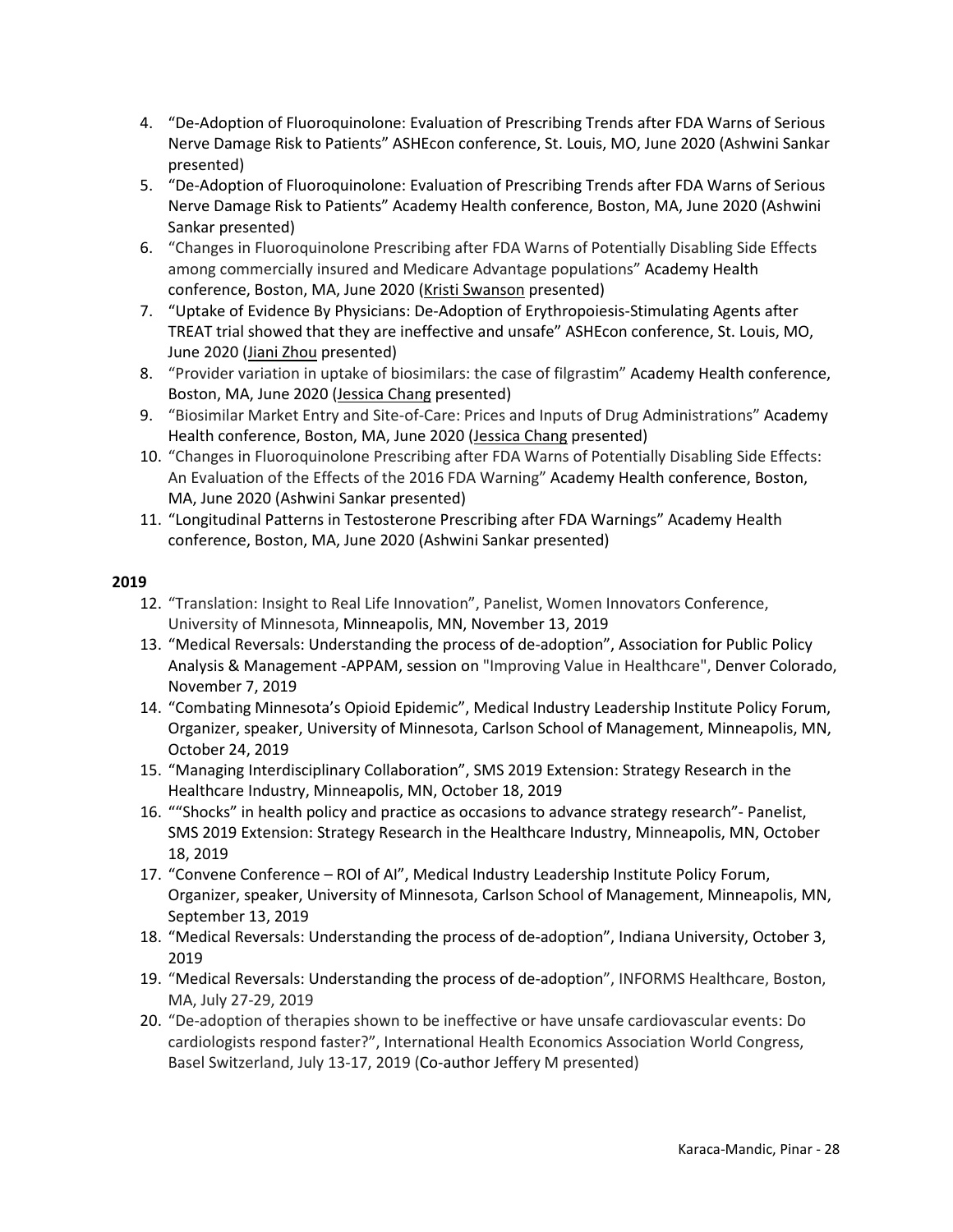- 21. "Uptake of evidence by physicians: De-adoption of erythropoiesis-stimulating agents after TREAT trial showed they are ineffective and unsafe", International Health Economics Association World Congress, Basel Switzerland, July 13-17, 2019
- 22. "Changes in co-prescribing of prescription opioids and benzodiazepines following 2016 Centers for Disease Control and Prevention guidelines" Western Economics Association International 94th Annual Conference, San Francisco, CA, June 28 - July 2, 2019 (Co-author Jeffery M presented)
- 23. "De-Adoption of Therapies shown to be Ineffective or have Unsafe Cardiovascular Events: Do Cardiologists Respond Faster?", Western Economics Association International 94th Annual Conference, San Francisco, CA, June 28 - July 2, 2019 (Co-author Everhart A presented)
- 24. "Medical Reversals: Understanding the process of de-adoption" Imperial College London, London, UK, June 17, 2019
- 25. "Medical Reversals: Understanding the process of de-adoption" London School of Economics, London, UK, June 10, 2019
- 26. "Variations of De-Adoption Across Physicians and Which Physicians Respond Faster", Bates White Life Sciences Symposium, Washington D.C., May 20, 2019
- 27. "Medical Reversals: Understanding the process of de-adoption" HALICON, Eden Prairie, MN, March 29, 2019
- 28. "The Importance of Diverse Datasets" HALICON, Eden Prairie, MN, March 29, 2019
- 29. "Changes in co-prescribing of prescription opioids and benzodiazepines following 2016 Centers for Disease Control and Prevention guidelines" HALICON, Eden Prairie, MN, March 29, 2019 (Coauthor Jeffery M presented)

- 1. "The Effect of the Risk Corridors Program on Marketplace Premiums and Participation", with Sacks D, Vu K, Huang T-Y, Price School of Public Policy, University of Southern California, Los Angeles, CA, Feb 6, 2018
- 2. "The Effect of the Risk Corridors Program on Marketplace Premiums and Participation", with Sacks D, Vu K, Huang T-Y, Precision Health Economics, Los Angeles, CA, Feb 7, 2018
- 3. "Does vertical integration improve care coordination? Evidence from skilled nursing facilities", with Huckfeldt P, Gu J, Escarce J, Sood N, Strategic Management and Entrepreneurship, University of Minnesota Carlson School of Management, Minneapolis, MN, April 20, 2018
- 4. "Does vertical integration improve care coordination? Evidence from skilled nursing facilities", with Huckfeldt P, Gu J , Escarce J, Sood N, ASHEcon, Atlanta, GA, June 2018 (Co-author Huckfeldt P presented)
- 5. "Changes in co-prescribing of prescription opioids and benzodiazepines following 2016 Centers for Disease Control and Prevention guidelines", with Jeffery M, Hooten M, Jena A, Ross J, Shah N, ASHEcon, Atlanta, GA, June 2018 (Co-author Jeffery M presented)
- 6. "The Effect of the Risk Corridors Program on Marketplace Premiums and Participation", with Sacks D, Vu K, Huang T-Y, ASHEcon, Atlanta, GA, June 2018 (Co-author Sacks D presented)
- 7. "Physician Characteristics and De-Implementation of Ineffective or Unsafe Treatments", with Higuera L, Desai N, Dowd B, Everhart A, Herrin J, Jeffery M, Jena A, Ross J, Shah N, L Smith, A Spaulding, ASHEcon, Atlanta, GA, June 2018 (Co-author L Smith presented)
- 8. "Disparities in De-Adoption of Ineffective and Unsafe Treatments", with L Smith, Desai N, Dowd B, Everhart A, Herrin J, Higuera L, Jeffery M, Jena A, Ross J, Shah N, AcademyHealth Annual Research Meeting, Seattle, WA, June 2018 (Co-author L Smith presented)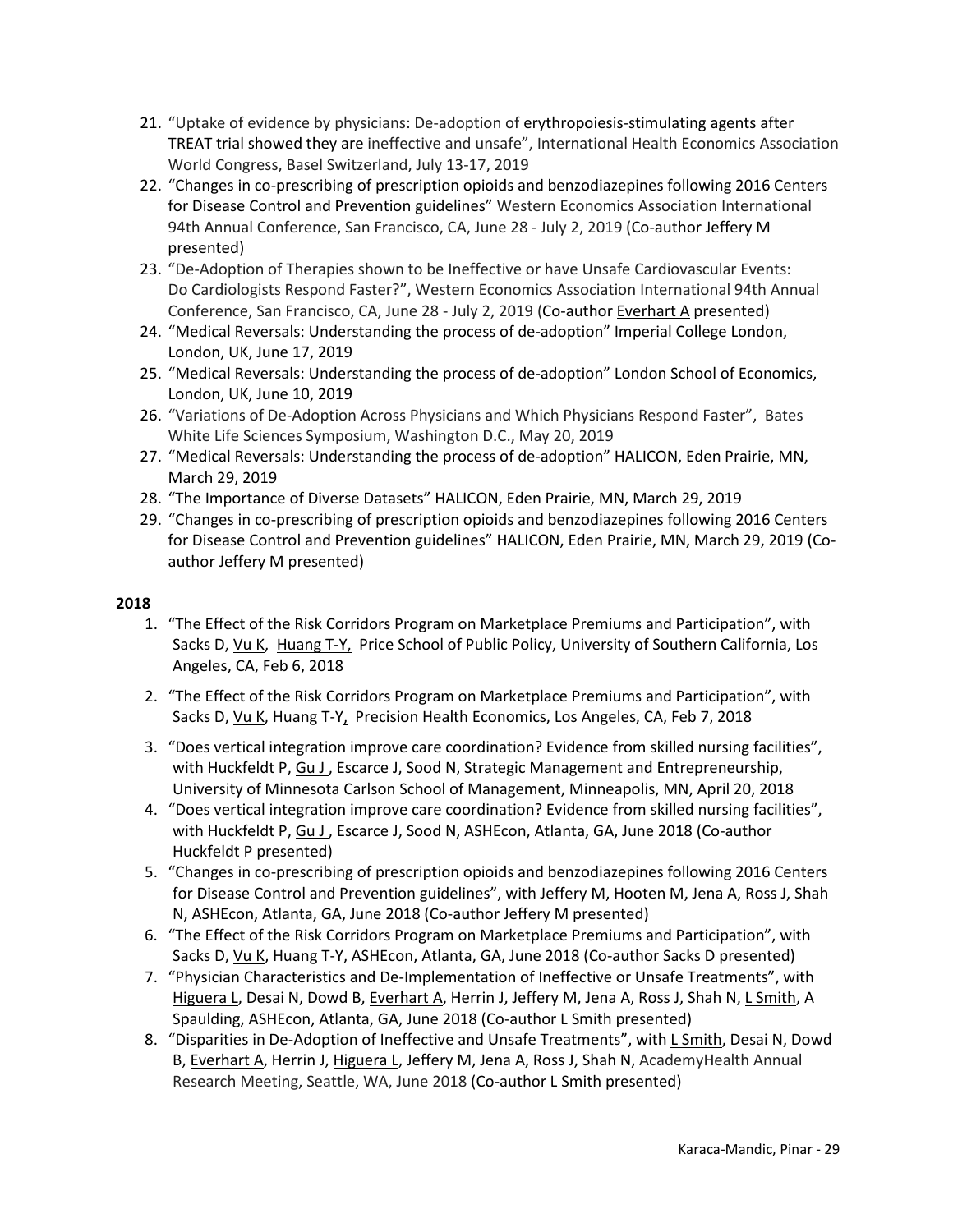- 9. "Changes in co-prescribing of prescription opioids and benzodiazepines following 2016 Centers for Disease Control and Prevention guidelines", with Jeffery M, Hooten M, Jena A, Ross J, Shah N, AcademyHealth Annual Research Meeting, Seattle, WA, June 2018 (Co-author Jeffery M presented)
- 10."Factors Associated with Psychiatrist Opt-Out from U.S. Medicare", with Yu J, Jena A, E Golberstein, Academy Health Annual Research Meeting, Seattle, WA, June 2018 (Co-author E Golberstein presented)
- 11."Disparities in De-Adoption of Ineffective and Unsafe Treatments", with L Smith, Desai N, Dowd B, Everhart A, Herrin J, Higuera L, Jeffery M, Jena A, Ross J, Shah N, 24th Annual Agency for Healthcare Research and Quality (AHRQ) NRSA Trainees Research Conference, June 2018, Seattle, WA (Co-author L Smith presented)
- 12."Geographic Variation in the De-adoption of Ineffective and Unsafe Treatments" with Everhart A, Desai N, Dowd B, Herrin J, Higuera L, Jeffery M, Jena A, Ross J, Shah N, L Smith, 24th Annual Agency for Healthcare Research and Quality (AHRQ) NRSA Trainees Research Conference, June 2018, Seattle, WA (Co-author Everhart A presented)
- 13."Convene Conference Intersection of Medical Industry and Data Science", Medical Industry Leadership Institute Policy Forum, Organizer, speaker, University of Minnesota, Carlson School of Management, October 2, Minneapolis, MN
- 14."Medical Reversals: Understanding the process of de-adoption" presented a collection of papers, Institute for Health Informatics Retreat keynote, October 8, 2018, Minneapolis, MN
- 15."Diffusion of Clinical Evidence into Clinical Practice: A Story of De-Adoption" presented a collection of papers, US Department of Health & Human Services "Healthcare Startup Day Minnesota", Minneapolis, MN, October 15, 2018
- 16. "Medical Reversals: Understanding the process of de-adoption", OptumLabs® Research & Translation Forum, Boston, MA, November 14, 2018 (co-author Shah N presented a collection of our papers)
- 17."Leading the Conversation, Value-Based Care", panelist with Phil Kaufman, United Healthcare CEO for MN, ND and SD and Marco Flaviou from Ximedica about where data is making an impact in health care, Medical Alley, Minneapolis, MN, November 6, 2018
- 18."The Effect of the Risk Corridors Program on Marketplace Premiums and Participation", with Sacks D, Vu K, Huang T-Y, MCFAM Minnesota Center for Financial Mathematics, University of Minnesota's School of Mathematics, November 30, 2018

- 1. "The Effect of the Risk Corridors Program on Marketplace Premiums and Participation", with Sacks D, Vu K, Huang T-Y, Department of Finance, University of Minnesota Carlson School of Management, Minneapolis, MN, Dec 6, 2017
- 2. "The Effect of the Risk Corridors Program on Marketplace Premiums and Participation", with Sacks D, Vu K, Huang T-Y, Department of Economics, Vanderbilt University, Nashville, TN, Nov 7, 2017
- 3. "The Effect of the Risk Corridors Program on Marketplace Premiums and Participation", with Sacks D, Vu K, Huang T-Y, Health Insurance Exchanges Conference, University of Pennsylvania, September 15, 2017
- 4. "Quality and Costs in Narrow Network Skilled Nursing Facilities", with Sood N, Huckfeldt P, Escarce J, Weissblum L , AcademyHealth Annual Research Meeting, New Orleans, LA, June 27th 2017 (Co-author Weissblum L presented)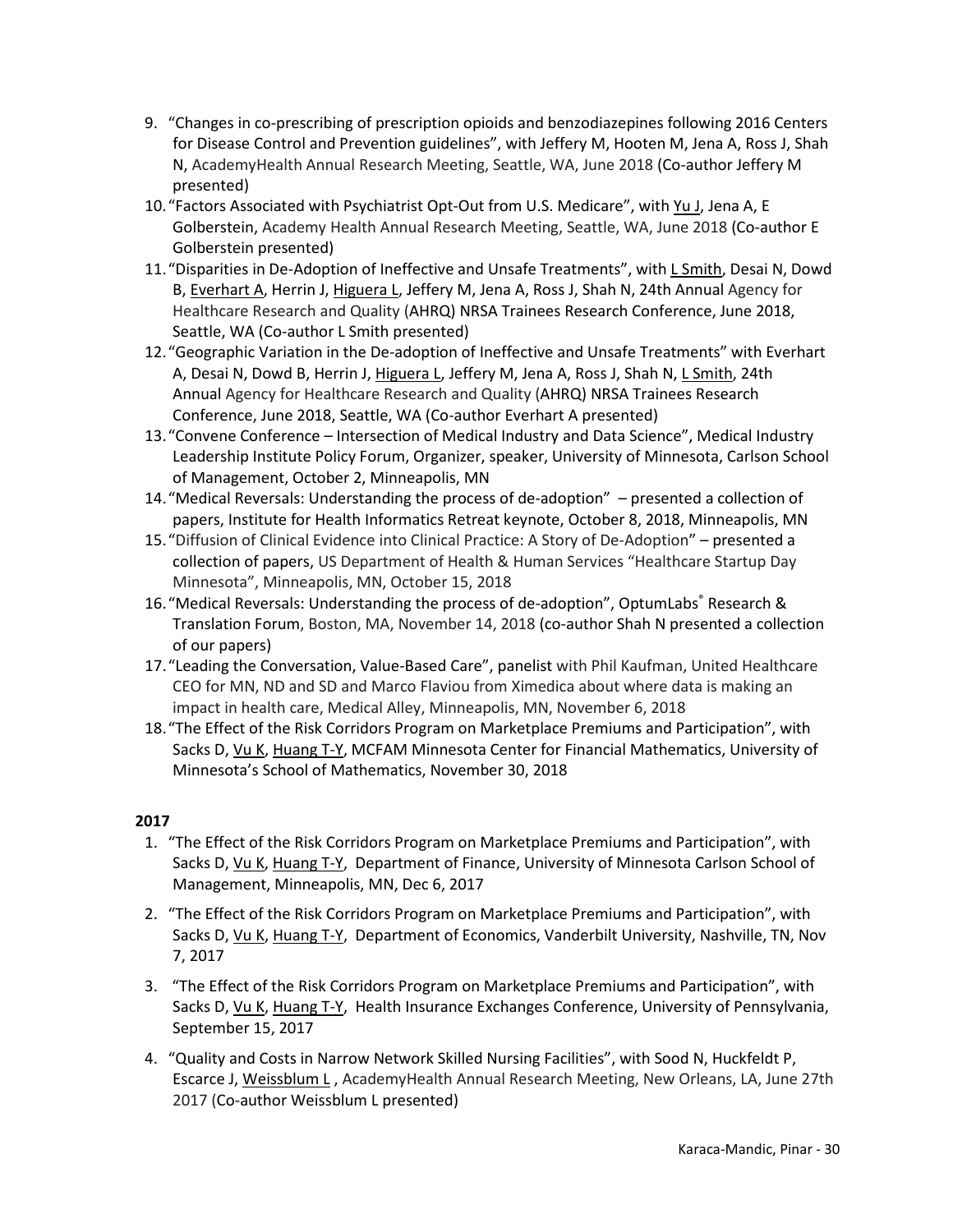- 5. "Impact of Hospital Obstetric Unit Closures on Access, Procedure, and Outcomes of Obstetric Care", with Hung P, Kozhimannil K, Casey M, Moscovice I, AcademyHealth Annual Research Meeting, New Orleans, LA, June 24th 2017 (Co-author P Hung presented)
- 6. "Quality and Costs in Narrow Network Skilled Nursing Facilities", with Sood N, Huckfeldt P, Escarce J, Weissblum L, International Health Economics Association World Congress, Boston, MA, July 2017 (Co-author Huckfeldt P presented)
- 7. "Does Vertical Integration of Hospitals with Skilled Nursing Facilities Improve Care Coordination?", with Huckfeldt P, Escarce J, Sood N, Weissblum L, Gu J, International Health Economics Association World Congress, Boston, MA, July 2017 (Co-author Huckfeldt P presented)
- 8. "Consumer Learning, Product Differentiation and the Value of Generic Pharmaceutical Entry" with Bairoliya N, McCullough J, Petrin A, Applied Industrial Organization Workshop (Barcelona GSE Summer Forum, 2017) (Co-author Bairoliya N presented)
- *9.* "The Volume of TV Advertisements during ACA's First Enrollment Period was Associated with Increased Insurance Coverage", with Wilcock A, Baum L, Barry C, Niederdeppe J, Franklin Fowler E, Gollust S, Department of Finance, Carlson School of Management, Minneapolis, MN, May 26, 2017
- 10."Association between FDA Black Box Warnings and Medicare Formulary Coverage Changes", with Dhruva S, Shah N, Ross J, Lown Institute Meeting, Boston, MA, May 5, 2017
- 11."Consumer Learning, Product Differentiation and the Value of Generic Pharmaceutical Entry" with Bairoliya N, McCullough J, Petrin A, Midwest Health Economics Conference, Minneapolis, MN, May 2017 (Co-author McCullough J presented)
- 12."Impact of Hospital Obstetric Unit Closures on Access, Procedure, and Outcomes of Obstetric Care", with Hung P, Kozhimannil K, Casey M, Moscovice I, Minnesota Annual Health Services Research Conference, St. Paul, MN, March 7, 2017 (Co-author Hung P presented)
- 13."Factors Associated with the Loss of Hospital Obstetric Care in the US 2003-2013", with Hung P, Kozhimannil K, Casey M, Moscovice I, Minnesota Annual Health Services Research Conference, St. Paul, MN, March 7, 2017 (Co-author Hung P presented)
- 14."Disparities in Geographic Distribution of Hospital Obstetric Care", with Hung P, Kozhimannil K, Casey M, Moscovice I, Minnesota Annual Health Services Research Conference, St. Paul, MN, March 7, 2017 (Co-author Hung P presented)

- 1. "Opioid Prescribing of Hospitals," Grand Rounds presentation, University of Minnesota, Department of Orthopaedic Surgery, October 7, 2016
- 2. "Television Advertising, News and the Uninsured: Market Level Evidence from the First Open Enrollment Period of Health Insurance Marketplaces," with Wilcock A, Baum L, Barry C, Niederdeppe, J, Franklin Fowler E, Gollust S. ASHEcon, June 2016 (Co-author Wilcock A presented)
- 3. "Impact of a Customized Transparency Tool on Consumer Behavior," with Cuellar A, Jena A, ASHEcon, June 2016 (Co-author Cuellar A presented)
- 4. "Consumer Learning, Product Differentiation and the Value of Generic Pharmaceutical Entry" with Bairoliya N, McCullough J, Petrin A, ASHEcon, June 2016 (Co-author McCullough J presented)
- 5. "Quality and Costs in Narrow Network Skilled Nursing Facilities," with Sood N, Huckfeldt P, Escarce J, Weissblum L*,* ASHEcon, June 2016 (Co-author Weissblum L presented)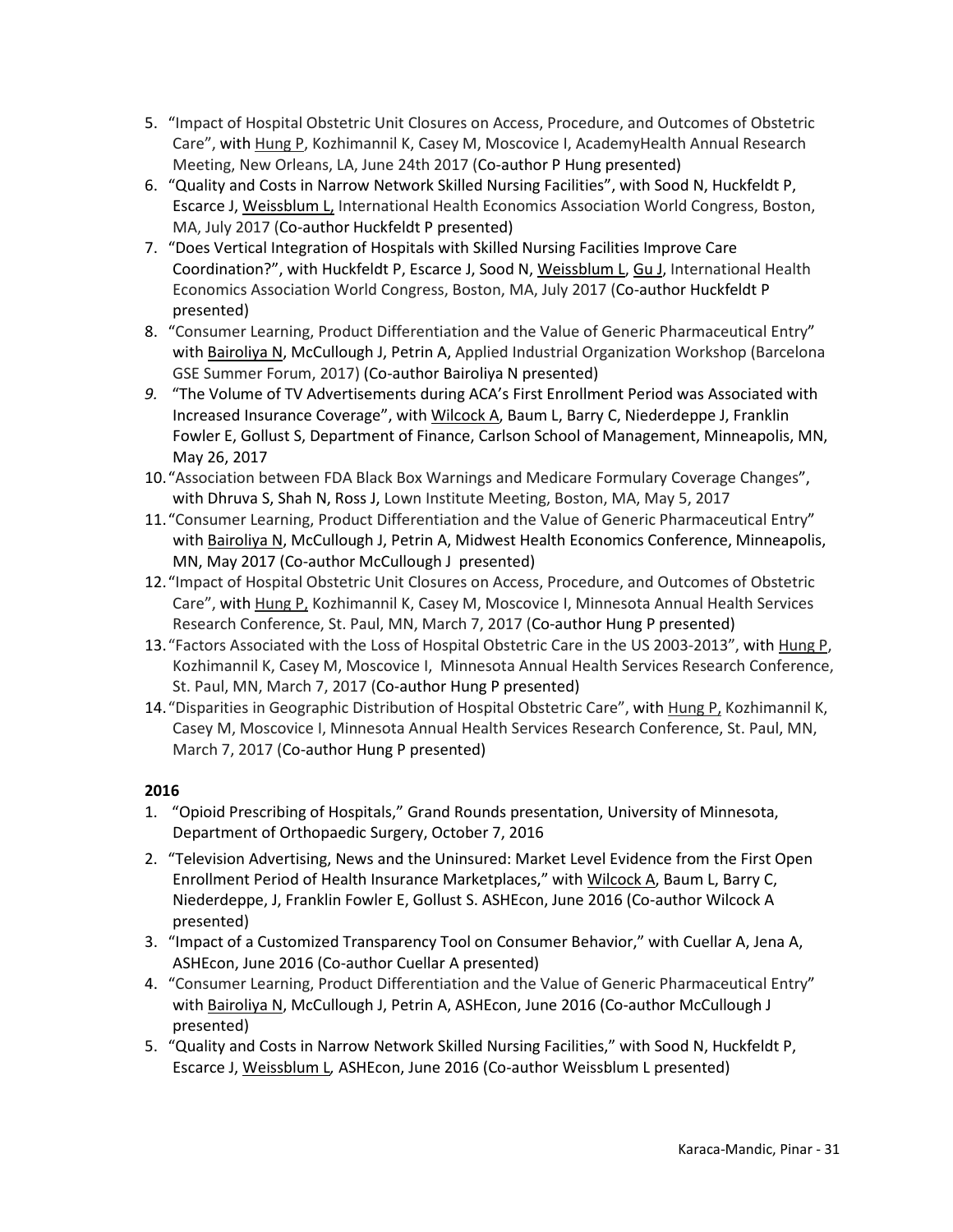- 6. "Medicare Advantage and Post Acute-care Utilization," with Sood N, Huckfeldt P, Escarce J, Weissblum L, Rabideau B*,* ASHEcon and AcademyHealth, June 2016 (Co-author Huckfeldt P presented)
- 7. "Impact of a Customized Transparency Tool on Consumer Behavior," with Cuellar A, Jena A, Robert Wood Johnson Foundation under its Changes in Health Care Financing and Organization (HCFO) Initiative Conducted by AcademyHealth, May 12, 2016 (Co-author Cuellar A presented)
- 8. "The Effect of Physician and Hospital Market Structure on Medical Technology Diffusion." with Town RJ, Wilcock A, National Institutes of Health, Diffusion of Medical Technology Workshop, May 5, 2016
- 9. "Television Advertising, News and the Uninsured: Market Level Evidence from the First Open Enrollment Period of Health Insurance Marketplaces," with Wilcock A, Baum L, Barry C, Niederdeppe J, Franklin Fowler E, Gollust S, University of Chicago School of Social Service Administration, April 19, 2016 (Co-author Gollust S presented)

- 1. "Consumer Learning, Product Differentiation and the Value of Generic Pharmaceutical Entry" with Bairoliya N, McCullough J, Petrin A, Caribbean Health Economics Symposium, British Virgin Islands, December 13-15, 2015 (Co-author McCullough J presented)
- 2. "Consumer Learning, Product Differentiation and the Value of Generic Pharmaceutical Entry" with Bairoliya N, McCullough J, Petrin A, The Joint Annual Health Econometrics Workshop and the 7<sup>th</sup> Australasian Workshop on Econometrics and Health, Manoa, Hawaii, December 11-14, 2015 (Co-author Bairoliya N presented)
- 3. "Media and the Politics of Implementation, Explaining Geographic Variation in Local TV Coverage of the Affordable Care Act," with Franklin Fowler E, Baum L, Barry C, Niederdeppe J, Wilcock A, Gollust S, American Political Science Association Conference in San Francisco, CA (Coauthor Franklin Fowler E presented)
- 4. "States With Stronger Health Insurance Rate Review Authority Experienced Lower Premiums In The Individual Market In 2010-13," with Fulton B, Hollingshead A, Scheffler R, Robert Wood Johnson Foundation Webinar "Is Rate Review the Answer to Lower Health Insurance Premiums?" November 2015
- 5. "Spillover Effects in Provider Behavior: Evidence from the Introduction of Drug Eluting Stents," with Wilcock A, Golberstein E, Town R, International Health Economics Association World Congress, Milan, Italy, July 2015
- 6. "The Impact of a Customized Price Transparency Tool on Consumer Behavior," with Cuellar A, International Health Economics Association World Congress, Milan, Italy, July 2015
- 7. "The Impact of a Customized Price Transparency Tool on Consumer Behavior," with Cuellar A, , AcademyHealth, Minneapolis, MN, June 2015 (Co-author Cuellar A presented)
- 8. "Community Characteristics and Qualified Health Plan Selection during the First Open Enrollment Period," with Boudreaux M, Blewett L, Hempstead K, AcademyHealth, Minneapolis, MN, June 2015 (Co-author Boudreaux M presented)
- 9. "State-Based Marketplaces Using Clearinghouse Plan Management Models are Associated with Lower Premiums" with Krinn K, Blewett L, FTC/DOJ Conference on Healthcare Competition, Invited Panel Member, Washington D.C., February 2015

- 1. "The Effect of Physician and Hospital Market Structure on Medical Technology Diffusion," with Town RJ, Wilcock A, Mayo Clinic, Division of Health Care Research and Policy, December 2014
- 2. "The Effect of Physician and Hospital Market Structure on Medical Technology Diffusion" with Town RJ, Wilcock A, University of Pennsylvania, Leonard Davis Institute of Health Economics, November 2014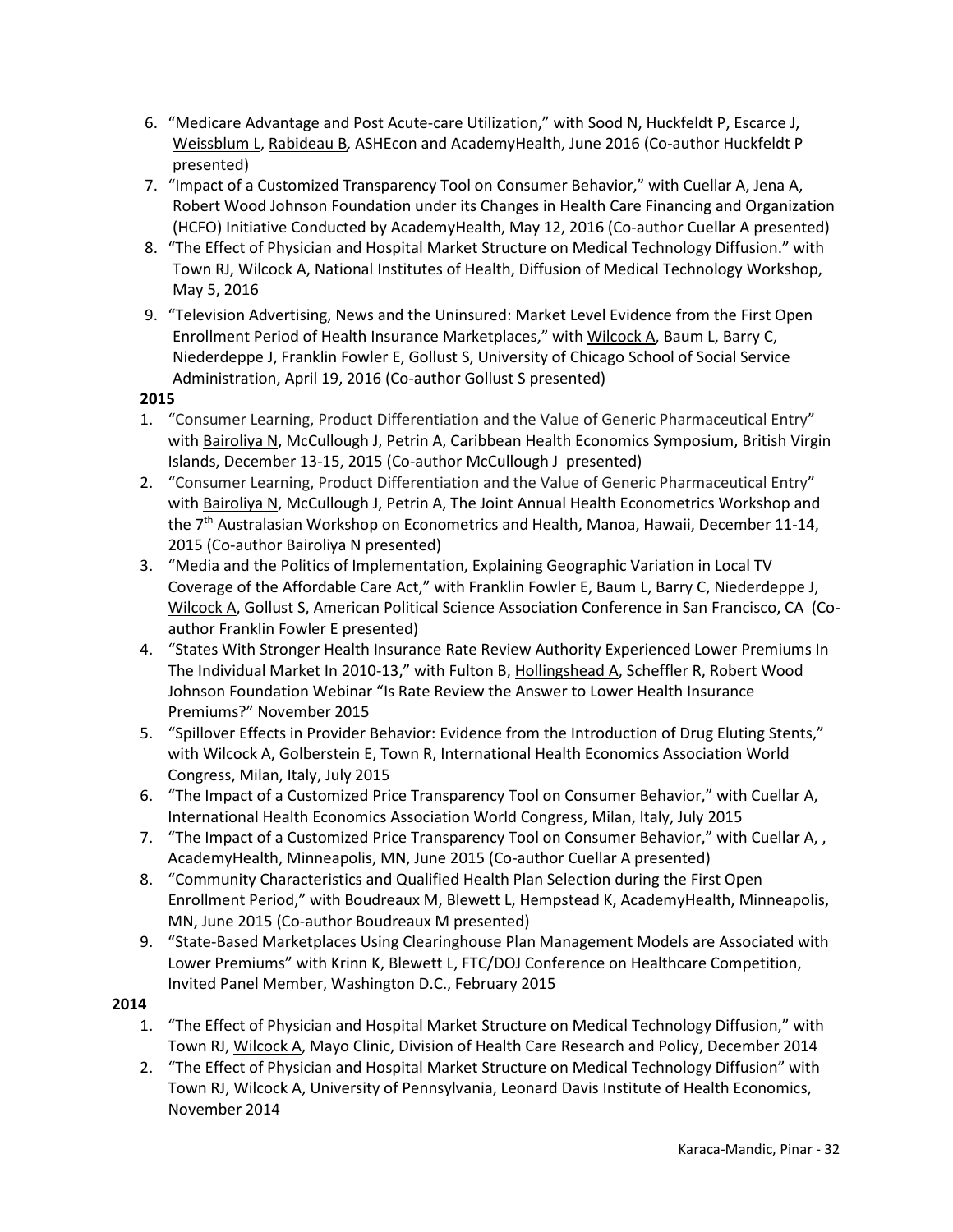- 3. "The Effect of Physician and Hospital Market Structure on Medical Technology Diffusion," with Town RJ, Wilcock A, NBER Health Care Program Summer Institute, July 2014
- 4. "The Effect of Physician and Hospital Market Structure on Medical Technology Diffusion," with Town RJ, Wilcock A, American Society of Health Economics Conference, Los Angeles, CA, June 2014
- 5. "State Participation in Health Insurance Exchanges is Associated with Lower Premiums," with Krinn K, Blewett L, American Society of Health Economics Conference, Los Angeles, CA, June 2014
- 6. "Early Evidence on Federal Rate Review Regulation and Premiums in the Individual and Small Group Markets," with Fulton B, Scheffler R, American Society of Health Economics Conference, Los Angeles, CA, June 2014
- 7. "A Double-edged Sword: Exhaust the Ozone Layer or Ban Ozone Depleting Asthma Drugs?" with Jena A, Goldman D, American Society of Health Economics Conference, Los Angeles, CA, June 2014
- 8. "Geographic and Hospital Variations by Payer Type in New Medical Technology Use: The Case of Drug Eluting Stents," with Bayindir E E, American Society of Health Economics Conference, Los Angeles, CA, June 2014
- 9. "Physician-Hospital Stability and Mortality in Cardiology," with Wilcock A, American Society of Health Economics Conference, Los Angeles, CA, June 2014
- 10. "The Effect of Physician and Hospital Market Structure on Medical Technology Diffusion," with Town RJ, Wilcock A, Indiana University at Purdue University, Department of Economics, April 2014
- 11. "The Effect of Physician and Hospital Market Structure on Medical Technology Diffusion," with Town RJ, Wilcock A, Design of Medical Device Conference (invited panel presenter), Minneapolis, MN, April 2014
- 12. "The Effect of Physician and Hospital Market Structure on Medical Technology Diffusion," with Town RJ, Wilcock A, American Economic Association Annual Meeting, Philadelphia, PA, January 2014
- 13. "Peer Groups and Employment Outcomes: Evidence Based on Conditional Random Assignment in the U.S. Army," with Maestas N, Powell D, American Economic Association Annual Meeting, Philadelphia, PA, January 2014(Co-author Powell D presented)

- 1. "Going into the Affordable Care Act: Measuring the Size, Structure and Performance of the Individual and Small Group Markets," with Abraham J, Simon K, Feldman R, National Bureau of Economic Research Conference on Measuring and Modeling Health Care Costs, Washington D.C., October 2013
- 2. "The Role of Agents and Brokers in the Market for Health Insurance" with Feldman R, Graven P, University of Minnesota Department of Economics, September 2013
- 3. "The Role of Agents and Brokers in the Market for Health Insurance," with Feldman R, Graven P, Marketing Science Conference, Istanbul, Turkey, July 2013
- 4. "Medication Utilization to Antidepressants among Dual Eligible Before and After Part D," with Kim JA, Blewett L, International Society for Pharmacoeconomics and Outcomes Research (ISPOR) 18th Annual International Meeting, New Orleans, LA, May 2013. (Graduate student lead author Kim JA presented)
- 5. "Evaluating the Short-Run Impact of Medical Loss Ratio Regulation on the Individual and Small Group Markets," with Abraham J, Simon K, American Economic Association Annual Meeting, San Diego, CA, January 2013 (Co-author Abraham J presented)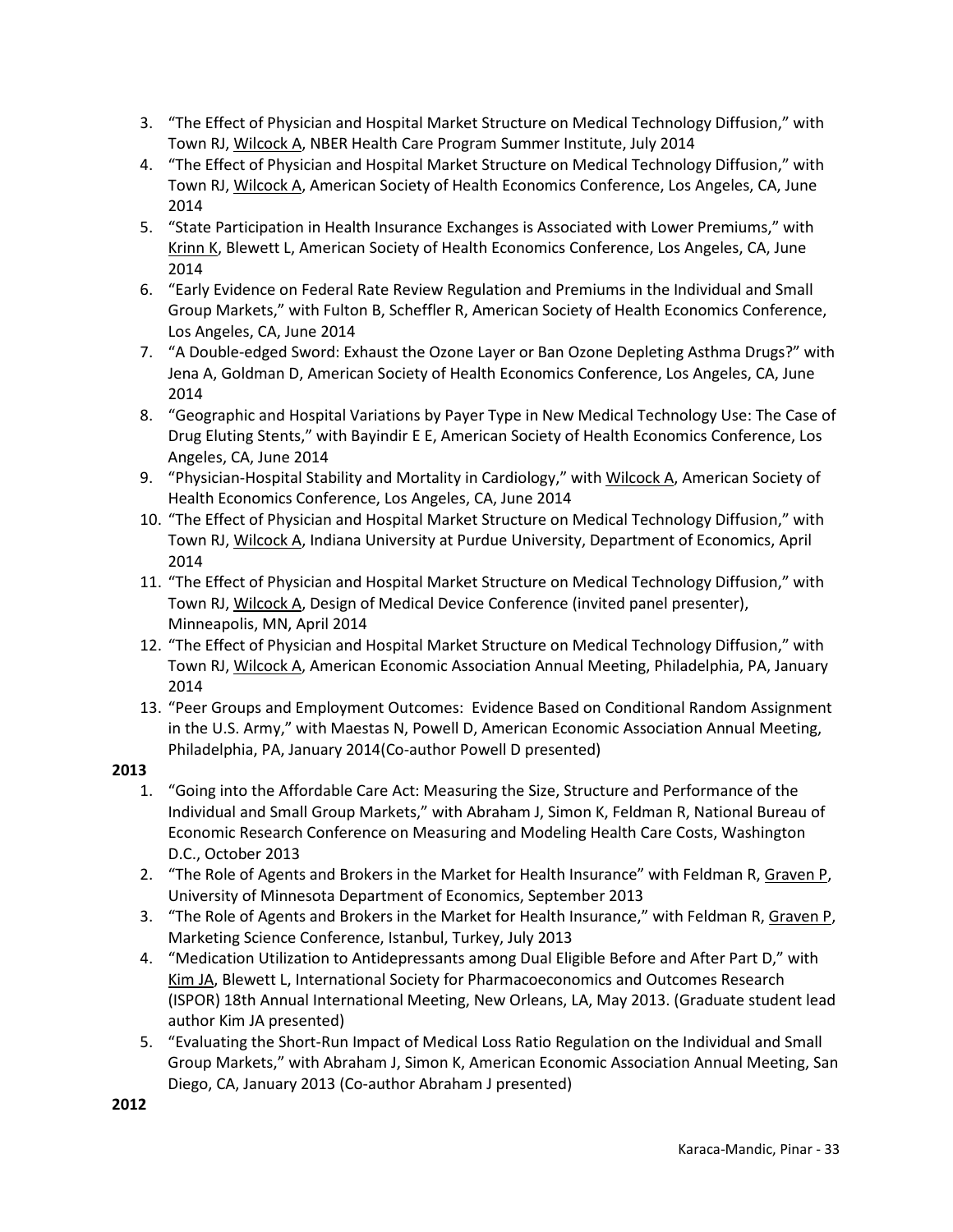- 1. "The Role of Agents and Brokers in the Market for Health Insurance," with Feldman R, Graven P, University of Alabama at Birmingham, School of Public Health, Birmingham, AL, October 2012
- 2. "The Role of Agents and Brokers in the Market for Health Insurance," with Feldman R, Graven P, University of Minnesota, School of Public Health, Division of Health Policy and Management, Minneapolis, MN, October 2012
- 3. "Family Out-of-Pocket Health Care Burden and Children's Access to Health Care," with Choi S, Lee J, Scal P, University of Minnesota, Minnesota Population Center, Minneapolis, MN, September 2012
- 4. "Family Out-of-Pocket Health Care Burden and Children's Access to Health Care" with Choi S, Lee J, Scal P, European Conference on Health Economics, Zurich, Switzerland, July 2012
- 5. "Out-of-Pocket Financial Burden Experienced by Children with Private Health Insurance, 2001- 2009," with Choi S, AcademyHealth Annual Research Meeting, Orlando, FL, June 2012 (Graduate student co-author Choi S presented)
- 6. "Effect of Medicare Prescription Drug Program (Part D) on Medication Adherence for Dual Eligibles: Case of ACEIs and ARBs," with Kim JA, Taehwan MS, International Society for Pharmacoeconomics and Outcomes Research (ISPOR) 17th Annual International Meeting, Washington DC, June 2012 (Graduate student lead author Kim JA presented)
- 7. "Plan Benefit Generosity, Adherence to Statins and Hospitalizations under Medicare: Part D," with Swenson T, Abraham J, Kane R, American Society of Health Economics Conference, Minneapolis, MN, June 2012
- 8. "Who Values Information from a Health Plan Internet-Based Decision Tool and Why: A Demographic and Utilization Analysis," with Chen S, Levin R., American Society of Health Economics Conference, Minneapolis, MN, June 2012
- 9. "Impact of Medicare Part D Implementation on Drug Adherence for Dual Eligibles: Cases of Anti-depressants and Anti-psychotics," with Kim JA, Blewett L, American Society of Health Economics Conference, Minneapolis, MN, June 2012 (Graduate student lead author Kim JA presented)
- 10. "Medicare Part D Partial Low Income Subsidy Recipients: Prescription Drug Adherence, 2006-2008," with Swenson T, American Society of Health Economics Conference, Minneapolis, MN, June 2012. (Graduate student lead author Swenson T presented)
- 11. "Plan Benefit Design and Utilization of Oral Osteoporosis Drugs for Medicare Part D Beneficiaries among Women," (Lin CW, McCullough J, Swenson T, Schousboe J, Schondelmeyer M, American Society of Health Economics Conference, Minneapolis, MN, June 2012 (Graduate student lead author Lin CW presented)
- 12. "Ownership and Performance in Markets with Asymmetric Information: Evidence from Nursing Homes," with Ben-Ner A, Ren T, American Society of Health Economics Conference, Minneapolis, MN, June 2012 (Co-author Ben-Ner A presented)
- 13. "Is the Medical Loss Ratio a Good Proxy for Market Power in the Individual Market for Health Insurance?" with Abraham J, University of Colorado, School of Public Health, Denver, CO, March 2012 (Co-author Abraham J presented)
- 14. "Plan Benefit Generosity, Adherence to Statins and Hospitalizations under Medicare: Part D," with Swenson T, Abraham J, Kane R, CMS 2012 Medicare Prescription Drug Benefit Symposium, Washington D.C., March 2012 (Graduate student co-author Swenson T presented)
- 15. "Is the Medical Loss Ratio a Good Proxy for Market Power in the Individual Market for Health Insurance?" with Abraham J, U.C. Berkeley School of Public Health, February 2012
- 16. "Is the Medical Loss Ratio a Good Proxy for Market Power in the Individual Market for Health Insurance?" with Abraham J, Rice University Department of Economics, January 2012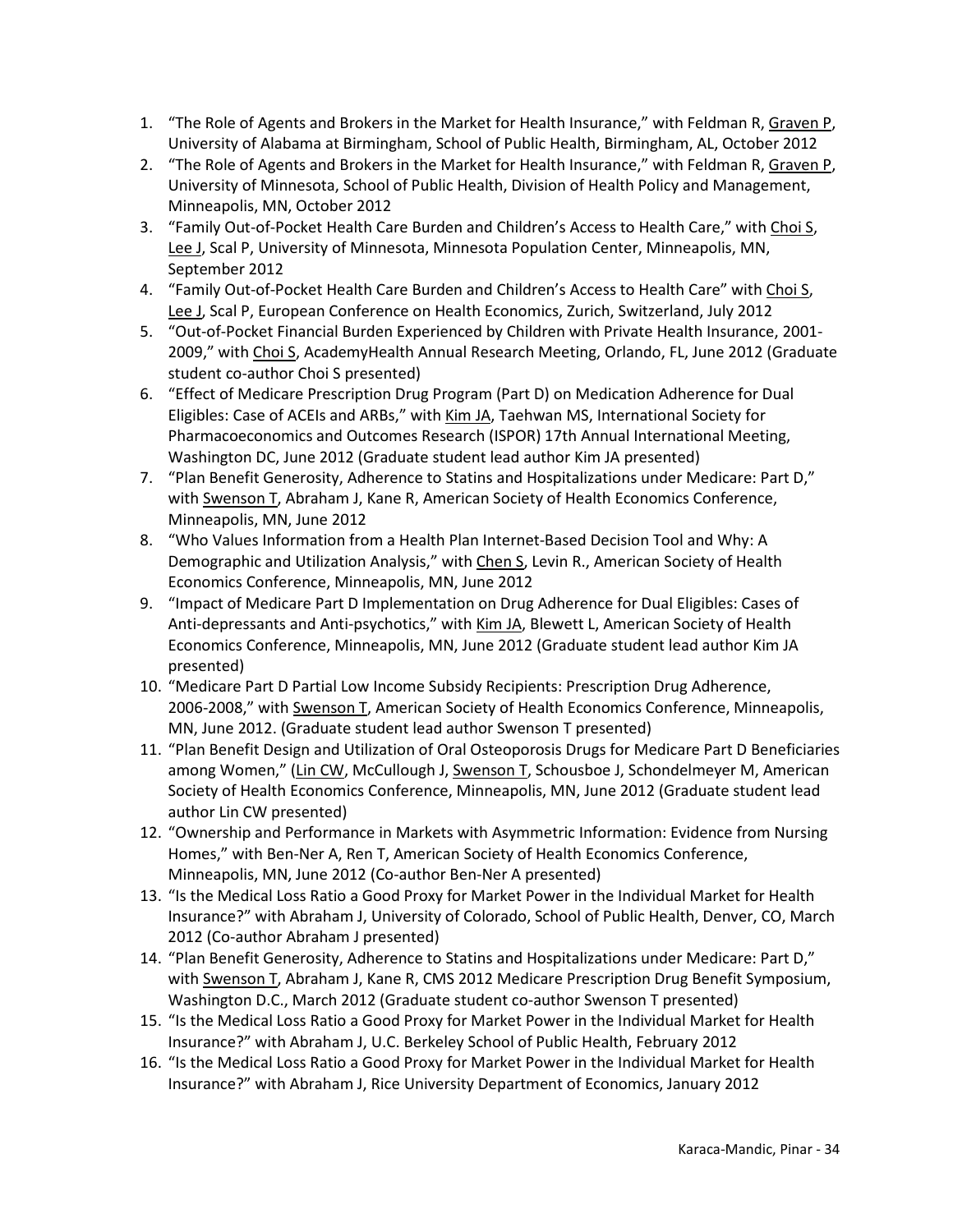17. "The Role of Agents and Brokers in the Market for Health Insurance," with Feldman R, Graven P, American Economic Association Annual Meeting, Chicago, IL, January 2012

- 1. "The Role of Agents and Brokers in the Market for Health Insurance," with Feldman R, Graven P, Association for Public Policy Analysis and Management Fall Conference, Washington D.C., November 2011 (Graduate student Graven P presented)
- 2. "The Role of Agents and Brokers in the Market for Health Insurance," with Feldman R, Graven P, Annual Health Economics Conference, Northwestern University, Evanston, IL, October 2011 (Coauthor Feldman R presented)
- 3. "The Role of Agents and Brokers in the Market for Health Insurance," with Feldman R, Graven P, Agency for Health Care Research and Quality Annual Meeting, September 2011 (Co-author Feldman R presented)
- 4. "The Role of Agents and Brokers in the Market for Health Insurance," with Feldman R, Graven P, Minnesota Census Research Data Center Annual Conference, Minneapolis, MN, September 2011 (Graduate student Graven P presented)
- 5. "What Affects Medical Loss Ratios in the Individual Market?" with Abraham J, International Health Economics Association World Congress, Toronto, ON, Canada, July 2011 (Co-author Abraham J presented)
- 6. *"*Private Insurance and Outcomes for Children with Asthma," with Jena A, Joyce G, Goldman D, International Health Economics Association World Congress, Toronto, ON, Canada, July 2011 (Co-author Joyce G presented)
- 7. "What Affects Medical Loss Ratios in the Individual Market?" with Abraham J, National Bureau of Economic Research Summer Institute Health Care Meeting, Cambridge, MA, July 2011 (Coauthor Abraham J presented)
- 8. "The Role of Agents and Brokers in the Market for Health Insurance," with Feldman R, Graven P, National Bureau of Economic Research Summer Institute Health Care Meeting, Cambridge, MA, July 2011 (Co-author Feldman R presented)
- 9. "Family Out-of-Pocket Health Care Burden and Children's Access to Health Care." With Choi S, Lee J, Scal P, AcademyHealth Annual Research Meeting, Seattle, WA, June 2011 (Graduate student co-author Choi S presented)
- 10. "What Affects Medical Loss Ratios in the Individual Market?" with Abraham J, AcademyHealth Annual Research Meeting, Seattle, WA, June 2011 (Co-author Abraham J presented)
- 11. "What Affects Medical Loss Ratios in the Individual Market?" with Abraham J, Midwestern Health Economics Conference, Ann Arbor, MI, May 2011. (Co-author Abraham J presented)
- 12. *"*Private Insurance and Outcomes for Children with Asthma," with Jena A, Joyce G, Goldman D, National Bureau of Economic Research, Health Economics Spring Meeting, Cambridge, MA, May 2011
- 13. *"*Private Insurance and Outcomes for Children with Asthma," with Jena A, Joyce G, Goldman D, Population Association of America Conference, Washington D.C., March 2011
- 14. "Family Out-of-Pocket Health Care Burden and Children's Access to Health Care." With Choi S, Lee J, Scal P, Minnesota Health Services Research Conference, Minneapolis, MN, March 2011 (Graduate student co-author Choi S presented)
- **2010**
	- 1. "Regulating the Medical Loss Ratio: Implications for the Individual Market," with Abraham J, Robert Wood Johnson Foundation Grantee Briefing, Washington, D.C., December 2010. *The participants included staff from the Department of Health and Human Services; U.S. Senate Committee on Health, Education, Labor and Pensions; Department of Labor; Department of the*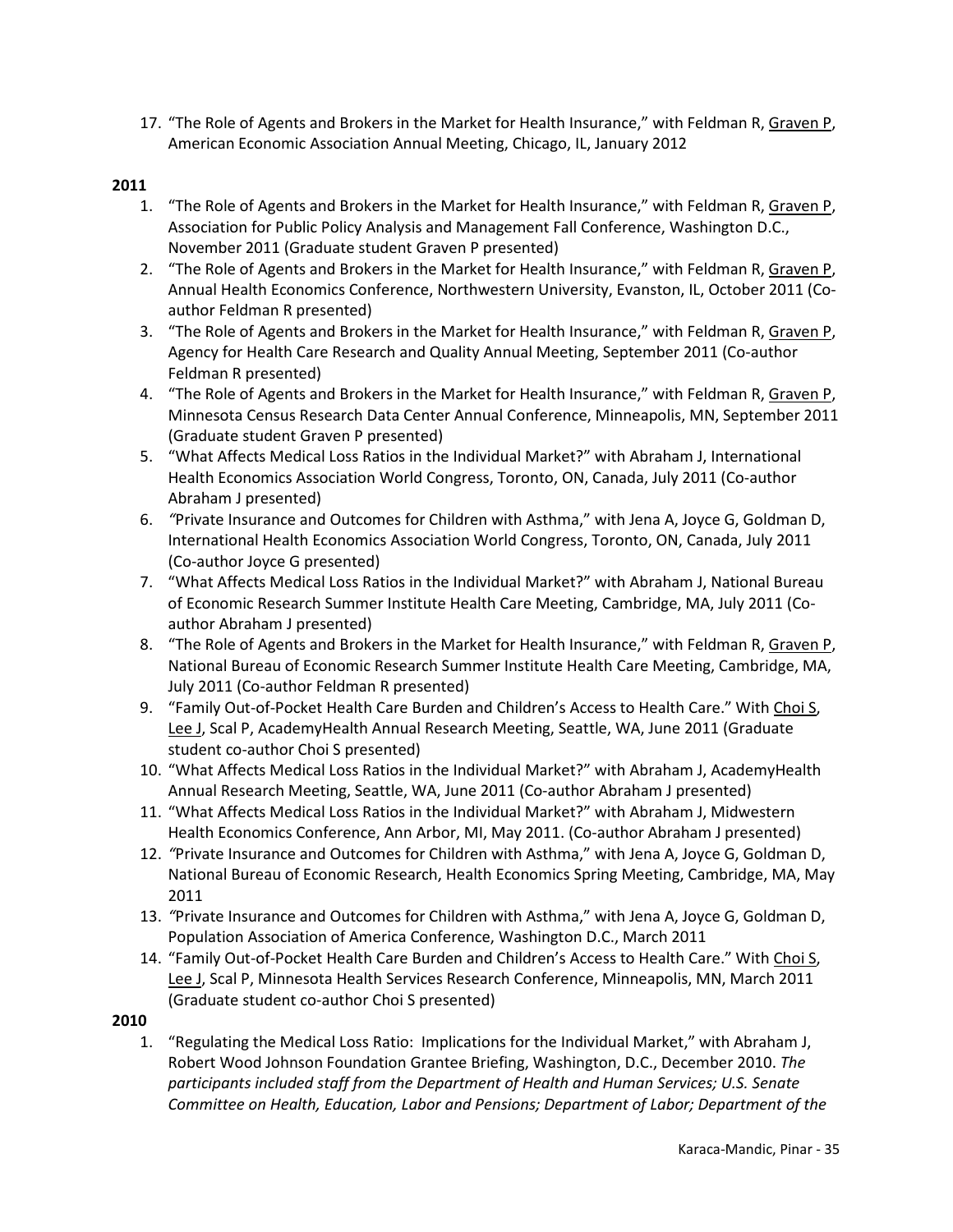*Treasury; and National Association of Insurance Commissioners; and America's Health Insurance Plans*. (Both authors attended the panel briefing, co-author Abraham J presented the findings.)

- 2. "How Do Medical Loss Ratios Vary Across States?" with Abraham J, Association of Public Policy and Management Fall Conference, Boston, MA, November 2010 (Co-author Abraham J presented)
- 3. "The ABCs of Children's Health and Federal Reform: Understanding the Potential Impact of PPACA," with Abraham J, Choi S, Human Research Collaborative Conference, Federal Reserve Bank, Minneapolis, MN, October 2010 (Co-author Abraham J presented)
- 4. "A Burden or Merely a Load: New Empirical Estimates of Health Insurance Loading Fees by Group Size," with Abraham J, Phelps C, University of Minnesota, Minnesota Population Center, September 2010
- 5. "A Burden or Merely a Load: New Empirical Estimates of Health Insurance Loading Fees by Group Size," with Abraham J, Phelps C, American Society of Health Economics Conference, Ithaca, NY, June 2010 (Co-author Abraham J presented)
- 6. "How Do Medical Loss Ratios Vary Across States?" with Abraham J, American Society of Health Economics Conference, Ithaca, NY, June 2010
- 7. "The Impact of New Drugs and Biologicals on the Treatment and Cost of Colorectal Cancer," with McCullough J, Mustaqeem S, Van Houten HK, Shah N, American Society of Health Economics Conference, Ithaca, NY, June 2010 (Co-author Shah N presented)
- 8. "A Burden or Merely a Load: New Empirical Estimates of Health Insurance Loading Fees by Group Size," with Abraham J, Phelps C, American Economic Association Annual Meeting, Atlanta, GA, January 2010 (Co-author Abraham J presented)

- 1. "A Burden or Merely a Load: New Empirical Estimates of Health Insurance Loading Fees by Group Size," with Abraham J, Phelps C, Cornell University, Department of Policy Analysis and Management, December 2009 (Co-author Abraham J presented)
- 2. "A Burden or Merely a Load: New Empirical Estimates of Health Insurance Loading Fees by Group Size," with Abraham J, Phelps C, Association of Public Policy and Management, Washington D.C., November 2009 (Co-author Abraham J presented)
- 3. "A Burden or Merely a Load: New Empirical Estimates of Health Insurance Loading Fees by Group Size," with Abraham J, Phelps C, Carnegie Mellon University, Heinz School, October 2009 (Co-author Abraham J presented)
- 4. "Behavioral Impact of Graduated Driver Licensing on Teenage Driving Risk and Exposure," with Ridgeway G, Minnesota Department of Health Injury and Violence Prevention Unit, St. Paul, MN, August 2009
- 5. "Peer Groups and Employment Outcomes: Quasi-Experimental Evidence from the U.S. Army,"with Hong SY, Maestas N, European Economic Association Annual Congress, Barcelona, Spain, August 2009 (Graduate student co-author Hong SY presented)
- 6. "A Burden or Merely a Load: New Empirical Estimates of Health Insurance Loading Fees by Group Size," with Abraham J, Phelps C, AcademyHealth, Health Economics Interest Group Meeting, Washington D.C., June 2009
- 7. "A Burden or Merely a Load: New Empirical Estimates of Health Insurance Loading Fees by Group Size," with Abraham J, Phelps C, ATINER 8th International Conference on Health Economics, Management and Policy, Athens, Greece, June 2009
- 8. "Peer Groups and Employment Outcomes: Quasi-Experimental Evidence from the U.S. Army," with Hong SY, Maestas N, American Economic Association Annual Meeting, San Francisco, CA, January 2009 (Co-author Maestas N presented)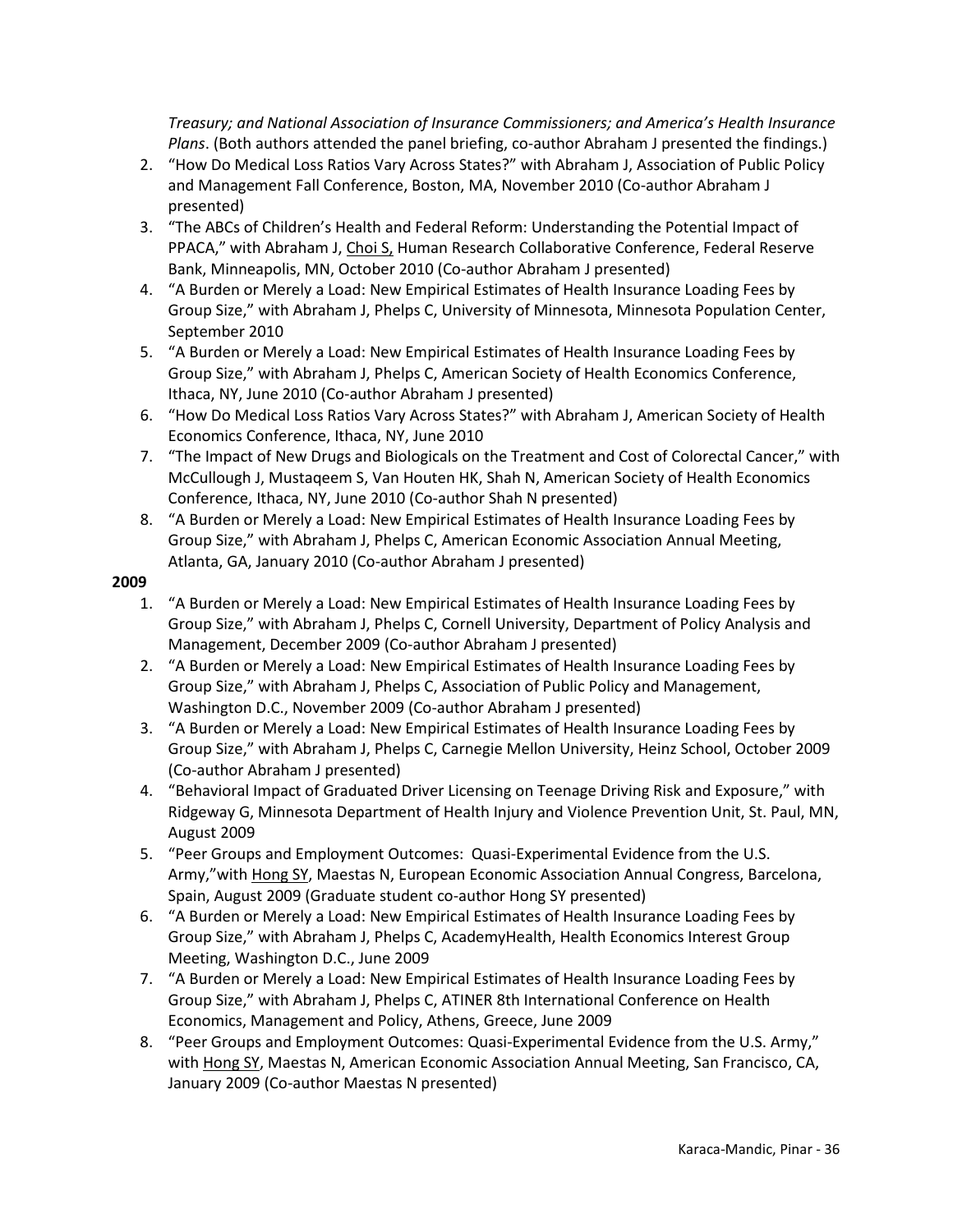- 1. "Peer Groups and Employment Outcomes: Quasi-Experimental Evidence from the U.S. Army,"with Hong SY, Maestas N, University of California at Berkeley Department of Economics, November 2008
- 2. "Behavioral Impact of Graduated Driver Licensing on Teenage Driving Risk and Exposure," with Ridgeway G, National Bureau of Economic Research Summer Institute for Law and Economics, Cambridge, MA, July 2008
- 3. "Behavioral Impact of Graduated Driver Licensing on Teenage Driving Risk and Exposure," with Ridgeway G, University of Minnesota School of Public Health, Division of Health Policy and Management (job market presentation), Minneapolis, MN, June 2008
- 4. "Behavioral Impact of Graduated Driver Licensing on Teenage Driving Risk and Exposure," with Ridgeway G, Annual Transportation Research Conference, St. Paul, MN, May 2008
- 5. "Peer Groups and Employment Outcomes: Quasi-Experimental Evidence from the U.S. Army,"with Hong SY, Maestas N, University of California at Los Angeles Department of Economics, March 2008 (Co-author Maestas N presented)
- 6. "How Does Sarbanes-Oxley Affect Firms' Decisions to Stay in the Public Market or Go Private?" with Kamar E, Talley E, Congressional Briefing, Capitol Hill, Washington D.C., February 2008
- 7. "Behavioral Impact of Graduated Driver Licensing on Teenage Driving Risk and Exposure," with Ridgeway G, American Economic Association Annual Meeting, New Orleans, LA, January 2008

## **2007**

- 1. "Going-Private Decisions and the Sarbanes-Oxley Act of 2002: A Cross-Country Analysis," with Kamar E, Talley E, RAND Corporation Board of Trustees, Santa Monica, CA, November 2007
- 2. "Varying Pharmacy Benefits With Clinical Status: The Case of Cholesterol-Lowering Therapy," with Goldman D, Joyce G, University of Minnesota School of Public Health, Division of Health Policy and Management, Minneapolis, MN, May 2007
- 3. "Going-Private Decisions and the Sarbanes-Oxley Act of 2002: A Cross-Country Analysis," with Kamar E, Talley E, Harvard Law School, Cambridge, MA, March 2007 (Co-author Kamar E presented)
- 4. "Going-Private Decisions and the Sarbanes-Oxley Act of 2002: A Cross-Country Analysis," with Kamar E, Talley E, American Economic Association Annual Meeting, Chicago, IL, January 2007

## **2006**

- 1. "Going-Private Decisions and the Sarbanes-Oxley Act of 2002: A Cross-Country Analysis," with Kamar E, Talley E, American Law and Economics Association Annual Meeting, Berkeley, CA, May 2006
- 2. "Going-Private Decisions and the Sarbanes-Oxley Act of 2002: A Cross-Country Analysis," with Kamar E, Talley E, University of Southern California, Marshall School of Business, Los Angeles, CA, April 2006
- 3. "Going-Private Decisions and the Sarbanes-Oxley Act of 2002: A Cross-Country Analysis," with Kamar E, Talley E, RAND Corporation Institute for Civil Justice Board of Director, Los Angeles, CA, March 2006

- 1. "Going-Private Decisions and the Sarbanes-Oxley Act of 2002: A Cross-Country Analysis," with Kamar E, Talley E, *Journal of Empirical Legal Studies* Workshop, Cornell Law School, Ithaca, NY, September 2005
- 2. "Varying Pharmacy Benefits with Clinical Status: The Case of Cholesterol-Lowering Therapy," with Goldman D, Joyce G, 4th International Health Conference, Athens, Greece, June 2005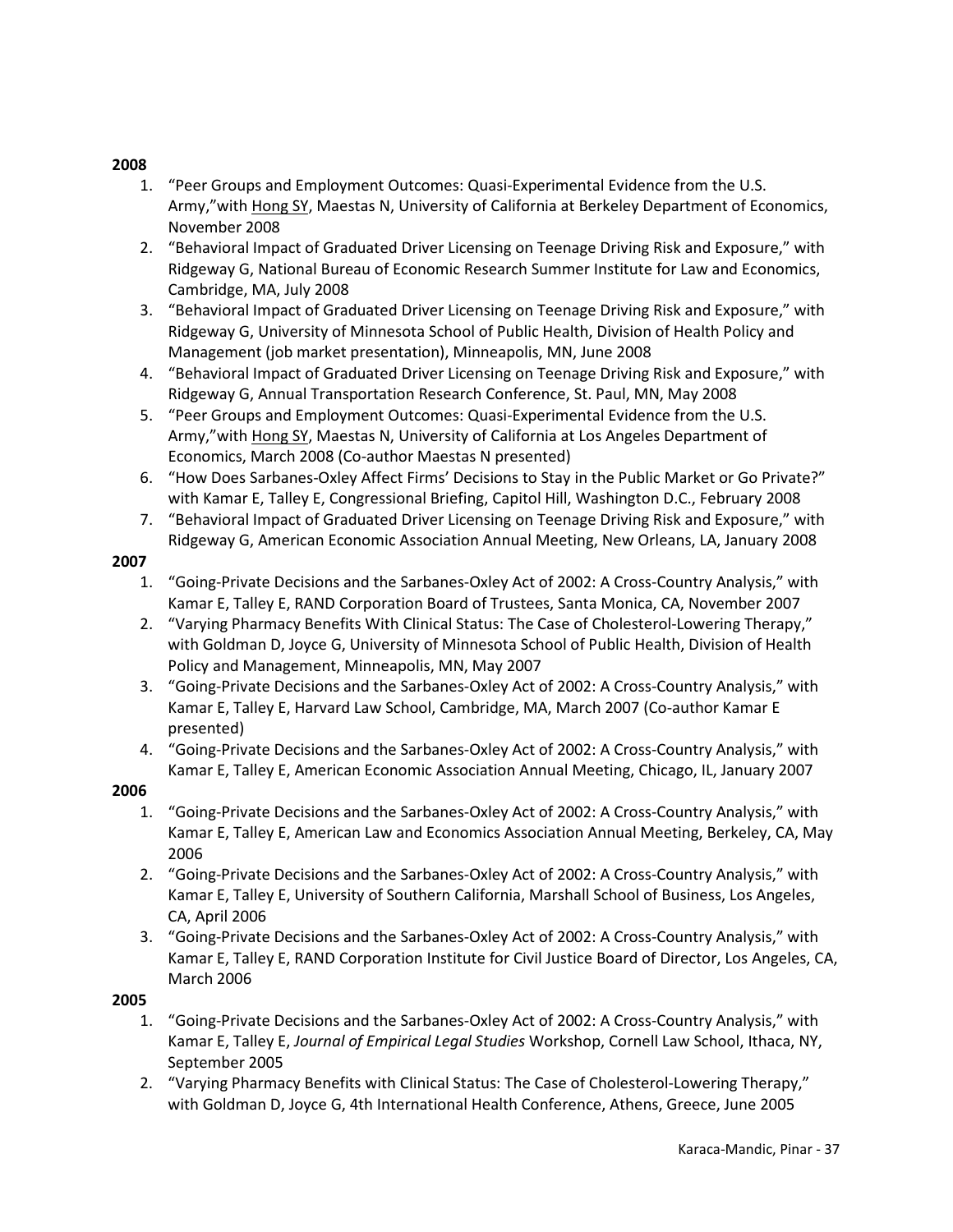- 1. "Network Effects in Technology Adoption: The Case of DVD Players," RAND Corporation, Santa Monica, CA, January 2004
- 2. "Network Effects in Technology Adoption: The Case of DVD Players," Columbia University Business School, NY, NY, January 2004

## **2003**

- 1. "Network Effects in Technology Adoption: The Case of DVD Players," University of California at Berkeley, Haas School of Business, Berkeley, CA, September 2003
- 2. "Network Effects in Technology Adoption: The Case of DVD Players," Stanford University Graduate School of Business, Palo Alto, CA, September 2003
- 3. "Network Effects in Technology Adoption: The Case of DVD Players," University of Chicago Graduate School of Business, Chicago, IL, September 2003
- 4. "Network Effects in Technology Adoption: The Case of DVD Players," University of Minnesota Carlson School of Business, Minneapolis, MN, September 2003

## **REVIEWER APPOINTMENTS**

## **Peer-Reviewer for Journals (multiple times for most journals)**

The B.E. Journals in Economic Analysis & Policy, International Journal of Industrial Organization, American Economic Review, Health Services Research and Policy, American Journal of Managed Care, Managed Care Interface, Journal of Law, Economics, and Organization, Journal of Legal Studies, RAND Publications, World Conference of Transportation Research, Review of Industrial Organization, Forum for Health Economics and Policy, U.C. Berkeley Energy Institute, Inquiry, Journal of Applied Econometrics, Population Research and Policy Review, Health Economics, Journal of Health Economics, Medical Care, American Law and Economics Review, Bulletin of Economic Research, Health Services Research, PharmacoEconomics, Journal of Law and Economics, Transportation Research- Part A, Epidemiologic Reviews, Journal of Industrial Economics, Review of Economics of the Household, Journal of Policy Analysis and Management, Economics and Human Biology, Journal of Public Economics, International Journal of Health Care Finance and Economics, Inquiry, Biomed Central Pulmonary Medicine, Southern Economic Journal, Journal of Risk and Insurance, Health Economics, American Economic Journal: Applied Economics, Review of Household Economics, Journal of the European Economic Association, JAMA Dermatology, Journal of the American Medical Association (JAMA), JAMA Internal Medicine, PLOS One, Health Affairs, British Medical Journal (BMJ), Value in Health, Journal of Political Economy

#### **Grant Reviewer**

Health Resources and Services Administration (HRSA's) Division of Independent Review for the Maternal and Child Health Bureau, November 2011, November 2012

Centers for Medicare and Medicaid Services, Center for Consumer Information and Insurance Oversight Cooperative Agreement to Support Establishment of State-Operated Health Insurance Exchanges, March 2013, August 2013

National Science Foundation, Decision, Risk and Management Sciences, Division of Social and Economic Sciences, 2014

National Institutes of Health, Health Services Organization and Delivery Study Section, September 2014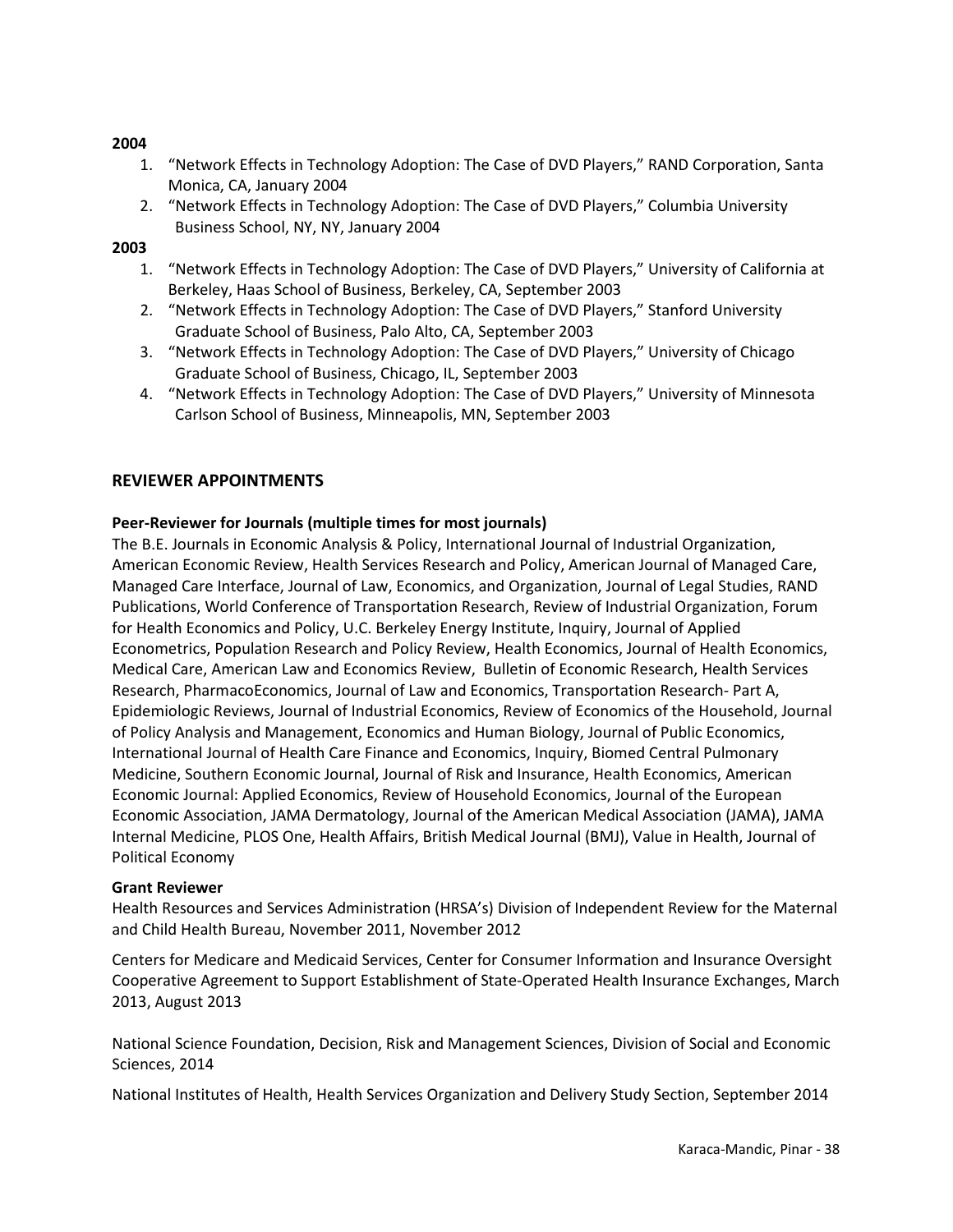#### **Conference Reviewer**

Reviewer, AcademyHealth, Health Economics Interest Group Meeting, 2015

Reviewer, AcademyHealth Annual Research Meeting, 2013

Scientific Review Committee Member for American Society of Health Economics Conference (2010, 2012, 2014)

Scientific Review Committee Member for International Health Economics Association 2019, 2011 conferences

Scientific Review Committee Member for European Conference of Health Economics 2012 conference

#### **External Examiner**

Swarthmore College, Honors Program, Conducted written and oral examinations of honors candidates in Advanced Microeconomic Theory and Industrial Organization, May 2006

#### **Mentor**

Committee on the Status of Women in the Economics Profession (CSWEP), Mentor for CeMENT: Mentoring for Junior Faculty, January 2017

Summer Undergraduate Research Fellowship Program, Caltech, Mentor for undergraduate students Summer 2007

#### **Advisor, U. of Minnesota** *Doctoral*

- Dissertation Advisor to PhD candidates Jessica Chang (expected 2023), Jiani Zhou (expected 2023), Alex Everhart (SPH, 2021), Andrew Wilcock (SPH, 2017), Jee-Ae Kim (SPH, 2013), Tami Swenson (SPH, 2016)
- Dissertation Committee Member to PhD candidates Adeniyi Togun (SPH, 2021), Srikan Rojanasarot (Pharmacy, 2018), Coleman Drake (SPH, 2018), Titi Adeniyi (SPH, 2018), Peiyin Hung (SPH, 2017), Peter Graven (SPH, 2014), Neha Bairoliya (Economics, 2015), Jiwoon Kim (Economics, 2015), Sung Choi (SPH, 2015), Helen Markelova (Applied Economics, 2015)
- Interdisciplinary Dissertation Fellowship Mentor to Xi Zhu (Sociology, 2011)

\*SPH: School of Public Health, Health Policy and Management

## *Masters (all in SPH)*

- Masters Project Advisor to MPH candidates Jess Rengstorf (2008), Rajan Shukla (2008, best Masters Project Award) , Sarah Haas (2010), Siddharth Jain (2011), Chia-Wei Lin (2012, best Master Project Award), Cortney Jones (2015), Adeniyi Togun (2015), Ming Yi (2016)
- Masters Project Advisor to M.S. candidate Wei Shi (2010), Nicholas Boerger (2013), Breanna Arndt (Applied Econ, 2017)
- Masters Project Committee Member to M.S. candidate Xinxin Han (2014)
- Professional Paper Co-Supervisor to MPP candidate Kelly Krinn (2014)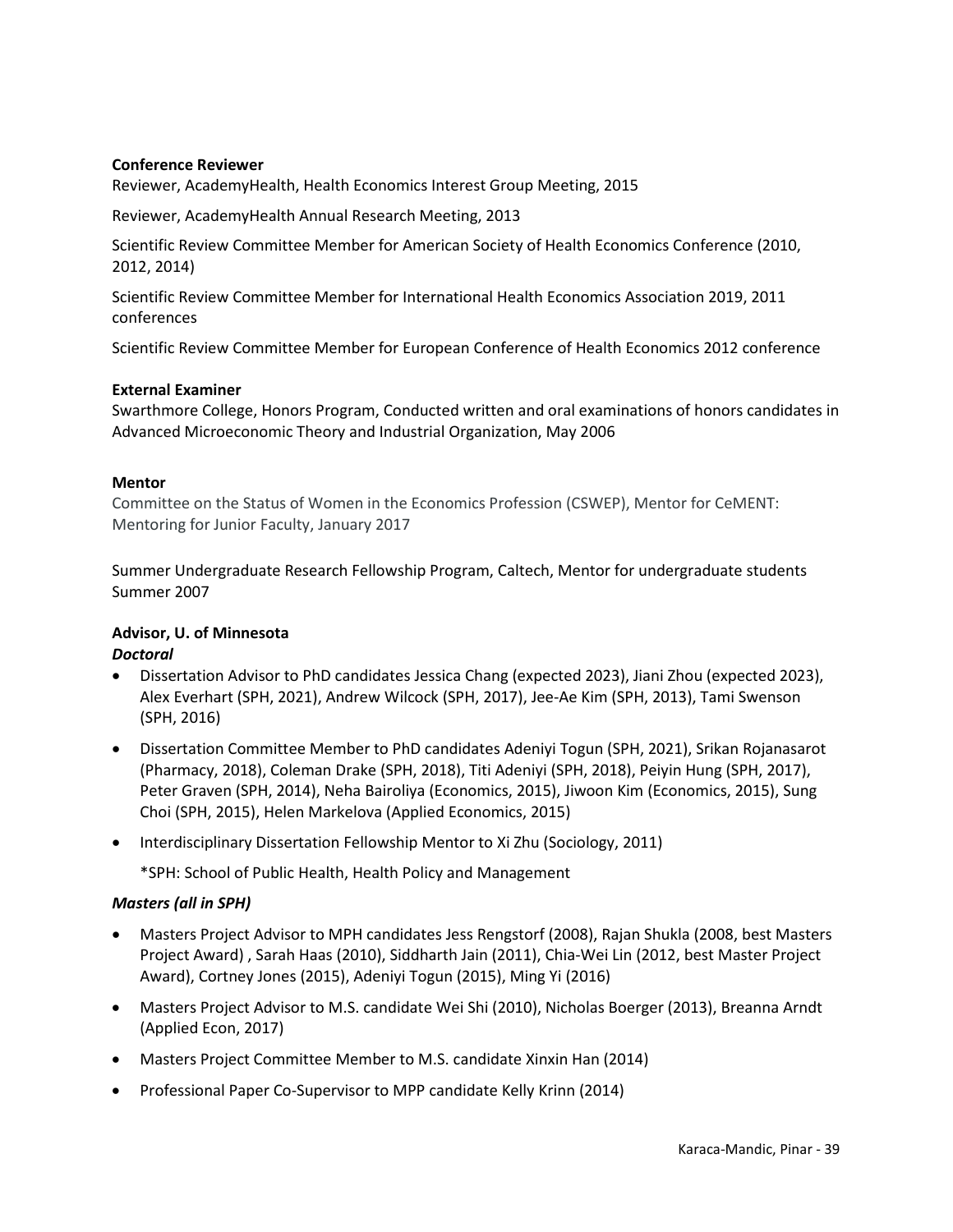- Academic Advisor to MPH candidates Laura Fleege (2010), Sarah Haas (2010), Bill Woywood (2011) , Nicole Stewart (2011), Natalia Espejo (2011), Bruce Rwabasonga Mandela (2014), Maeve McClellan (2014), Kelsey Avery (2014), Merhawit Girmay (2015), Karin Friedberg (2015)
- Committee Member to MPH candidates Amy Hemstad (2008, best Masters Presentation Award), Laura Fleege (2010), Andrea Mayfield (2010), Nicole Stewart (2011), Miodrag Ognjanovic (2012), Sydney Kuramoto (2013), Genny Grilli (2013), Bruce Rwabasonga Mandela (2014. Best Masters Project Award)
- Committee Member to M.S. candidate Amber Kroeger (2010)

## **Committee Service, U of Minnesota,**

HPM: Health Policy and Management; CSOM: Carlson School of Management

| $\bullet$ | Member, University of Minnesota Opioid Advisory Task Force                                | 04/2018-present        |
|-----------|-------------------------------------------------------------------------------------------|------------------------|
| $\bullet$ | Member, Search committee for Director, Technological Leadership Institute 12/2020-01/2021 |                        |
| $\bullet$ | Member, University Senate's, Information Technologies Committee                           | 07/2019-07/2021        |
| $\bullet$ | Member, Search committee for Assoc, VP, Academic Clinical Affairs                         | 12/2018-01/2019        |
| $\bullet$ | Alternate Member, Faculty Consultative Committee, CSOM                                    | 08/2018-present        |
| $\bullet$ | Head, Health Economics Track, HPM                                                         | 03/2015-08/2017        |
| $\bullet$ | Public Health Administration and Policy Admissions Committee, HPM                         | 08/2013-08/2017        |
| $\bullet$ | Faculty Search Committee - Junior Health Economist, HPM                                   | 08/2013-03/2014        |
| $\bullet$ | Chair, Research Committee, HPM                                                            | 01/2011-08/2017        |
| $\bullet$ | Member, Executive Committee, HPM                                                          | 01/2011-08/2017        |
| $\bullet$ | Faculty Search Committee - Senior Health Economist, HPM                                   | 08/2010-05/2011        |
| $\bullet$ | Population Studies Graduate Minor Curriculum Oversight Committee                          | 08/2011-08/2012        |
| $\bullet$ | Best Dissertation Selection Committee, HPM                                                | 03/2011                |
| $\bullet$ | Faculty Search Committee - Health Demography, HPM                                         | 10/2009-05/2010        |
| $\bullet$ | Member, Research Committee, HPM                                                           | 03/2008-01/2011        |
| $\bullet$ | Economics Preliminary Examination Committee, HPM                                          | 10/2007-08/2017        |
| $\bullet$ | Public Health Administration and Policy Admissions Committee, HPM                         | Fall, 2008-Spring 2011 |
| $\bullet$ | Faculty Consultative Committee /alternate - CSOM                                          | 2018-2019              |
| $\bullet$ | Fourth year review reading committee - CSOM                                               | Spring 2019            |
| $\bullet$ | Faculty Consultative Committee / CSOM                                                     | 2020-present           |
| ٠         | Promotion and Tenure Review committee- CSOM                                               | 2021-present           |
|           | <b>PROFESSIONAL AFFILIATIONS</b>                                                          |                        |
| $\bullet$ | The Women's Health Leadership TRUST (WHLTrust)                                            | 2018-present           |
| $\bullet$ | ISPOR, The Professional Society for Health Econ and Outcomes Research                     | 2018-present           |
| $\bullet$ | Business School Alliance on Healthcare Management                                         | 2017-present           |
| $\bullet$ | AcademyHealth                                                                             | 2013-present           |
| $\bullet$ | International Health Economics Association                                                | 2010-present           |
| $\bullet$ | American Economic Association                                                             | 2003-present           |
| ٠         | American Society of Health Economists                                                     | 2008-present           |
| $\bullet$ | American Risk and Insurance Association                                                   | 2008-2017              |
| $\bullet$ | <b>European Economic Association</b>                                                      | 2009-present           |
| $\bullet$ | <b>Econometrics Society</b>                                                               | 2009                   |